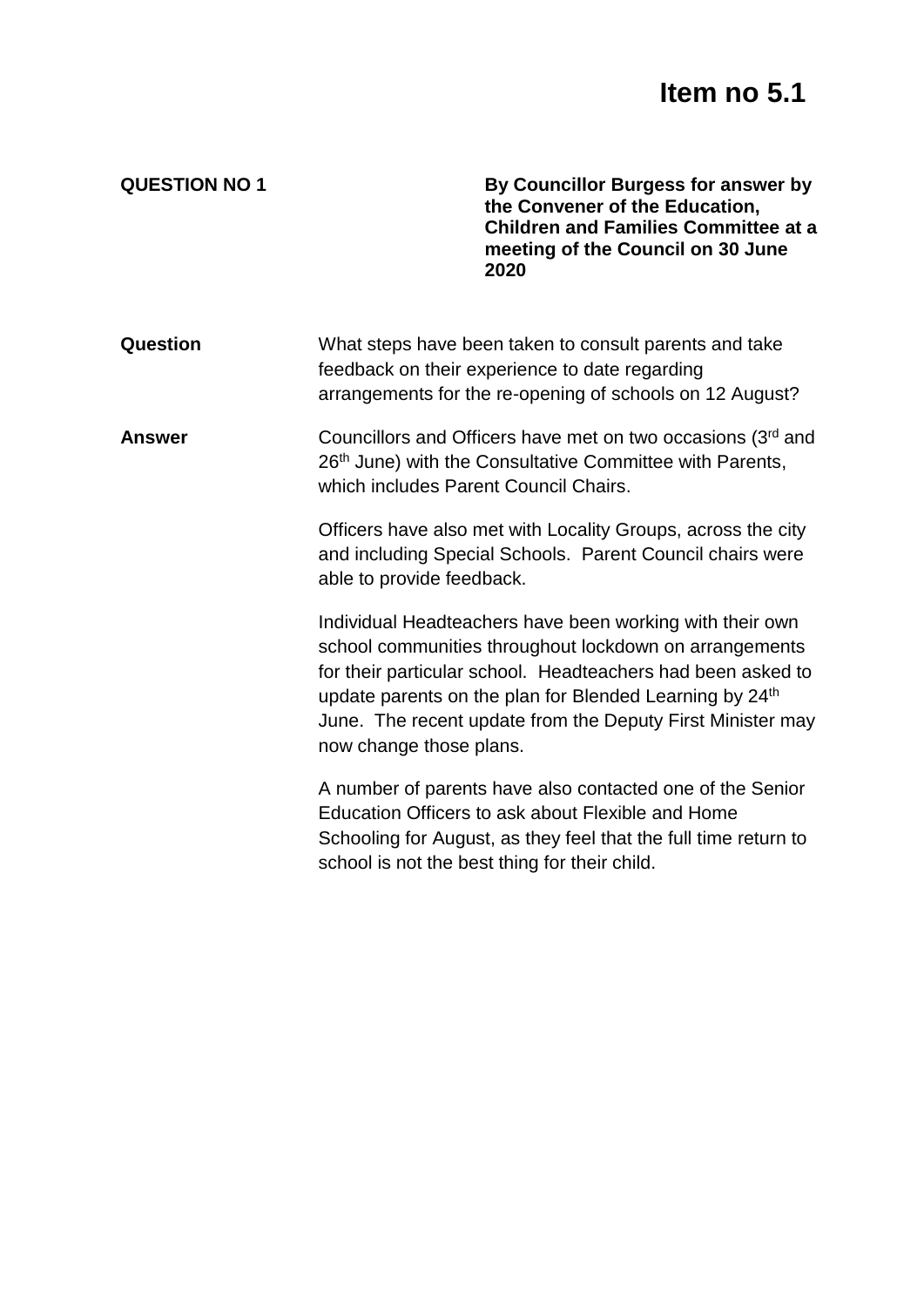| <b>QUESTION NO 2</b> |    | By Councillor Mitchell for answer by<br>the Convener of the Transport and<br><b>Environment Committee at a meeting</b><br>of the Council on 30 June 2020                                                     |
|----------------------|----|--------------------------------------------------------------------------------------------------------------------------------------------------------------------------------------------------------------|
| Question             |    | Please could the Convener confirm how much of the recent<br>£5m funding from the Scottish Government for creating safe,<br>accessible routes has been:                                                       |
|                      | 1) | spent and allocated so far per Ward and in total?                                                                                                                                                            |
|                      | 2) | spent and allocated so far on newly developed projects<br>via 'Spaces for People' per Ward and in total?                                                                                                     |
|                      | 3) | spent and allocated so far to advance projects started<br>and/or stalled prior to the pandemic and creation of<br>'Spaces for People' per Ward and in total?                                                 |
| Answer               |    | This information is not currently available but further<br>information on expenditure on the Spaces for People<br>programme will be included in the August update to Policy<br>and Sustainability Committee. |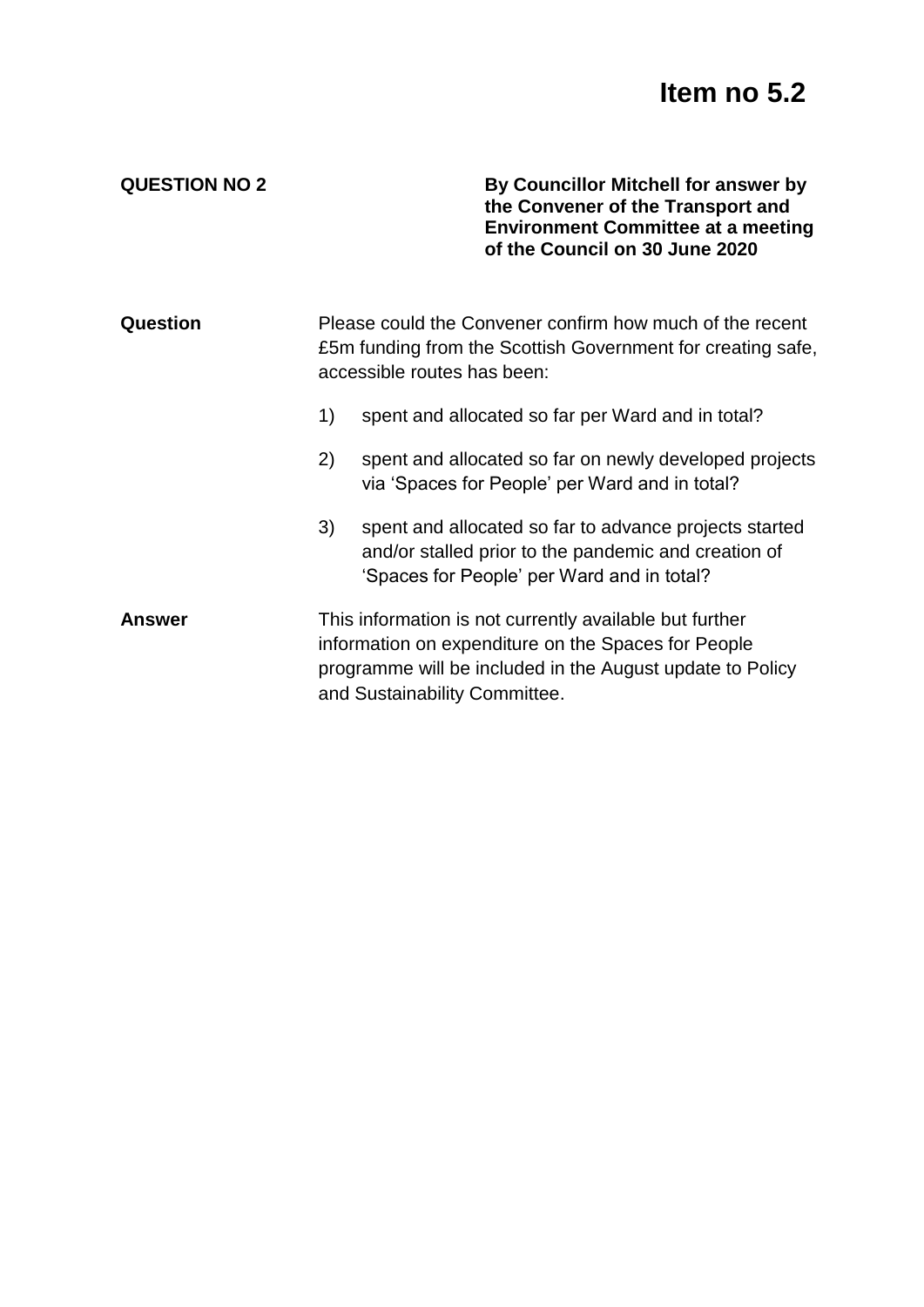| <b>QUESTION NO 3</b> |
|----------------------|
|----------------------|

# **QUESTION NO 3 By Councillor Rust for answer by the Leader of the Council at a meeting of the Council on 30 June 2020**

On 6<sup>th</sup> February the Council Leader confirmed in response to my written question regarding the burning of memorial benches by the Council that an internal investigation was being undertaken in line with the Council's disciplinary procedure and that the investigation will be concluded as soon as possible.

- **Question (1)** Has the investigation now concluded and if not, why not?
- **Answer (1)** At the outset of the COVID-19 pandemic in the UK, along with all disciplinary investigations on-going in the Council, this investigation was suspended. Disciplinary investigations are now re-starting and this one is being progressed and is expected to be completed within the next four weeks.
- **Question (2)** When will the findings of the promised report offering assurance to elected members and the public be made available?
- **Answer (2)** As was set out in the answer provided on 6 [February 2020,](https://democracy.edinburgh.gov.uk/documents/s13668/Item%205%20-%20Questions%20and%20Answers%20Modern%20Gov.pdf) the findings of the disciplinary investigation will not be made public. If it is found that there have been breaches of the presentation seat policy, these will be set out in a report to the appropriate Committee.
- **Question (3)** Is it now known how many benches were burned?
- **Answer (3)** From the information we have so far 25 benches were burned.
- **Question (4)** What contact has been made with relatives or organisations associated with the memorialised benches?
- **Answer (4)** At the time of this incident, relevant donors were contacted and given options about they wanted to proceed, such as whether they wanted to receive the plaque or obtain another bench.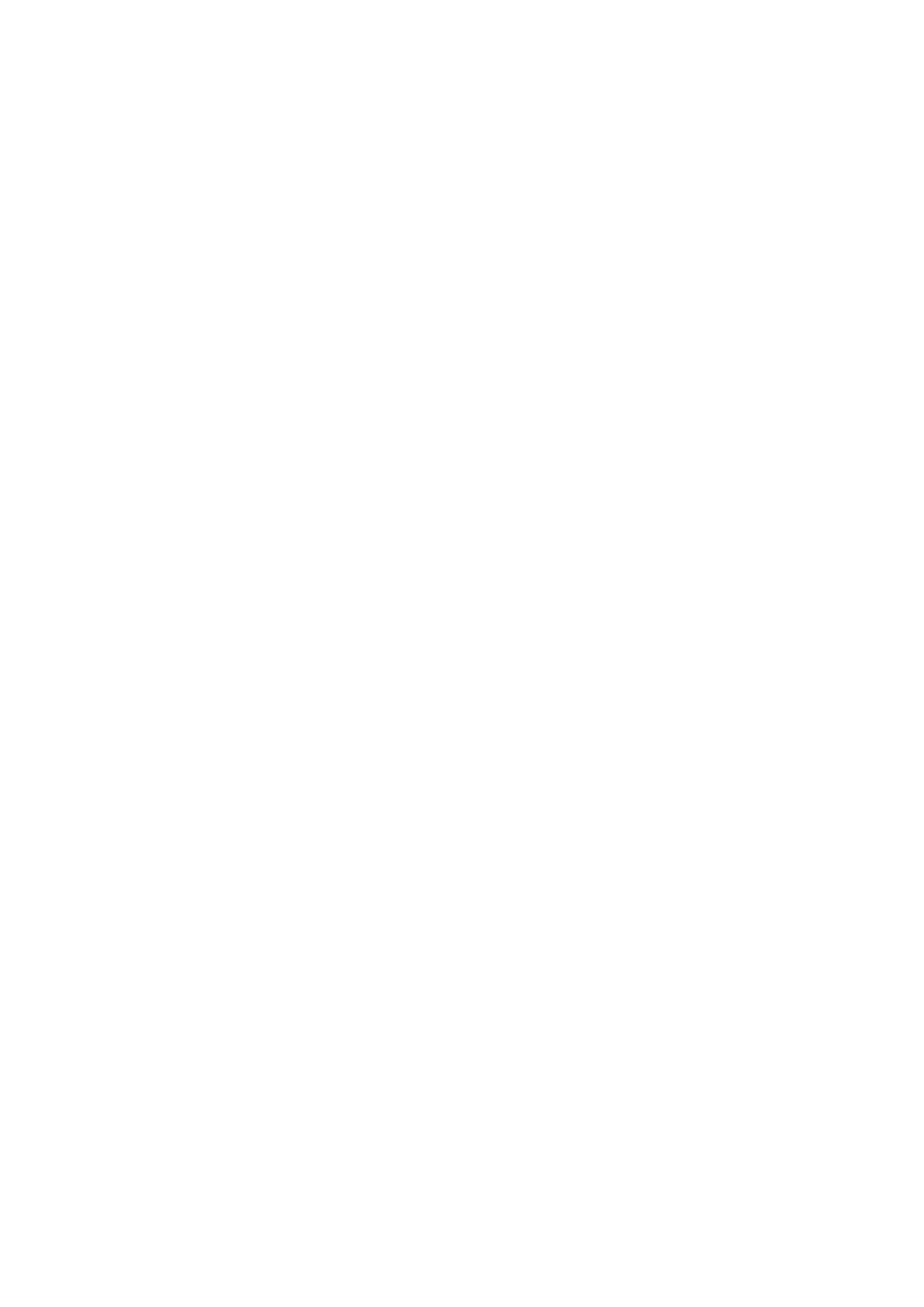**QUESTION NO 4 By Councillor Lang for answer by the Convener of the Transport and Environment Committee at a meeting of the Council on 30 June 2020**

| Question      | (1) | How many complaints have been received regarding<br>overflowing litter bins in each of the last three months and<br>how this compares to the same period in 2019?                                                                                                                                                                                                                                                                                                                                              |
|---------------|-----|----------------------------------------------------------------------------------------------------------------------------------------------------------------------------------------------------------------------------------------------------------------------------------------------------------------------------------------------------------------------------------------------------------------------------------------------------------------------------------------------------------------|
| <b>Answer</b> | (1) | The table below shows the number of reports of full litter<br>bins in both 2019 and 2020 for the months March, April and<br>May.                                                                                                                                                                                                                                                                                                                                                                               |
| Question      | (2) | What, if any, changes have been made to the container<br>capacity or frequency of collection for litter bins located in<br>parks and other beauty spot areas in the last three months?                                                                                                                                                                                                                                                                                                                         |
| <b>Answer</b> | (2) | There has been no change in container capacity at parks<br>and other beauty spot areas in the last three months.<br>However, additional larger bins have been placed in areas<br>of high footfall, generally coastal locations and parks. Due to<br>COVID-19 there have been significant challenges in<br>servicing bins in parks and other beauty spots however<br>arrangements have been made to increase the frequency of<br>collections at locations with high footfall during periods of<br>good weather. |

| Year     | Mar | Apr | May  | <b>Total</b> |
|----------|-----|-----|------|--------------|
| 2019     | 81  | 95  | 102  | 278          |
| 2020     | 118 | 140 | 235  | 493          |
| % Change | 46% | 47% | 130% | 77%          |

# Table 1 **Reports of Full Litter Bins in 2019 and 2020**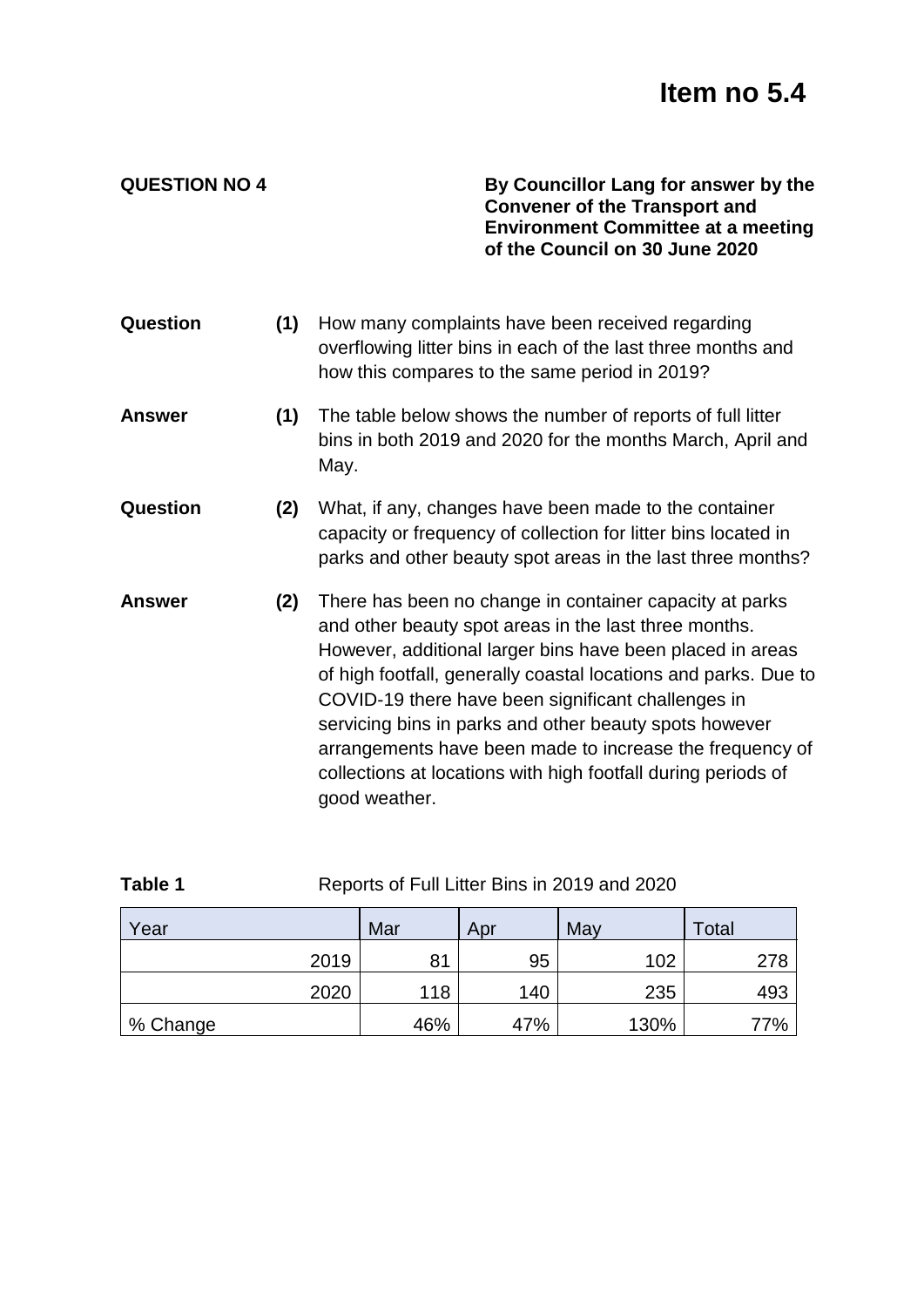|  | <b>QUESTION NO 5</b> |  |
|--|----------------------|--|
|  |                      |  |

**By Councillor Lang for answer by the Convener of the Transport and Environment Committee at a meeting of the Council on 30 June 2020**

**Question** Can the Convener list the changes which have been made to improve walking and cycling as a direct consequence of suggestions received from local communities since 14 May, broken down by ward.

**Answer** The temporary measures implemented to create safer spaces for walking and cycling have not been broken down by ward. Breaking measures down by ward is contrary to the spirit of initiative which needs to focus on creating the fastest and greatest benefit across whole of Edinburgh, rather than defining measures to fit ward boundaries.

> A full list is however provided on the [Council's website.](https://www.edinburgh.gov.uk/spaces-people-1/emergency-measures-pedestrians-cyclists-coronavirus) These schemes have generated a high level of interest and positive feedback from residents and stakeholders.

As a direct result of suggestions received from local communities, the following have been or are being implemented:

- **Braidburn Terrace** a one-way system has been created in response to local community feedback, to manage impacts from the closure of Braid Road.
- **Maybury Road** a temporary crossing at the Maybury Road / Cammo Walk junction is expected to be in place by the end of June to respond directly to safety concerns raised by the local community. While the crossing was already identified as a measure for future implementation, its delivery has been brought forward in response to feedback.
- **Paths for Everyone** local feedback has called for reminders for users to be considerate of each other, particularly on shared paths. The Council's 'Paths for Everyone' campaign was updated to reflect this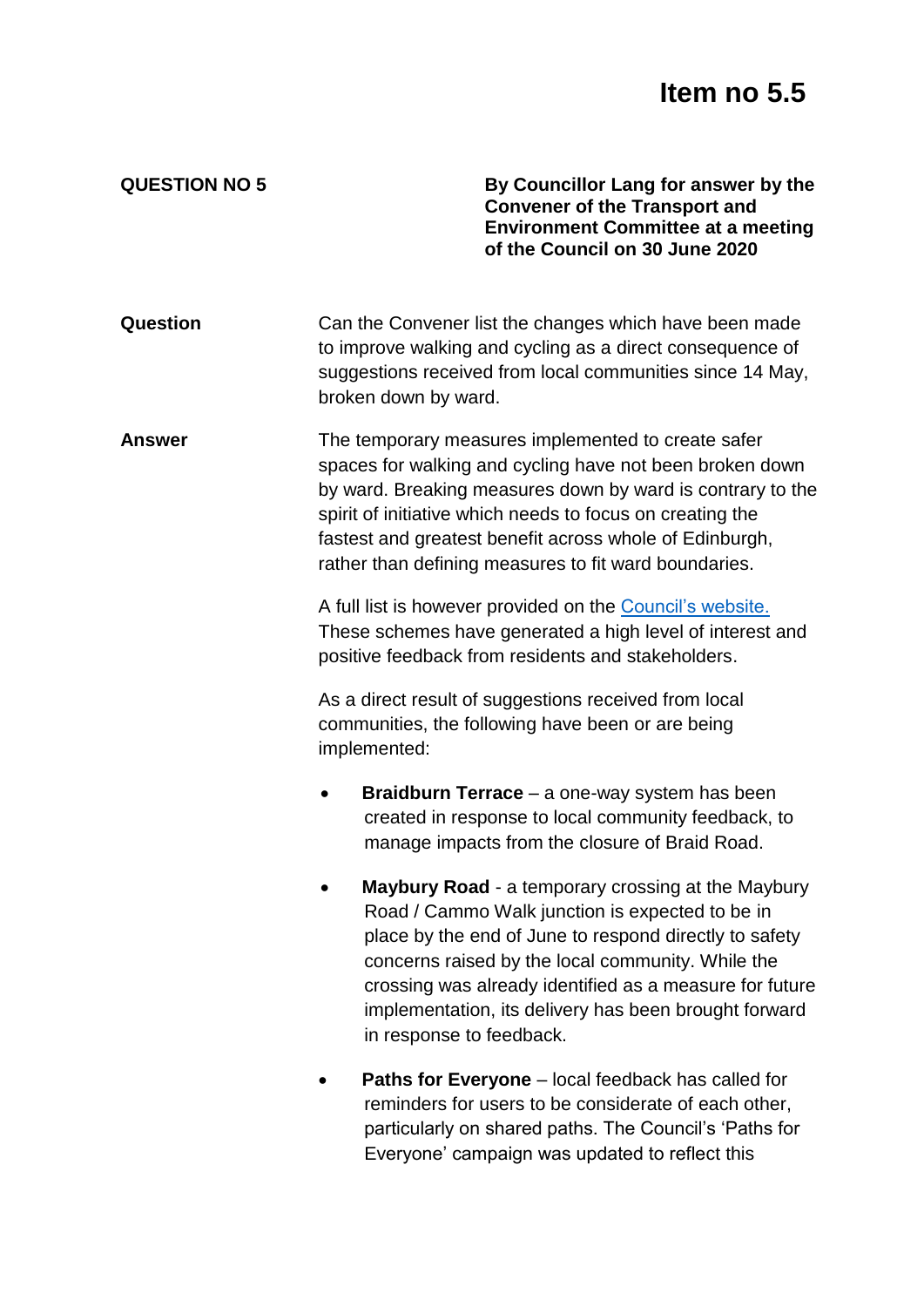feedback and messaging is being targeted in direct response to this issue around shared paths and parks/open spaces. Whilst not a physical measure, clear communication has been critical to assisting path/road users in practicing safe physical distancing.

Since the launch of the suggestion email and subsequent addition of the [Commonplace tool](https://edinburghspacesforpeople.commonplace.is/about) a significant number of responses have been received. The closing date for comments was 29 June 2020. The feedback and suggestions received so far relate to both schemes already implemented, planned and new suggestions. These are all being reviewed and plans made to incorporate these in future phases of the implementation programme where it is possible to do so.

An update on how public views have informed proposals will be included in the Policy and Sustainability Committee progress report in August 2020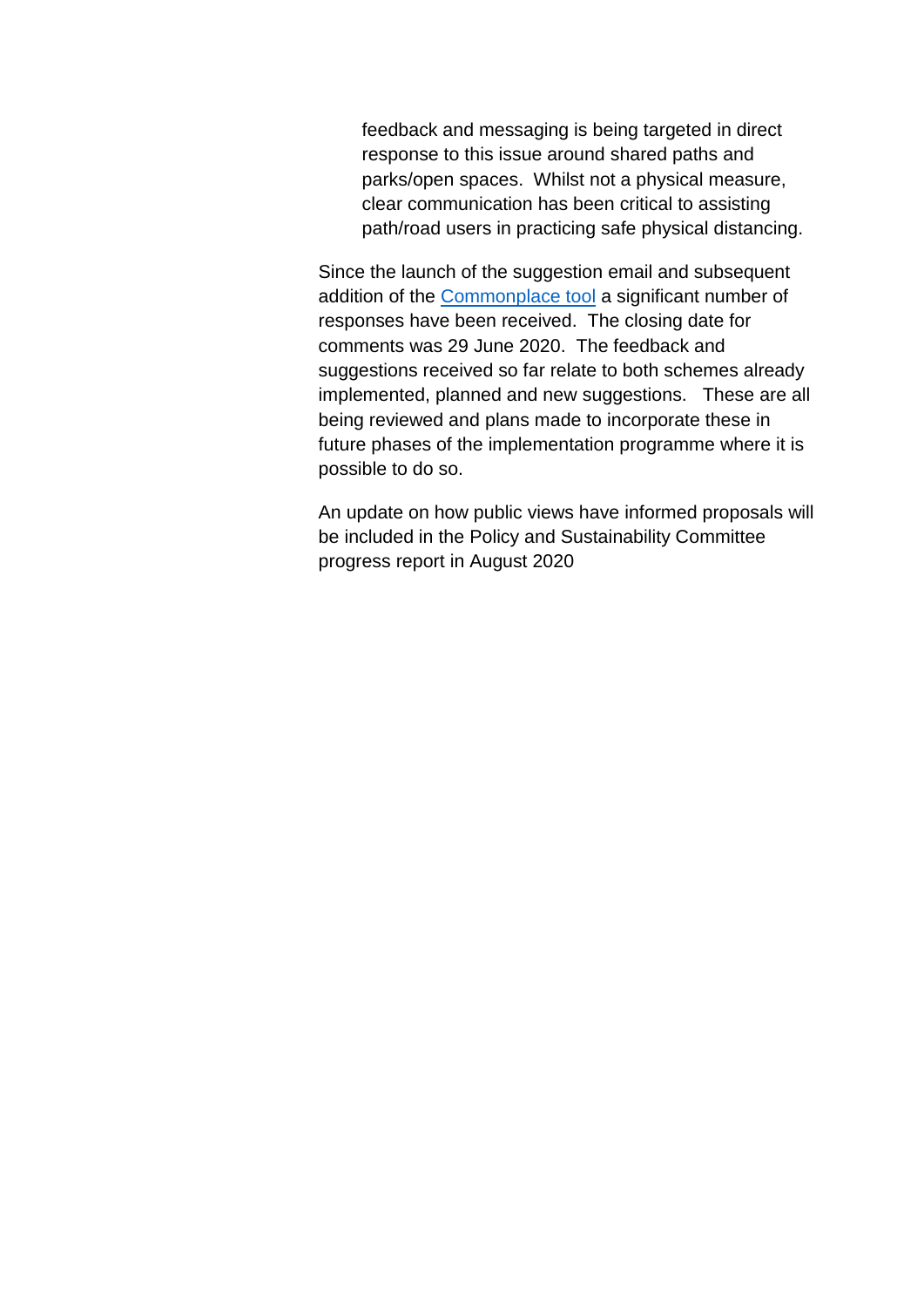| <b>QUESTION NO 6</b> | By Councillor Booth for answer by<br>the Convener of the Housing,<br><b>Homelessness and Fair Work</b><br>Committee at a meeting of the<br>Council on 30 June 2020                                                                                                                                                                   |  |  |  |  |
|----------------------|--------------------------------------------------------------------------------------------------------------------------------------------------------------------------------------------------------------------------------------------------------------------------------------------------------------------------------------|--|--|--|--|
| Question             | Following extension of the Unsuitable Accommodation<br>Order to all homeless people on 6 May, how many<br>homeless households are in temporary accommodation<br>which is classified as unsuitable:                                                                                                                                   |  |  |  |  |
|                      | Without applying the time limited exemptions related to<br>a)<br>Coronavirus;                                                                                                                                                                                                                                                        |  |  |  |  |
|                      | Without reference to whether that use is for more or<br>b)<br>less than 7 days.                                                                                                                                                                                                                                                      |  |  |  |  |
| Answer               | As at 22 June 2020, there were 1051 households in<br>accommodation which would be deemed as unsuitable.<br>Thirty of these households are in Rapid Access<br>Accommodation, which are shared houses, but are likely to<br>be exempted from the changes to the order, due the<br>emergency nature of the access and support provided. |  |  |  |  |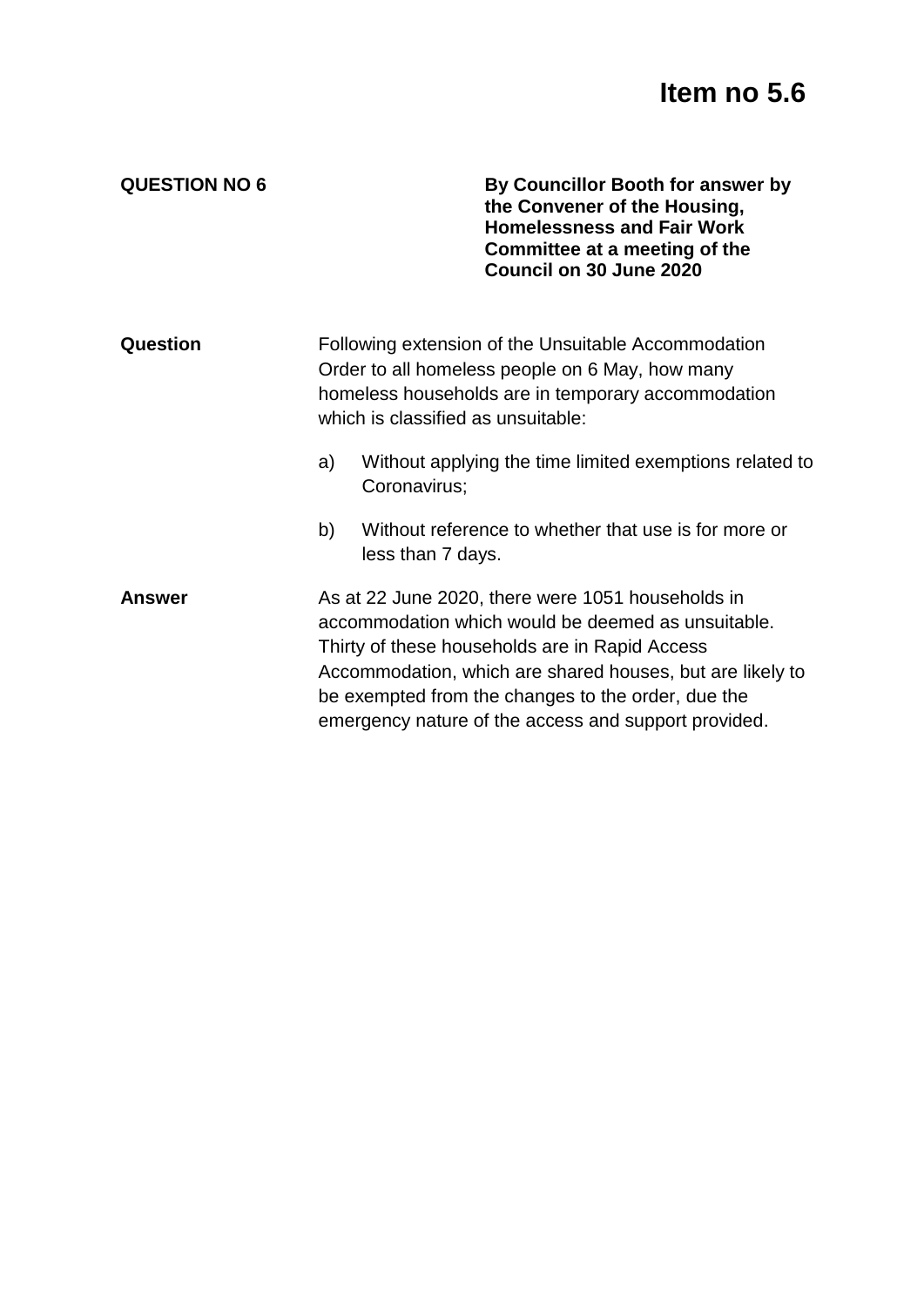# **QUESTION NO 7 By Councillor Staniforth for answer by the Convener of the Planning Committee at a meeting of the Council on 30 June 2020**

- **Question (1)** How many short term holiday lets have applied for help with business grants during the Coronavirus pandemic?
- **Answer (1)** The number of business grants paid to self-catering units as at 22 June was as follows

| <b>Self-Catering</b><br><b>Units</b> | <b>Payment</b><br><b>Amount</b> | <b>Number of Grants</b><br><b>Paid</b> |
|--------------------------------------|---------------------------------|----------------------------------------|
|                                      | £7,500                          | 60                                     |
|                                      | £10,000                         | 288                                    |
|                                      | £25,000                         | 9                                      |

- **Question (2)** How may of those lets were registered for Non Domestic Rates prior to March 2020?
- **Answer (2)** All applicants were registered for Non Domestic Rates prior to March 2020 (to be eligible for the grant businesses had to be registered for Non Domestic Rates).
- **Question (3)** What is being done to ensure holiday lets registered for Non Domestic Rates have planning consent for business use?

NB : If statistics are unavailable at short notice to parts 1 and 2 I am willing to accept a deferment on those questions but would like an answer to part 3 even if that is the case.

**Answer (3)** It is the responsibility of the individual operator to ensure they have all the necessary permissions and consents in place prior to the use of a property as a short stay commercial let. The Council's planning enforcement team continues to pursue reported cases of unauthorised short stay commercial lets and reviews information held on the Scottish Assessors website in relation to non-domestic rates as part of their evidence gathering to determine whether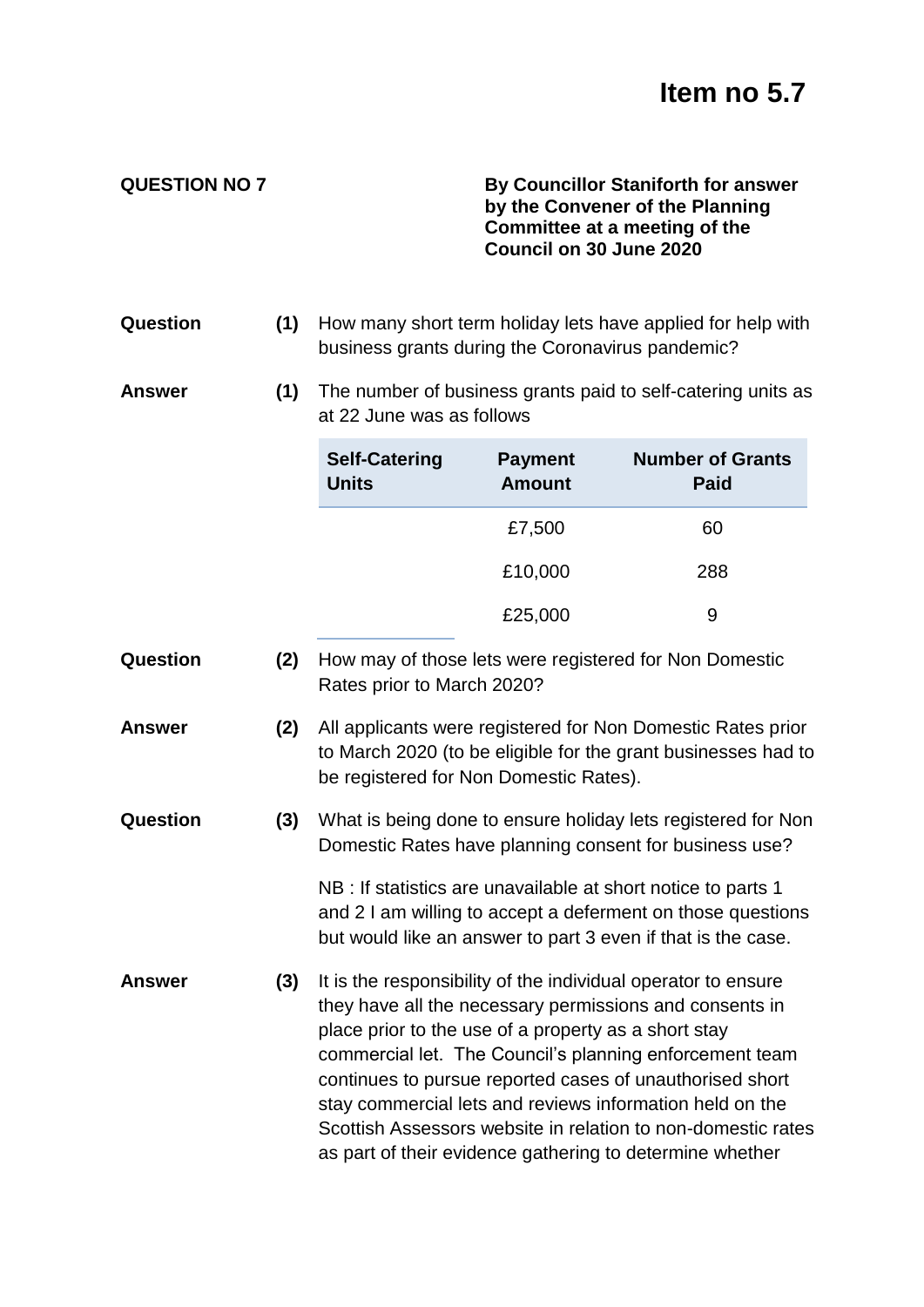there has been a material change of use in planning terms. The business rates would be a strong indicator that the property is not in residential use, but the team would still need to assess a range of other factors to determine whether planning permission is required.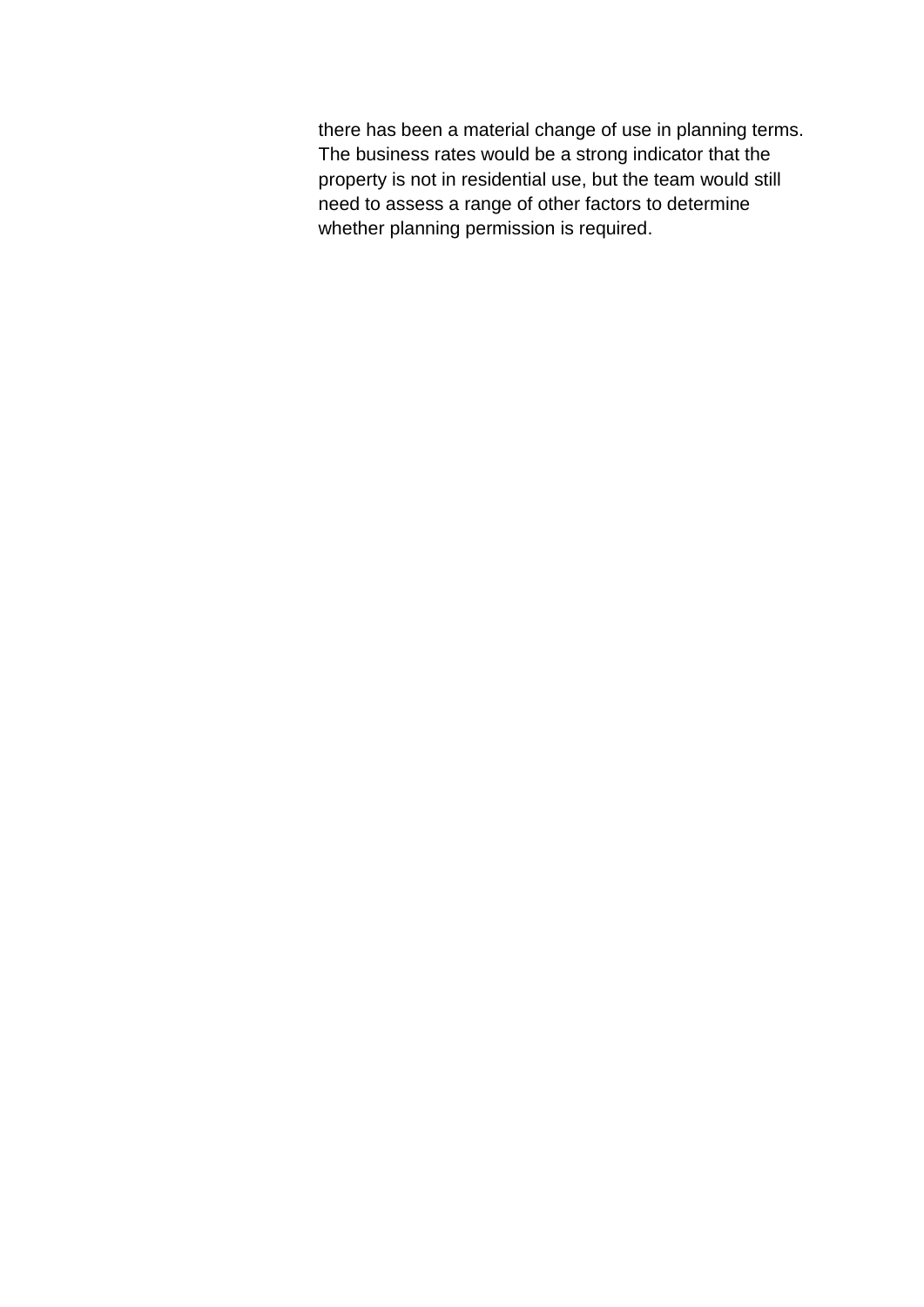**QUESTION NO 8 By Councillor Rust for answer by the Convener of the Transport and Environment Committee at a meeting of the Council on 30 June 2020**

| Question      | (1) | Please provide a list of all motor vehicles operated by The<br>City of Edinburgh Council (owned or leased) currently<br>licenced with the Driver & Vehicle Licensing Agency ("the<br>DVLA") to include (a) Registration Mark, (b) Fleet number (if<br>used), (c) Make /Model, (d) Body Type.                                                                                                                                                   |  |  |  |  |
|---------------|-----|------------------------------------------------------------------------------------------------------------------------------------------------------------------------------------------------------------------------------------------------------------------------------------------------------------------------------------------------------------------------------------------------------------------------------------------------|--|--|--|--|
| <b>Answer</b> | (1) | Please see table below with the information requested.                                                                                                                                                                                                                                                                                                                                                                                         |  |  |  |  |
| Question      | (2) | Please indicate whether or not each vehicle would comply<br>with current council proposals for the deferred Low-emission<br>Zones                                                                                                                                                                                                                                                                                                              |  |  |  |  |
| <b>Answer</b> | (2) | The table shows the owned and leased vehicles which do<br>not currently comply with the Low Emission Zone (LEZ)<br>proposals. However, a replacement strategy is in place to<br>ensure that all vehicles are replaced in time to comply with<br>the LEZ schedule. There are plans to replace 83 of these<br>vehicles with fully electric equivalents and further work will<br>be done to identify if this is possible for any further vehicles |  |  |  |  |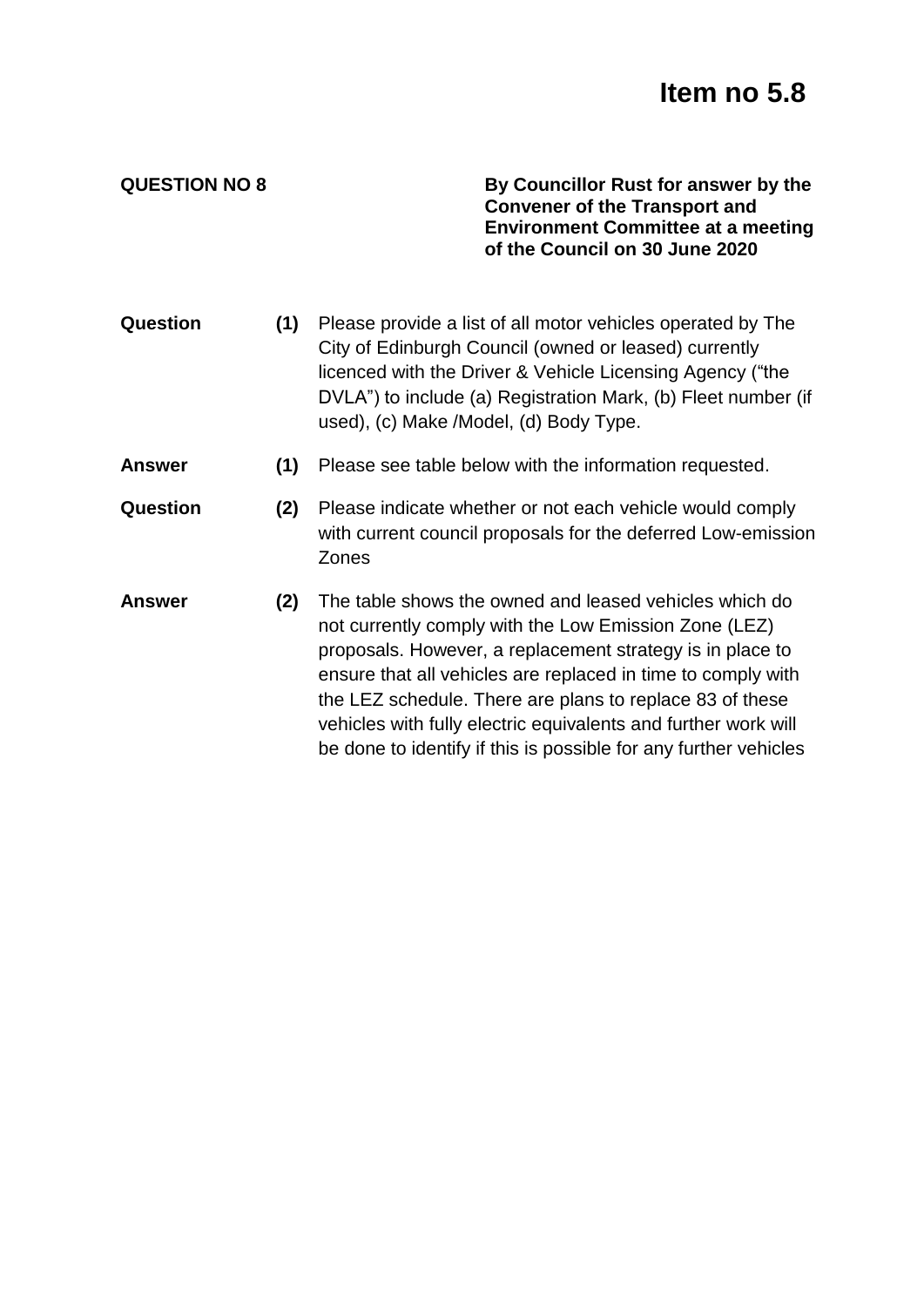| <b>Fleet</b><br>number | <b>Registration</b><br><b>Number</b> | <b>Vehicle type</b>       | <b>Make</b>    | <b>Model</b>     | <b>Euro</b><br>Rating | <b>LEZ</b><br><b>Compatible</b> | <b>Expected to</b><br>be replaced<br>by a |
|------------------------|--------------------------------------|---------------------------|----------------|------------------|-----------------------|---------------------------------|-------------------------------------------|
|                        |                                      |                           |                |                  |                       |                                 | compliant<br>vehicle<br>(year)            |
| 1000                   | S <sub>0</sub>                       | Civic car                 | <b>BMW</b>     | 730D SE N57      | Euro VI               | Yes                             |                                           |
| 1001                   | S <sub>10</sub>                      | Civic car                 | <b>BMW</b>     | 730D SE N57      | Euro VI               | Yes                             |                                           |
| 1003                   | SL15ABF                              | <b>HATCHBACK 5DR</b>      | <b>NISSAN</b>  | <b>LEAF 80KW</b> | Electric              | Yes                             |                                           |
| 1004                   | SL15ACY                              | <b>HATCHBACK ELECTRIC</b> | <b>NISSAN</b>  | <b>LEAF 80KW</b> | Electric              | Yes                             |                                           |
| 1005                   | SL15AAU                              | <b>CAR</b>                | <b>NISSAN</b>  | <b>LEAF 80KW</b> | Electric              | Yes                             |                                           |
| 1007                   | SL15ACJ                              | <b>HATCHBACK ELECTRIC</b> | <b>NISSAN</b>  | LEAF 80KW        | Electric              | Yes                             |                                           |
| 1008                   | SL15ABK                              | <b>HATCHBACK 5DR</b>      | <b>NISSAN</b>  | <b>LEAF 80KW</b> | Electric              | Yes                             |                                           |
| 1012                   | SL15AEP                              | M.P.V.                    | <b>NISSAN</b>  | <b>NV200</b>     | Electric              | Yes                             |                                           |
| 1013                   | SL15AEY                              | M.P.V.                    | <b>NISSAN</b>  | <b>NV200</b>     | Electric              | Yes                             |                                           |
| 1014                   | SL15AEK                              | CAR - MPV                 | <b>NISSAN</b>  | <b>NV200</b>     | Electric              | Yes                             |                                           |
| 1015                   | LE18BVM                              | <b>HATCHBACK ELECTRIC</b> | <b>KIA</b>     | SOUL             | Electric              | Yes                             |                                           |
| 1016                   | LE18BVF                              | <b>HATCHBACK ELECTRIC</b> | <b>KIA</b>     | <b>SOUL</b>      | Electric              | Yes                             |                                           |
| 1017                   | LE18BVL                              | <b>HATCHBACK ELECTRIC</b> | <b>KIA</b>     | <b>SOUL</b>      | Electric              | Yes                             |                                           |
| 1018                   | LE18BVK                              | <b>HATCHBACK ELECTRIC</b> | <b>KIA</b>     | SOUL             | Electric              | Yes                             |                                           |
| 1019                   | LE18BWU                              | <b>HATCHBACK ELECTRIC</b> | <b>KIA</b>     | <b>SOUL</b>      | Electric              | Yes                             |                                           |
| 1021                   | SC19MXW                              | <b>HATCHBACK ELECTRIC</b> | <b>RENAULT</b> | <b>ZOE</b>       | Electric              | Yes                             |                                           |
| 1022                   | SC19MXU                              | <b>HATCHBACK ELECTRIC</b> | <b>RENAULT</b> | <b>ZOE</b>       | Electric              | Yes                             |                                           |
| 1024                   | SK69NXW                              | <b>HATCHBACK ELECTRIC</b> | <b>RENAULT</b> | <b>ZOE</b>       | Electric              | Yes                             |                                           |
| 1026                   | SK69NXT                              | <b>HATCHBACK ELECTRIC</b> | <b>RENAULT</b> | <b>ZOE</b>       | Electric              | Yes                             |                                           |
| 1028                   | SK69NXZ                              | <b>HATCHBACK ELECTRIC</b> | <b>RENAULT</b> | <b>ZOE</b>       | Electric              | Yes                             |                                           |
| 1032                   | SK69NLY                              | <b>HATCHBACK ELECTRIC</b> | <b>RENAULT</b> | <b>ZOE</b>       | Electric              | Yes                             |                                           |
| 1033                   | SK69NXX                              | <b>HATCHBACK 5DR</b>      | <b>RENAULT</b> | <b>ZOE</b>       | Electric              | Yes                             |                                           |
| 1035                   | SK69NXV                              | <b>HATCHBACK ELECTRIC</b> | <b>RENAULT</b> | <b>ZOE</b>       | Electric              | Yes                             |                                           |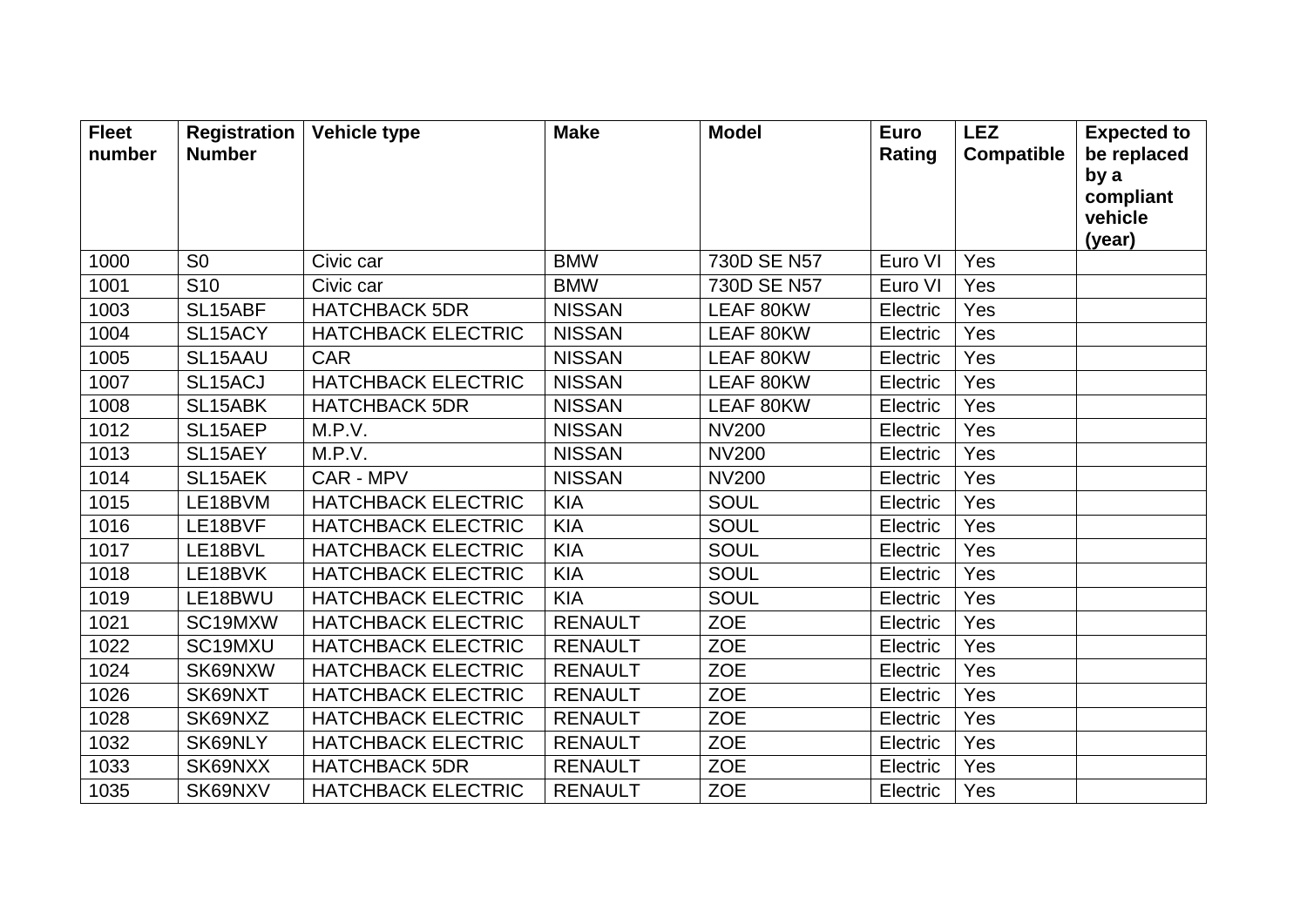| 1036 | SK69NYA | <b>HATCHBACK 5DR</b>      | <b>RENAULT</b>    | <b>ZOE</b>                          | Electric | <b>Yes</b> |      |
|------|---------|---------------------------|-------------------|-------------------------------------|----------|------------|------|
| 1037 | SG69HPL | <b>HATCHBACK ELECTRIC</b> | <b>RENAULT</b>    | <b>ZOE</b>                          | Electric | <b>Yes</b> |      |
| 1061 | SE09CCA | <b>HATCHBACK 3DR</b>      | <b>VAUXHALL</b>   | <b>CORSA LIFE</b><br>1.3CDTI 3DR    | Euro IV  | <b>No</b>  | 2020 |
| 1063 | SE09BZU | <b>HATCHBACK 3DR</b>      | VAUXHALL          | <b>CORSA LIFE</b><br>1.3CDTI 3DR    | Euro IV  | <b>No</b>  | 2020 |
| 1064 | SE09CDV | <b>HATCHBACK 3DR</b>      | VAUXHALL          | <b>CORSA LIFE</b><br>1.3CDTI 3DR    | Euro IV  | No         | 2020 |
| 1065 | SE09CEJ | <b>HATCHBACK 3DR</b>      | VAUXHALL          | <b>CORSA LIFE</b><br>1.3CDTI 3DR    | Euro IV  | <b>No</b>  | 2020 |
| 1066 | SE09CEX | <b>HATCHBACK 3DR</b>      | VAUXHALL          | <b>CORSA LIFE</b><br>1.3CDTI 3DR    | Euro IV  | <b>No</b>  | 2020 |
| 1067 | SE09BZS | <b>HATCHBACK 3DR</b>      | VAUXHALL          | <b>CORSA LIFE</b><br>1.3CDTI 3DR    | Euro IV  | <b>No</b>  | 2020 |
| 1080 | SG69HPU | <b>HATCHBACK ELECTRIC</b> | <b>RENAULT</b>    | <b>ZOE</b>                          | Electric | <b>Yes</b> | 2020 |
| 1081 | SG69HPP | <b>HATCHBACK ELECTRIC</b> | <b>RENAULT</b>    | <b>ZOE</b>                          | Electric | Yes        | 2020 |
| 1082 | SG69HPO | <b>HATCHBACK ELECTRIC</b> | <b>RENAULT</b>    | <b>ZOE</b>                          | Electric | Yes        | 2020 |
| 1083 | SG69OBH | <b>HATCHBACK ELECTRIC</b> | <b>RENAULT</b>    | <b>ZOE</b>                          | Electric | Yes        | 2020 |
| 1084 | SK69EVG | <b>CAR</b>                | <b>NISSAN</b>     | <b>LEAF 80KW</b>                    | Electric | Yes        | 2020 |
| 1085 | SK69EVM | <b>CAR</b>                | <b>NISSAN</b>     | <b>LEAF 80KW</b>                    | Electric | Yes        | 2020 |
| 1200 | ST11CCF | <b>HATCHBACK ELECTRIC</b> | <b>MITSUBISHI</b> | <b>I-MIEV</b>                       | Electric | Yes        | 2020 |
| 1201 | SM11UMF | <b>HATCHBACK ELECTRIC</b> | <b>NISSAN</b>     | <b>LEAF 80KW</b><br><b>STANDARD</b> | Electric | Yes        | 2020 |
| 1202 | SM11ZRE | <b>HATCHBACK ELECTRIC</b> | <b>NISSAN</b>     | <b>LEAF 80KW</b><br><b>STANDARD</b> | Electric | Yes        | 2020 |
| 1203 | SG14MXE | <b>PANEL - PLAIN</b>      | <b>RENAULT</b>    | KANGOO LL21ZE                       | Electric | Yes        | 2020 |
| 1300 | SA15YSN | <b>CAR</b>                | <b>PEUGEOT</b>    | 208                                 | Euro V   | <b>No</b>  | 2020 |
| 1301 | SA15YSP | <b>CAR</b>                | <b>PEUGEOT</b>    | 208                                 | Euro V   | <b>No</b>  | 2020 |
| 1302 | SA15YSB | <b>CAR</b>                | <b>PEUGEOT</b>    | 208                                 | Euro V   | <b>No</b>  | 2020 |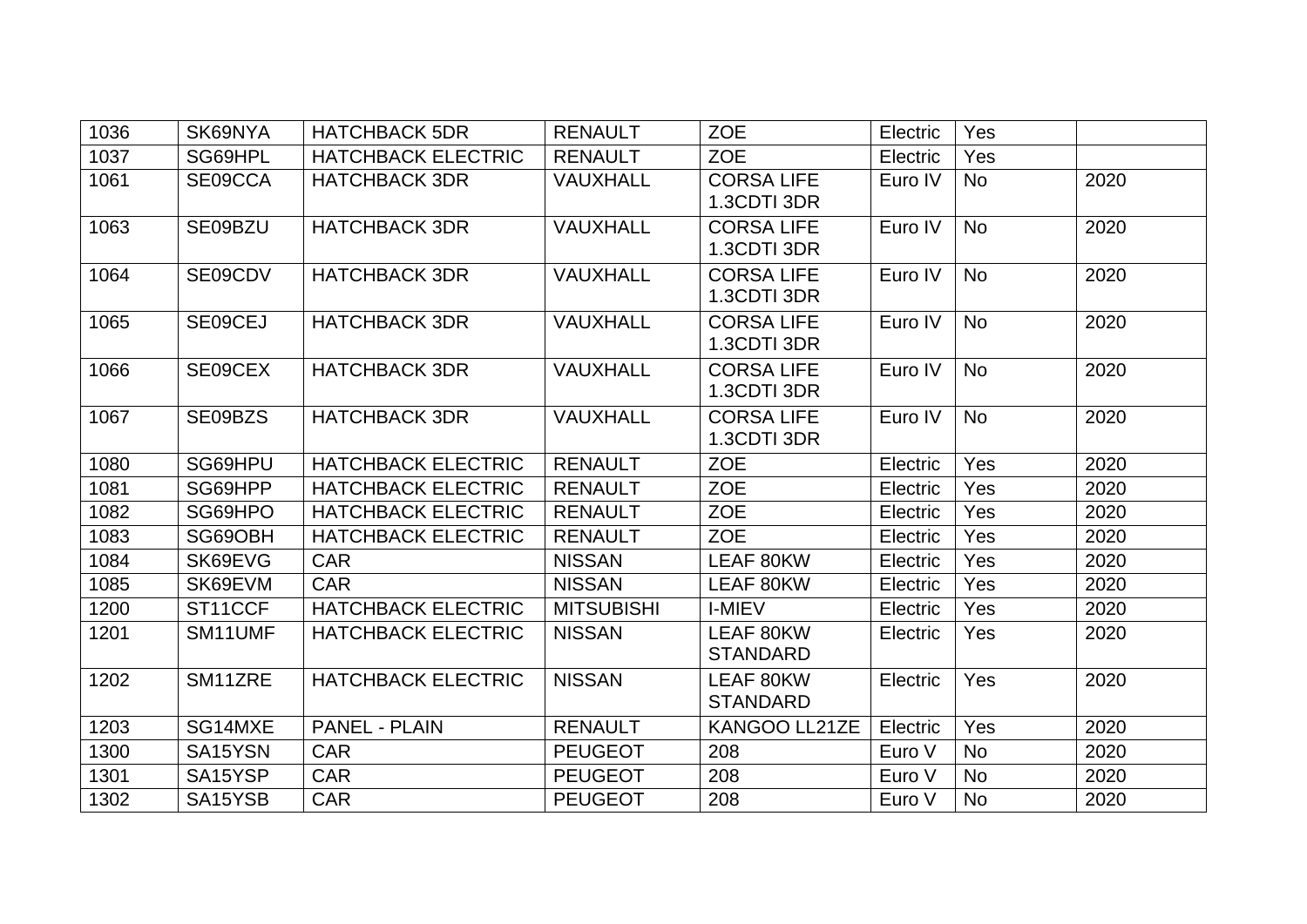| 1303 | SA15YSC              | <b>CAR</b> | <b>PEUGEOT</b> | 208 | Euro V | <b>No</b> | 2020 |
|------|----------------------|------------|----------------|-----|--------|-----------|------|
| 1304 | SA15YSD              | <b>CAR</b> | <b>PEUGEOT</b> | 208 | Euro V | <b>No</b> | 2020 |
| 1307 | SA15YSF              | <b>CAR</b> | <b>PEUGEOT</b> | 208 | Euro V | <b>No</b> | 2020 |
| 1308 | SA15YSG              | <b>CAR</b> | <b>PEUGEOT</b> | 208 | Euro V | <b>No</b> | 2020 |
| 1309 | SA15YSH              | <b>CAR</b> | <b>PEUGEOT</b> | 208 | Euro V | <b>No</b> | 2020 |
| 1312 | SA <sub>15</sub> YSJ | <b>CAR</b> | <b>PEUGEOT</b> | 208 | Euro V | No        | 2020 |
| 1313 | SA15YSK              | <b>CAR</b> | <b>PEUGEOT</b> | 208 | Euro V | <b>No</b> | 2020 |
| 1314 | SA15YRP              | <b>CAR</b> | <b>PEUGEOT</b> | 208 | Euro V | <b>No</b> | 2020 |
| 1315 | SA15YRR              | <b>CAR</b> | <b>PEUGEOT</b> | 208 | Euro V | <b>No</b> | 2020 |
| 1316 | SA15YSL              | <b>CAR</b> | <b>PEUGEOT</b> | 208 | Euro V | <b>No</b> | 2020 |
| 1317 | SA15YSM              | <b>CAR</b> | <b>PEUGEOT</b> | 208 | Euro V | <b>No</b> | 2020 |
| 1318 | SA15YRS              | <b>CAR</b> | <b>PEUGEOT</b> | 208 | Euro V | <b>No</b> | 2020 |
| 1321 | SA15YRV              | <b>CAR</b> | <b>PEUGEOT</b> | 208 | Euro V | <b>No</b> | 2020 |
| 1323 | SA15YRX              | <b>CAR</b> | <b>PEUGEOT</b> | 208 | Euro V | <b>No</b> | 2020 |
| 1324 | SA15YRY              | <b>CAR</b> | <b>PEUGEOT</b> | 208 | Euro V | <b>No</b> | 2020 |
| 1325 | SB15NTG              | <b>CAR</b> | <b>PEUGEOT</b> | 208 | Euro V | <b>No</b> | 2020 |
| 1326 | SB15NTJ              | <b>CAR</b> | <b>PEUGEOT</b> | 208 | Euro V | <b>No</b> | 2020 |
| 1327 | SB15NTK              | <b>CAR</b> | <b>PEUGEOT</b> | 208 | Euro V | <b>No</b> | 2020 |
| 1328 | SC15TWP              | <b>CAR</b> | <b>PEUGEOT</b> | 208 | Euro V | <b>No</b> | 2020 |
| 1329 | SB15NTL              | <b>CAR</b> | <b>PEUGEOT</b> | 208 | Euro V | <b>No</b> | 2020 |
| 1331 | SB15NTM              | <b>CAR</b> | <b>PEUGEOT</b> | 208 | Euro V | <b>No</b> | 2020 |
| 1332 | SB15NTN              | <b>CAR</b> | <b>PEUGEOT</b> | 208 | Euro V | <b>No</b> | 2020 |
| 1333 | SC15TWU              | <b>CAR</b> | <b>PEUGEOT</b> | 208 | Euro V | <b>No</b> | 2020 |
| 1334 | SC15TWV              | <b>CAR</b> | <b>PEUGEOT</b> | 208 | Euro V | <b>No</b> | 2020 |
| 1335 | SB15NTO              | <b>CAR</b> | <b>PEUGEOT</b> | 208 | Euro V | <b>No</b> | 2020 |
| 1336 | SB15NTT              | <b>CAR</b> | <b>PEUGEOT</b> | 208 | Euro V | <b>No</b> | 2020 |
| 1337 | SC15GMV              | <b>CAR</b> | <b>PEUGEOT</b> | 208 | Euro V | <b>No</b> | 2020 |
| 1338 | SB15NTV              | <b>CAR</b> | <b>PEUGEOT</b> | 208 | Euro V | <b>No</b> | 2020 |
| 1339 | SB15NUE              | <b>CAR</b> | <b>PEUGEOT</b> | 208 | Euro V | <b>No</b> | 2020 |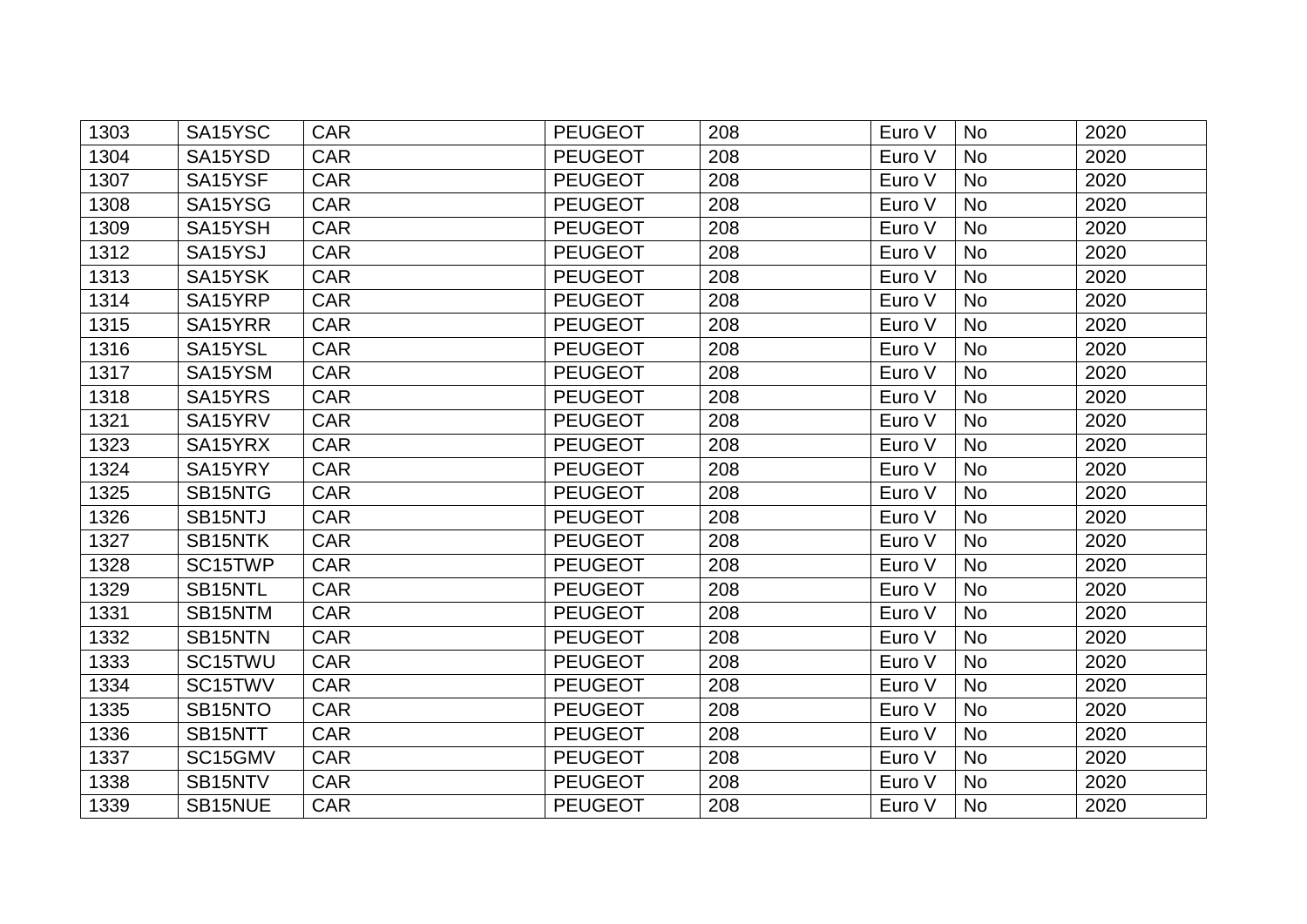| 1341 | SC15TWX | <b>CAR</b> | <b>PEUGEOT</b> | 208                             | Euro V  | <b>No</b> | 2020 |
|------|---------|------------|----------------|---------------------------------|---------|-----------|------|
| 1342 | SB15NUH | <b>CAR</b> | <b>PEUGEOT</b> | 208                             | Euro V  | <b>No</b> | 2020 |
| 1343 | SB15NUJ | <b>CAR</b> | <b>PEUGEOT</b> | 208                             | Euro V  | <b>No</b> | 2020 |
| 1344 | SB15NUK | <b>CAR</b> | <b>PEUGEOT</b> | 208                             | Euro V  | <b>No</b> | 2020 |
| 1345 | SB15NUM | <b>CAR</b> | <b>PEUGEOT</b> | 208                             | Euro V  | <b>No</b> | 2020 |
| 1346 | SB15NTX | <b>CAR</b> | <b>PEUGEOT</b> | 208                             | Euro V  | <b>No</b> | 2020 |
| 1347 | SC15GMZ | <b>CAR</b> | <b>PEUGEOT</b> | 208                             | Euro V  | <b>No</b> | 2020 |
| 1348 | SB15NUO | <b>CAR</b> | <b>PEUGEOT</b> | 208                             | Euro V  | No        | 2020 |
| 1349 | SC15GMX | <b>CAR</b> | <b>PEUGEOT</b> | 208                             | Euro V  | <b>No</b> | 2020 |
| 1350 | SB15NUP | <b>CAR</b> | <b>PEUGEOT</b> | 208                             | Euro V  | <b>No</b> | 2020 |
| 1351 | SB15NUU | <b>CAR</b> | <b>PEUGEOT</b> | 208                             | Euro V  | No        | 2020 |
| 1352 | SB15NUV | <b>CAR</b> | <b>PEUGEOT</b> | 208                             | Euro V  | <b>No</b> | 2020 |
| 1353 | SB15NUW | <b>CAR</b> | <b>PEUGEOT</b> | 208                             | Euro V  | <b>No</b> | 2020 |
| 1354 | SB15NTY | <b>CAR</b> | <b>PEUGEOT</b> | 208                             | Euro V  | <b>No</b> | 2020 |
| 1355 | SB15NUX | <b>CAR</b> | <b>PEUGEOT</b> | 208                             | Euro V  | <b>No</b> | 2020 |
| 1356 | SC15GMY | <b>CAR</b> | <b>PEUGEOT</b> | 208                             | Euro V  | <b>No</b> | 2020 |
| 1357 | SB15NUA | <b>CAR</b> | <b>PEUGEOT</b> | 208                             | Euro V  | <b>No</b> | 2020 |
| 1358 | SB15NUC | <b>CAR</b> | <b>PEUGEOT</b> | 208                             | Euro V  | <b>No</b> | 2020 |
| 1360 | SC15GNO | <b>CAR</b> | <b>PEUGEOT</b> | <b>PARTNER</b><br><b>TEEPEE</b> | Euro V  | <b>No</b> | 2020 |
| 1361 | SD65BFY | <b>CAR</b> | <b>PEUGEOT</b> | <b>PARTNER</b><br><b>TEEPEE</b> | Euro VI | Yes       | 2020 |
| 1362 | SD65BFZ | <b>CAR</b> | <b>PEUGEOT</b> | <b>PARTNER</b><br><b>TEEPEE</b> | Euro VI | Yes       | 2020 |
| 1363 | SD65BGE | <b>CAR</b> | <b>PEUGEOT</b> | <b>PARTNER</b><br><b>TEEPEE</b> | Euro VI | Yes       | 2020 |
| 1364 | SC15GOU | <b>CAR</b> | <b>PEUGEOT</b> | <b>PARTNER</b><br><b>TEEPEE</b> | Euro VI | Yes       | 2020 |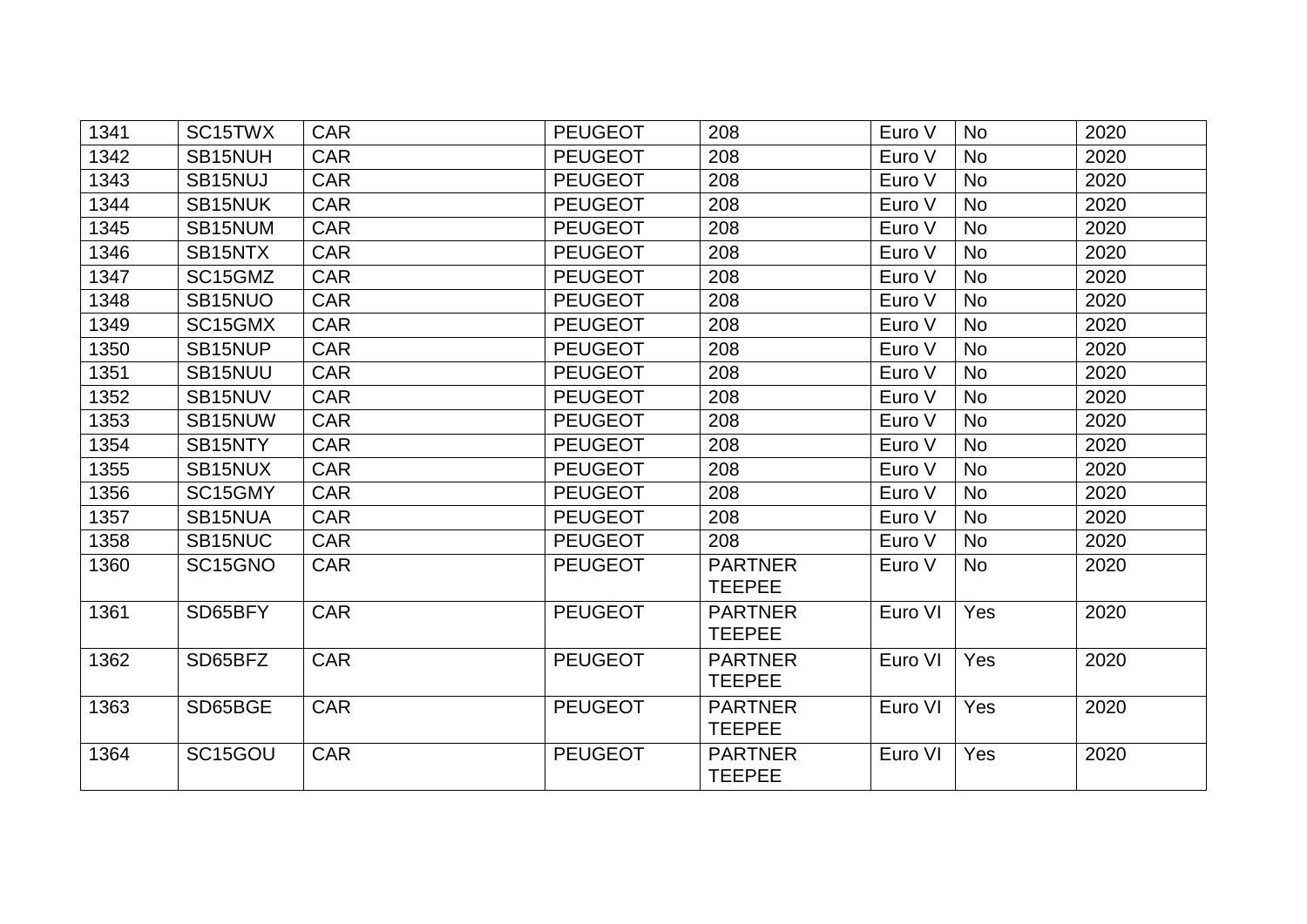| 1365 | SC15GNX              | <b>CAR</b> | <b>PEUGEOT</b> | <b>PARTNER</b><br><b>TEEPEE</b> | Euro VI | Yes       | 2020 |
|------|----------------------|------------|----------------|---------------------------------|---------|-----------|------|
| 1367 | SC15GPE              | <b>CAR</b> | <b>PEUGEOT</b> | <b>PARTNER</b><br><b>TEEPEE</b> | Euro VI | Yes       | 2020 |
| 1368 | SC15GPF              | <b>CAR</b> | <b>PEUGEOT</b> | <b>PARTNER</b><br><b>TEEPEE</b> | Euro VI | Yes       | 2020 |
| 1370 | SC15GPK              | <b>CAR</b> | <b>PEUGEOT</b> | <b>PARTNER</b><br><b>TEEPEE</b> | Euro VI | Yes       | 2020 |
| 1371 | SC <sub>15</sub> GPO | <b>CAR</b> | <b>PEUGEOT</b> | <b>PARTNER</b><br><b>TEEPEE</b> | Euro V  | <b>No</b> | 2020 |
| 1372 | SC15GPU              | <b>CAR</b> | <b>PEUGEOT</b> | <b>PARTNER</b><br><b>TEEPEE</b> | Euro VI | Yes       | 2020 |
| 1373 | SC15GNY              | <b>CAR</b> | <b>PEUGEOT</b> | <b>PARTNER</b><br><b>TEEPEE</b> | Euro VI | Yes       | 2020 |
| 1374 | SD65BGF              | <b>CAR</b> | <b>PEUGEOT</b> | <b>PARTNER</b><br><b>TEEPEE</b> | Euro VI | Yes       | 2020 |
| 1375 | SD65BGK              | <b>CAR</b> | <b>PEUGEOT</b> | <b>PARTNER</b><br><b>TEEPEE</b> | Euro VI | Yes       | 2020 |
| 1376 | SD65BGO              | <b>CAR</b> | <b>PEUGEOT</b> | <b>PARTNER</b><br><b>TEEPEE</b> | Euro VI | Yes       | 2020 |
| 1377 | SD65BGU              | <b>CAR</b> | <b>PEUGEOT</b> | <b>PARTNER</b><br><b>TEEPEE</b> | Euro VI | Yes       | 2020 |
| 1378 | SC <sub>15</sub> GOJ | <b>CAR</b> | <b>PEUGEOT</b> | <b>PARTNER</b><br><b>TEEPEE</b> | Euro VI | Yes       | 2020 |
| 1379 | SC15GOK              | <b>CAR</b> | <b>PEUGEOT</b> | <b>PARTNER</b><br><b>TEEPEE</b> | Euro VI | Yes       | 2020 |
| 1380 | SC15GPV              | <b>CAR</b> | <b>PEUGEOT</b> | <b>PARTNER</b><br><b>TEEPEE</b> | Euro VI | Yes       | 2020 |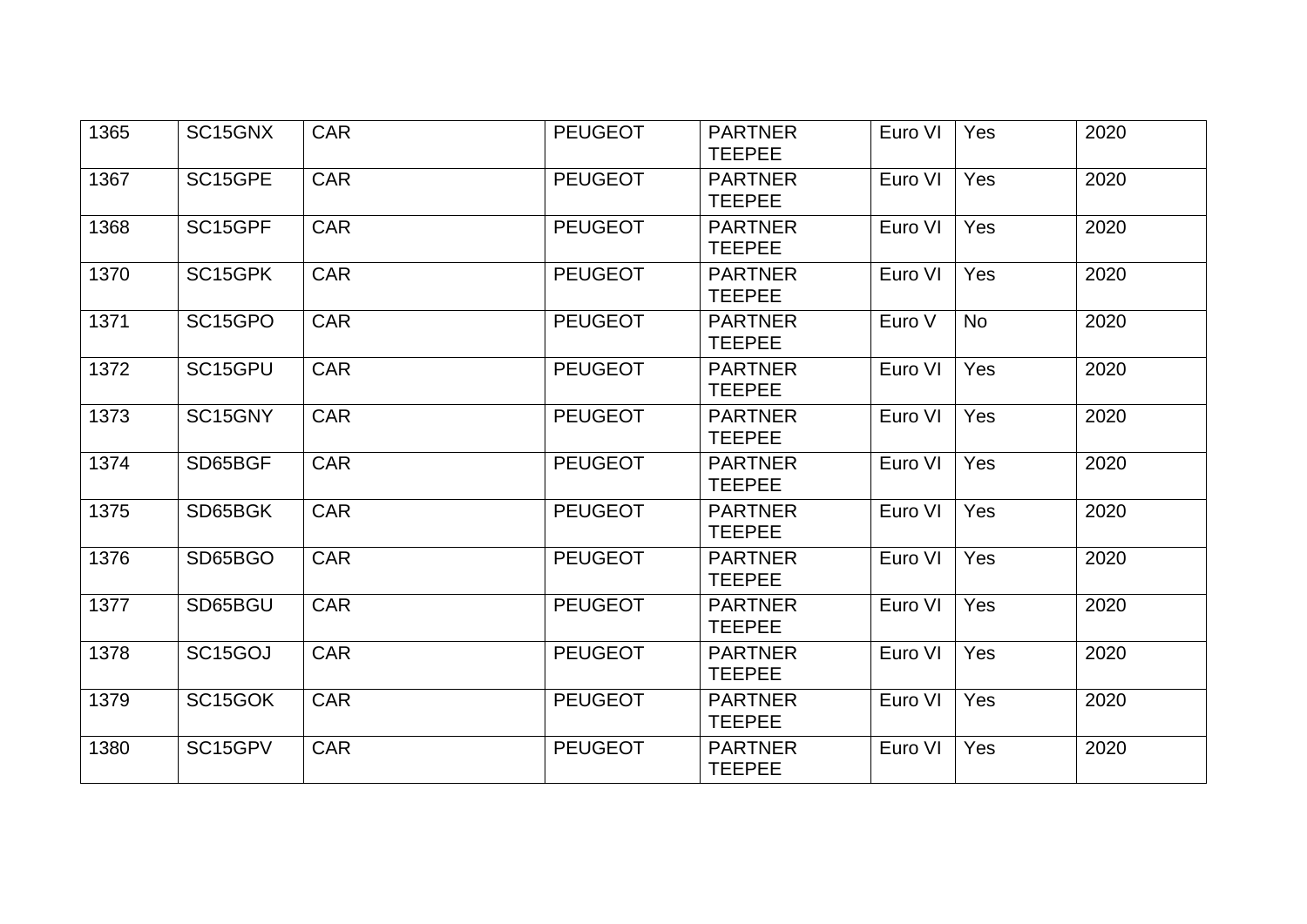| 1381 | SC15GOP | <b>CAR</b>                | <b>PEUGEOT</b>  | <b>PARTNER</b><br><b>TEEPEE</b>     | Euro V   | <b>No</b> | 2020                                    |
|------|---------|---------------------------|-----------------|-------------------------------------|----------|-----------|-----------------------------------------|
| 1501 | SL69WNH | <b>HATCHBACK ELECTRIC</b> | <b>NISSAN</b>   | LEAF 80KW                           | Electric | Yes       | 2020                                    |
| 1505 | SL69WMZ | <b>HATCHBACK ELECTRIC</b> | <b>NISSAN</b>   | LEAF 80KW                           | Electric | Yes       | 2020                                    |
| 1507 | SL69WOH | <b>HATCHBACK ELECTRIC</b> | <b>NISSAN</b>   | LEAF 80KW                           | Electric | Yes       | 2020                                    |
| 1511 | SL69WNT | <b>HATCHBACK ELECTRIC</b> | <b>NISSAN</b>   | LEAF 80KW                           | Electric | Yes       | 2020                                    |
| 1512 | SL69WOY | <b>HATCHBACK ELECTRIC</b> | <b>NISSAN</b>   | LEAF 80KW                           | Electric | Yes       | 2020                                    |
| 1513 | SL69WPP | <b>HATCHBACK ELECTRIC</b> | <b>NISSAN</b>   | LEAF 80KW                           | Electric | Yes       | 2020                                    |
| 1515 | SL69WPF | <b>HATCHBACK ELECTRIC</b> | <b>NISSAN</b>   | LEAF 80KW                           | Electric | Yes       | 2020                                    |
| 1516 | SL69WPD | <b>HATCHBACK ELECTRIC</b> | <b>NISSAN</b>   | LEAF 80KW                           | Electric | Yes       | 2020                                    |
| 1517 | SL69WOX | <b>HATCHBACK ELECTRIC</b> | <b>NISSAN</b>   | <b>LEAF 80KW</b>                    | Electric | Yes       | 2020                                    |
| 1518 | SL69WPT | <b>HATCHBACK ELECTRIC</b> | <b>NISSAN</b>   | LEAF 80KW                           | Electric | Yes       | 2020                                    |
| 1521 | YE20BBF | <b>HATCHBACK ELECTRIC</b> | <b>NISSAN</b>   | LEAF 80KW                           | Electric | Yes       | 2020                                    |
| 1522 | YE20ATO | <b>HATCHBACK ELECTRIC</b> | <b>NISSAN</b>   | LEAF 80KW                           | Electric | Yes       | 2020                                    |
| 1524 | YE20ASZ | <b>HATCHBACK ELECTRIC</b> | <b>NISSAN</b>   | LEAF 80KW                           | Electric | Yes       | 2020                                    |
| 1525 | YE20ATV | <b>HATCHBACK ELECTRIC</b> | <b>NISSAN</b>   | LEAF 80KW                           | Electric | Yes       | 2020                                    |
| 1526 | YH20NRN | <b>HATCHBACK ELECTRIC</b> | <b>NISSAN</b>   | LEAF 80KW                           | Electric | Yes       | 2020                                    |
| 1529 | YE20AOB | <b>HATCHBACK ELECTRIC</b> | <b>NISSAN</b>   | LEAF 80KW                           | Electric | Yes       | 2020                                    |
| 1531 | YE20ASX | <b>HATCHBACK ELECTRIC</b> | <b>NISSAN</b>   | LEAF 80KW                           | Electric | Yes       | 2020                                    |
| 2001 | SE09CBO | Car                       | <b>VAUXHALL</b> | <b>ASTRA LIFE</b><br>1.3CDTI EST 5D | Euro IV  | <b>No</b> | 2020                                    |
| 2002 | SE09CDZ | Car                       | VAUXHALL        | <b>ASTRA LIFE</b><br>1.3CDTI EST 5D | Euro V   | <b>No</b> | 2020                                    |
| 2113 | SL05HBB | Car                       | VAUXHALL        | <b>ASTRA LIFE</b><br>1.7CDTI 5DR ES | Euro IV  | <b>No</b> | Expected to<br>be no longer<br>required |
| 2305 | SA62YJV | M.P.V                     | <b>RENAULT</b>  | KANGOO LL21<br>ZE (5 SEAT)          | Electric | Yes       | 2020                                    |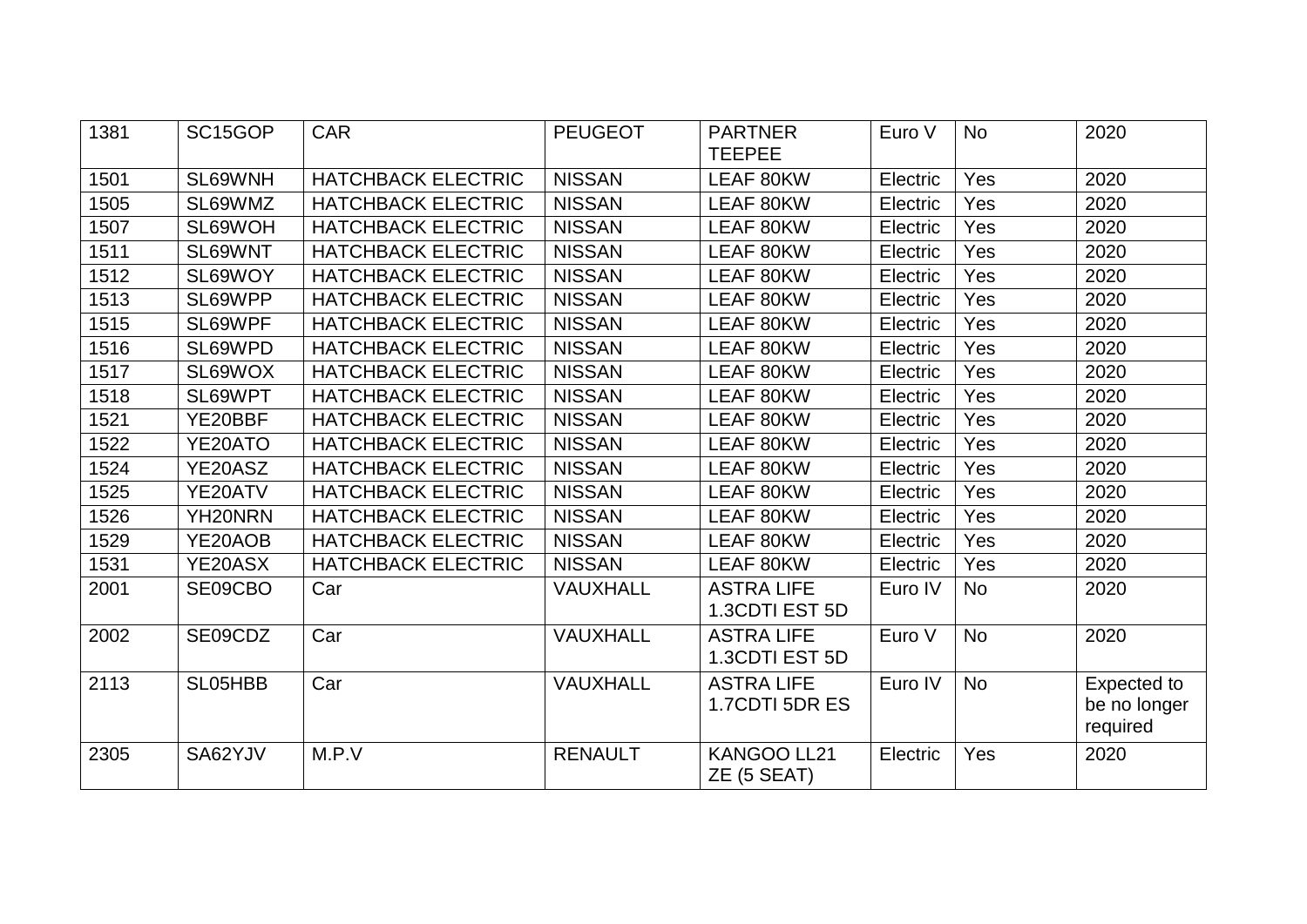| 2306 | SA62YJY              | M.P.V                | <b>RENAULT</b>    | KANGOO LL21<br>ZE (5 SEATS)          | Euro VI  | Yes        | 2020 |
|------|----------------------|----------------------|-------------------|--------------------------------------|----------|------------|------|
| 2308 | SA62YKF              | <b>VAN-PANEL</b>     | <b>RENAULT</b>    | KANGOO LL21<br>ZE (5 SEATS)          | Electric | <b>Yes</b> | 2020 |
| 2310 | SA62YKM              | M.P.V                | <b>RENAULT</b>    | KANGOO LL21<br>ZE (5 SEATS)          | Electric | Yes        | 2020 |
| 3003 | ST59TFN              | MINI-BUS 16-17 SEATS | <b>FORD</b>       | <b>TRANSIT</b><br>MINIBUS (17S)      | Euro IV  | <b>No</b>  | 2020 |
| 3004 | ST59NHK              | MINI-BUS 16-17 SEATS | <b>FORD</b>       | <b>TRANSIT</b><br>MINIBUS (17S)      | Euro IV  | <b>No</b>  | 2020 |
| 3005 | SN10FHE              | MINI-BUS 13-15 SEATS | <b>VOLKSWAGEN</b> | <b>CRAFTER CR35</b><br>MINIBUS (13S) | Euro IV  | <b>No</b>  | 2020 |
| 3006 | ST59RNO              | MINI-BUS 13-15 SEATS | <b>FORD</b>       | <b>TRANSIT</b><br>MINIBUS (15S)      | Euro IV  | <b>No</b>  | 2020 |
| 3007 | ST59OYR              | MINI-BUS 16-17 SEATS | <b>FORD</b>       | <b>TRANSIT</b><br>MINIBUS (17S)      | Euro IV  | <b>No</b>  | 2020 |
| 3008 | ST59RMX              | MINI-BUS 16-17 SEATS | <b>FORD</b>       | <b>TRANSIT</b><br>MINIBUS (17S)      | Euro IV  | <b>No</b>  | 2020 |
| 3009 | ST59RMU              | MINI-BUS 13-15 SEATS | <b>FORD</b>       | <b>TRANSIT</b><br>MINIBUS (15S)      | Euro IV  | <b>No</b>  | 2020 |
| 3010 | SN10FHF              | MINI-BUS 8-12 SEATS  | <b>VOLKSWAGEN</b> | <b>CRAFTER CR35</b><br>MINIBUS (12S) | Euro IV  | <b>No</b>  | 2020 |
| 3011 | SL15AEM              | <b>VAN-PANEL</b>     | <b>NISSAN</b>     | E-NV200                              | Electric | Yes        | 2020 |
| 3012 | SL <sub>15</sub> AEO | <b>PANEL - PLAIN</b> | <b>NISSAN</b>     | E-NV200                              | Electric | Yes        | 2020 |
| 3013 | SL <sub>15</sub> ABO | <b>PANEL-PLAIN</b>   | <b>NISSAN</b>     | E-NV200                              | Electric | Yes        | 2020 |
| 3020 | SP11VHM              | MINI-BUS 16-17 SEATS | <b>FORD</b>       | <b>TRANSIT</b><br>MINIBUS (17S)      | Euro V   | <b>No</b>  | 2020 |
| 3021 | ST61HWL              | MINI-BUS 16-17 SEATS | <b>FORD</b>       | <b>TRANSIT</b><br>MINIBUS (16S)      | Euro IV  | <b>No</b>  | 2020 |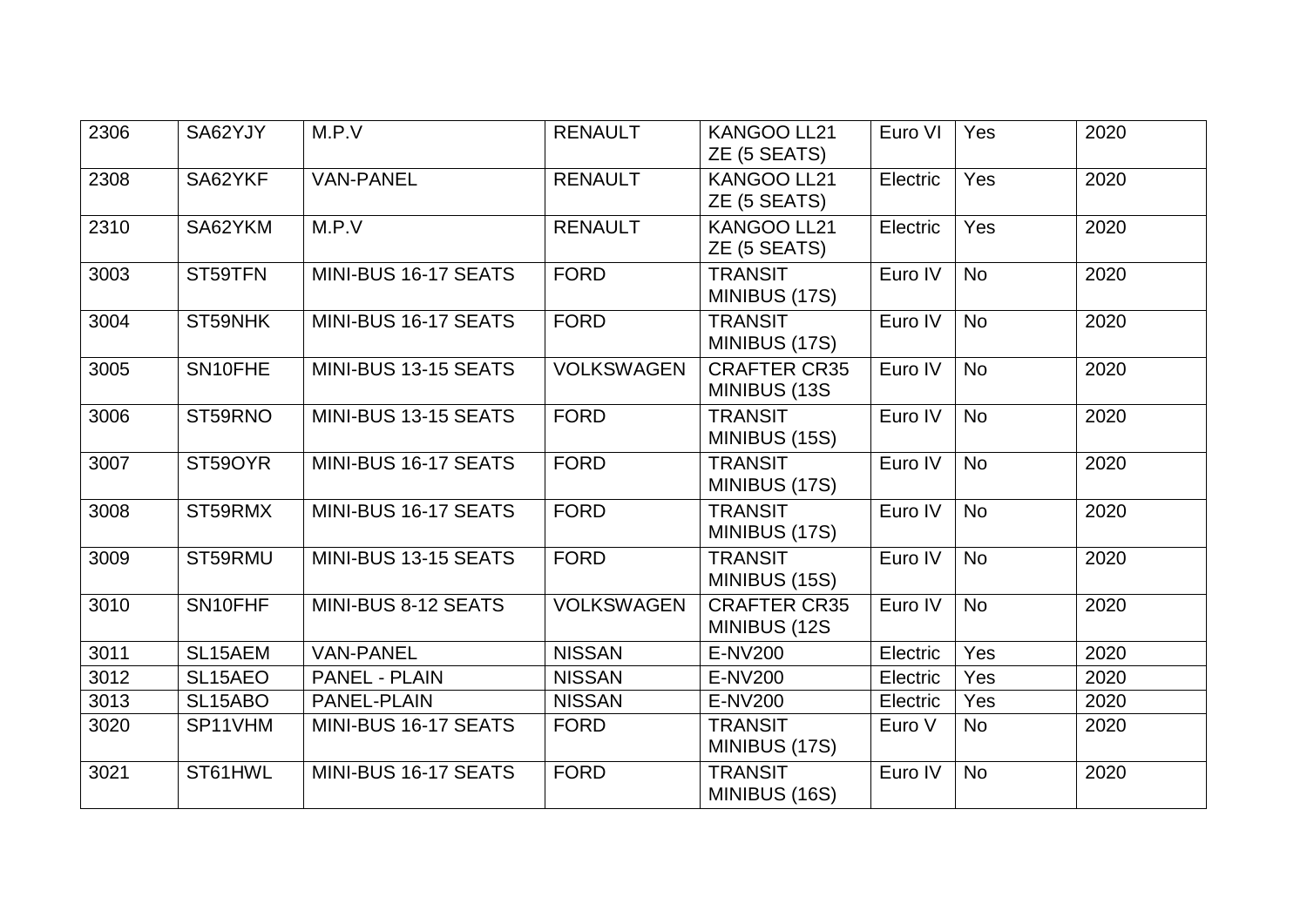| 3022 | ST61HWN | MINI-BUS 16-17 SEATS | <b>FORD</b>                    | <b>TRANSIT</b><br>MINIBUS (16S) | Euro V  | <b>No</b> | 2020 |
|------|---------|----------------------|--------------------------------|---------------------------------|---------|-----------|------|
| 3023 | ST61HWP | MINI-BUS 16-17 SEATS | <b>FORD</b>                    | <b>TRANSIT</b><br>MINIBUS (16S) | Euro V  | <b>No</b> | 2020 |
| 3030 | DK65AOX | <b>Welfare Bus</b>   | <b>MERCEDES</b><br><b>BENZ</b> | <b>SPRINTER</b>                 | Euro VI | Yes       | 2020 |
| 3031 | DK65AOB | <b>Welfare Bus</b>   | <b>MERCEDES</b><br><b>BENZ</b> | <b>SPRINTER</b>                 | Euro VI | Yes       | 2020 |
| 3032 | DK65AOF | <b>Welfare Bus</b>   | <b>MERCEDES</b><br><b>BENZ</b> | <b>SPRINTER</b>                 | Euro VI | Yes       | 2020 |
| 3033 | DK65AOG | <b>Welfare Bus</b>   | <b>MERCEDES</b><br><b>BENZ</b> | <b>SPRINTER</b>                 | Euro VI | Yes       | 2020 |
| 3034 | DK65AOH | <b>Welfare Bus</b>   | <b>MERCEDES</b><br><b>BENZ</b> | <b>SPRINTER</b>                 | Euro VI | Yes       | 2020 |
| 3035 | DK65AOJ | <b>Welfare Bus</b>   | <b>MERCEDES</b><br><b>BENZ</b> | <b>SPRINTER</b>                 | Euro VI | Yes       | 2020 |
| 3036 | DG16JXT | <b>Welfare Bus</b>   | <b>MERCEDES</b><br><b>BENZ</b> | <b>SPRINTER</b>                 | Euro VI | Yes       |      |
| 3037 | DG16JXU | <b>Welfare Bus</b>   | <b>MERCEDES</b><br><b>BENZ</b> | <b>SPRINTER</b>                 | Euro VI | Yes       | 2020 |
| 3038 | DG16JXF | <b>Welfare Bus</b>   | <b>MERCEDES</b><br><b>BENZ</b> | <b>SPRINTER</b>                 | Euro VI | Yes       | 2020 |
| 3039 | DG16JXS | <b>Welfare Bus</b>   | <b>MERCEDES</b><br><b>BENZ</b> | <b>SPRINTER</b>                 | Euro VI | Yes       | 2020 |
| 3040 | DG16JXE | <b>Welfare Bus</b>   | <b>MERCEDES</b><br><b>BENZ</b> | <b>SPRINTER</b>                 | Euro VI | Yes       | 2020 |
| 3041 | SF18AKJ | <b>Welfare Bus</b>   | <b>FIAT</b>                    | <b>ORION</b>                    | Euro VI | Yes       | 2021 |
| 3042 | SF18AJY | <b>Welfare Bus</b>   | <b>FIAT</b>                    | <b>ORION</b>                    | Euro VI | Yes       | 2021 |
| 3043 | SF18AHK | <b>Welfare Bus</b>   | <b>FIAT</b>                    | <b>ORION</b>                    | Euro VI | Yes       | 2021 |
| 3044 | SF18AJU | <b>Welfare Bus</b>   | <b>FIAT</b>                    | <b>ORION</b>                    | Euro VI | Yes       | 2020 |
| 3045 | SF18AKG | <b>Welfare Bus</b>   | <b>FIAT</b>                    | <b>ORION</b>                    | Euro VI | Yes       | 2021 |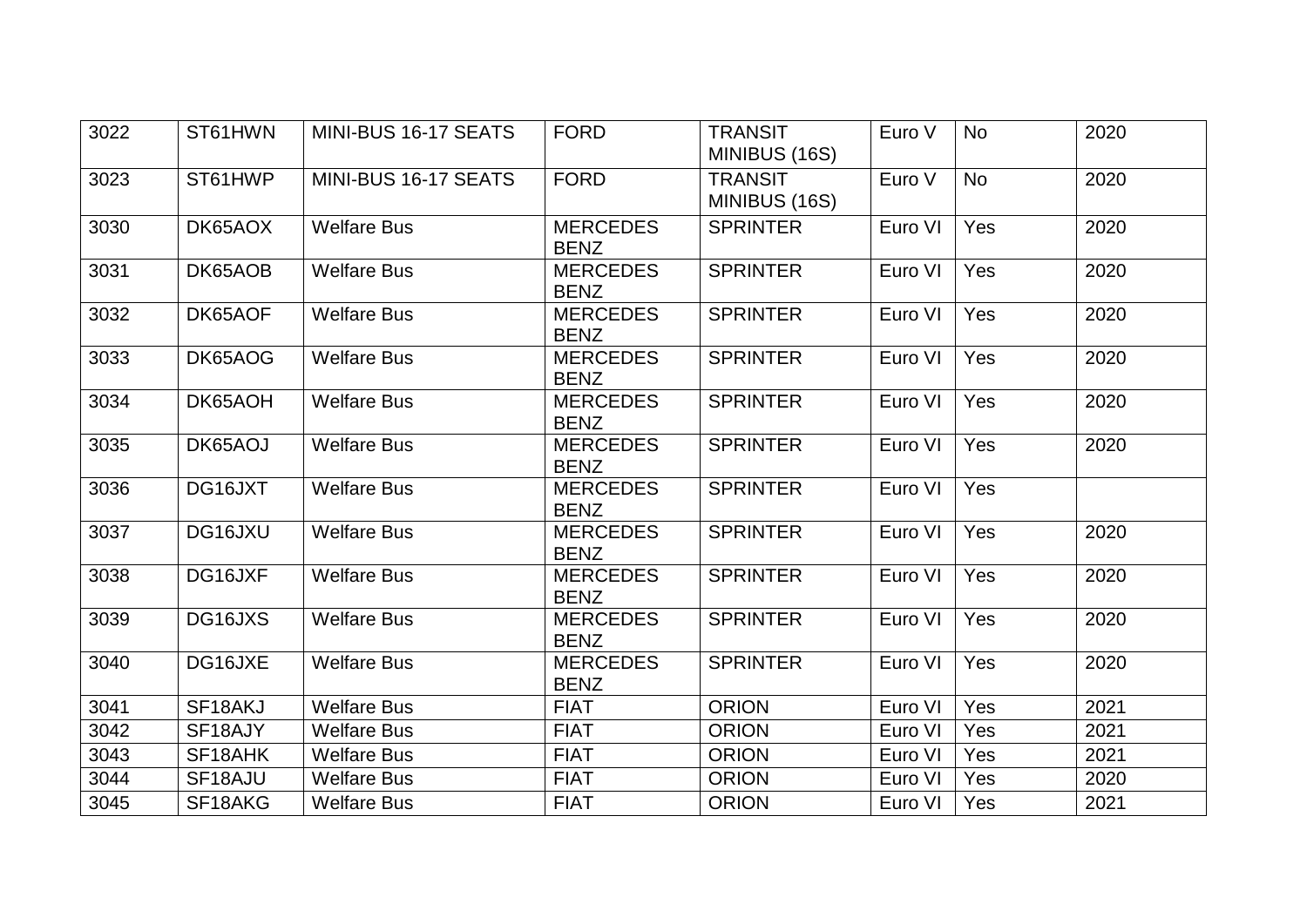| 3046 | SF <sub>18</sub> AHJ | <b>Welfare Bus</b>  | <b>FIAT</b>       | <b>ORION</b>                                         | Euro VI | Yes        | 2021                      |
|------|----------------------|---------------------|-------------------|------------------------------------------------------|---------|------------|---------------------------|
| 3047 | SF18AJO              | <b>Welfare Bus</b>  | <b>FIAT</b>       | <b>ORION</b>                                         | Euro VI | Yes        | 2020                      |
| 3048 | SF18AKN              | <b>Welfare Bus</b>  | <b>FIAT</b>       | <b>ORION</b>                                         | Euro VI | <b>Yes</b> | 2020                      |
| 3049 | SF <sub>18</sub> AJX | <b>Welfare Bus</b>  | <b>FIAT</b>       | <b>ORION</b>                                         | Euro VI | Yes        | 2020                      |
| 3050 | SF <sub>18</sub> AJV | <b>Welfare Bus</b>  | <b>FIAT</b>       | <b>ORION</b>                                         | Euro VI | Yes        | 2020                      |
| 3051 | SF <sub>18</sub> AHZ | <b>Welfare Bus</b>  | <b>FIAT</b>       | <b>ORION</b>                                         | Euro VI | Yes        |                           |
| 3052 | SF18AKK              | <b>Welfare Bus</b>  | <b>FIAT</b>       | <b>ORION</b>                                         | Euro VI | Yes        |                           |
| 3101 | SO55YYD              | M.P.V.              | <b>VOLKSWAGEN</b> | <b>T5 SHUTTLE SE</b><br><b>SWB MPV</b>               | Euro IV | <b>No</b>  | Still to be<br>programmed |
| 3102 | SO55XEP              | M.P.V               | <b>VOLKSWAGEN</b> | <b>T5 SHUTTLE SE</b><br><b>SWB MPV</b>               | Euro IV | <b>No</b>  | 2020                      |
| 3103 | SO55YYC              | M.P.V.              | <b>VOLKSWAGEN</b> | <b>T5 SHUTTLE SE</b><br><b>SWB MPV</b>               | Euro IV | <b>No</b>  | 2020                      |
| 3104 | SO55XEM              | M.P.V               | <b>VOLKSWAGEN</b> | <b>T5 SHUTTLE SE</b><br><b>SWB MPV</b>               | Euro IV | <b>No</b>  | 2020                      |
| 3105 | SO55YXU              | M.P.V.              | <b>VOLKSWAGEN</b> | <b>T5 SHUTTLE SE</b><br><b>SWB MPV</b>               | Euro IV | <b>No</b>  | 2020                      |
| 3301 | SN06GMO              | MINI-BUS 8-12 SEATS | <b>IVECO FORD</b> | DAILY 29L<br>CREWBUS (9S)                            | Euro IV | <b>No</b>  | Still to be<br>programmed |
| 3410 | SK10XAT              | Welfare bus         | <b>PEUGEOT</b>    | <b>BOXER</b><br><b>WELFARE BUS</b><br><b>T/L 11S</b> | Euro V  | <b>No</b>  | 2020                      |
| 3411 | SK10XAU              | <b>Welfare bus</b>  | <b>PEUGEOT</b>    | <b>BOXER</b><br><b>WELFARE BUS</b><br><b>T/L 11S</b> | Euro V  | <b>No</b>  | 2020                      |
| 3412 | SK10XAV              | <b>Welfare bus</b>  | <b>PEUGEOT</b>    | <b>BOXER</b><br><b>WELFARE BUS</b><br><b>T/L 11S</b> | Euro V  | <b>No</b>  | 2020                      |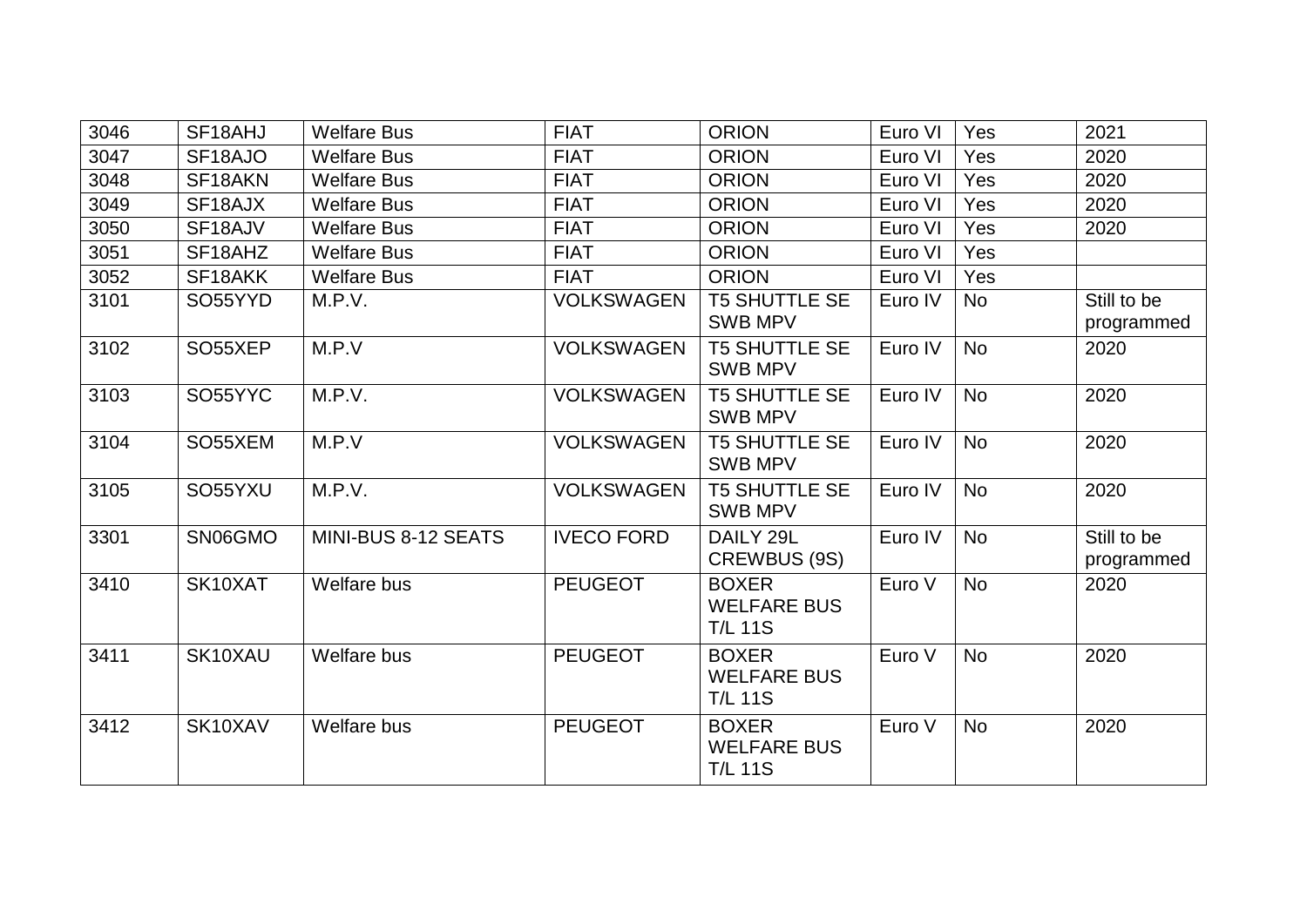| 3414 | SK10XAW | Welfare bus             | <b>PEUGEOT</b>    | <b>BOXER</b><br><b>WELFARE BUS</b><br><b>T/L 11S</b> | Euro V  | <b>No</b> | Still to be<br>programmed |
|------|---------|-------------------------|-------------------|------------------------------------------------------|---------|-----------|---------------------------|
| 3415 | YJ61OWF | Welfare bus             | <b>PEUGEOT</b>    | <b>BOXER</b><br><b>WELFARE BUS</b><br><b>T/L 11S</b> | Euro V  | <b>No</b> | Still to be<br>programmed |
| 3416 | YJ61OWG | Welfare bus             | <b>PEUGEOT</b>    | <b>BOXER</b><br><b>WELFARE BUS</b><br><b>T/L 11S</b> | Euro V  | <b>No</b> | Still to be<br>programmed |
| 3417 | YJ61OWH | Welfare bus             | <b>PEUGEOT</b>    | <b>BOXER</b><br><b>WELFARE BUS</b><br><b>T/L 11S</b> | Euro V  | <b>No</b> | Still to be<br>programmed |
| 3418 | YJ61PHU | Welfare bus             | <b>PEUGEOT</b>    | <b>BOXER</b><br><b>WELFARE BUS</b><br><b>T/L 11S</b> | Euro V  | <b>No</b> | Still to be<br>programmed |
| 3419 | YJ61PHV | Welfare bus             | <b>PEUGEOT</b>    | <b>BOXER</b><br><b>WELFARE BUS</b><br><b>T/L 11S</b> | Euro V  | <b>No</b> | Still to be<br>programmed |
| 3450 | SL06RDY | <b>FITTED TAIL LIFT</b> | <b>VOLKSWAGEN</b> | <b>T5 T32</b><br><b>ACCESSIBLE</b><br>(6S)           | Euro IV | <b>No</b> | Still to be<br>programmed |
| 3451 | SL06REU | <b>FITTED TAIL LIFT</b> | <b>VOLKSWAGEN</b> | T5 T32<br><b>ACCESSIBLE</b><br>(6S)                  | Euro IV | <b>No</b> | Still to be<br>programmed |
| 3633 | SP06WXJ | MINI-BUS 16-17 SEATS    | <b>FORD</b>       | <b>TRANSIT</b><br>MINIBUS (17S)                      | Euro IV | <b>No</b> | Still to be<br>programmed |
| 3636 | ST06DOH | MINI-BUS 16-17 SEATS    | <b>FORD</b>       | <b>TRANSIT</b><br>MINIBUS (17S)                      | Euro IV | <b>No</b> | Still to be<br>programmed |
| 3641 | ST07OTH | MINI-BUS 13-19 SEATS    | <b>FORD</b>       | <b>TRANSIT</b><br>MINIBUS (15S)                      | Euro IV | <b>No</b> | 2020                      |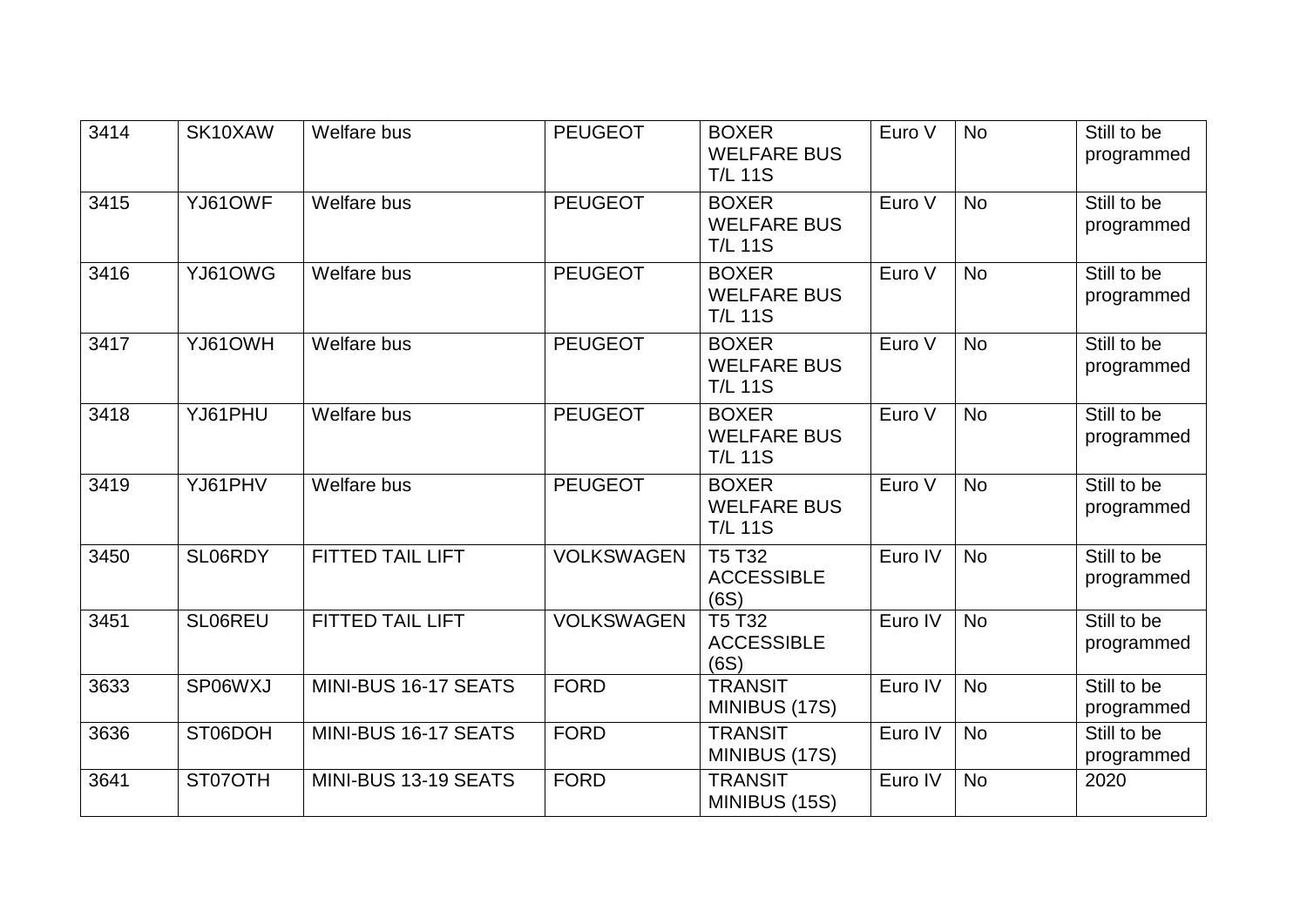| 3642 | ST07XKF             | MINI-BUS 13-19 SEATS | <b>FORD</b>    | TRANSIT 350<br>MINIBUS (15S)        | Euro IV | <b>No</b> | 2020                      |
|------|---------------------|----------------------|----------------|-------------------------------------|---------|-----------|---------------------------|
| 3643 | ST07UWZ             | MINI-BUS 13-19 SEATS | <b>FORD</b>    | <b>TRANSIT 350</b><br>MINIBUS (15S) | Euro IV | <b>No</b> | 2020                      |
| 3645 | ST07UWY             | MINI-BUS 13-19 SEATS | <b>FORD</b>    | <b>TRANSIT 350</b><br>TRANSIT (15S) | Euro IV | <b>No</b> | 2020                      |
| 3647 | ST07UKZ             | MINI-BUS 13-15 SEATS | <b>FORD</b>    | <b>TRANSIT</b><br>MINIBUS (15S)     | Euro IV | <b>No</b> | Still to be<br>programmed |
| 3648 | ST07SVX             | MINI-BUS 13-19 SEATS | <b>FORD</b>    | <b>TRANSIT</b><br>MINIBUS (15S)     | Euro IV | <b>No</b> | 2020                      |
| 3649 | ST07SVZ             | MINI-BUS 13-15 SEATS | <b>FORD</b>    | <b>TRANSIT</b><br>MINIBUS (15S)     | Euro IV | <b>No</b> | Still to be<br>programmed |
| 3650 | SP57SSZ             | MINI-BUS 13-19 SEATS | <b>FORD</b>    | <b>TRANSIT</b><br>MINIBUS (15S)     | Euro IV | <b>No</b> | Still to be<br>programmed |
| 3651 | ST08FUU             | MINI-BUS 13-19 SEATS | <b>FORD</b>    | TRANSIT 350<br>MINIBUS (15S)        | Euro IV | <b>No</b> | 2020                      |
| 3715 | SN61FOJ             | Welfare bus          | <b>IRISBUS</b> | DAILY 50C17CC<br><b>WELFARE BUS</b> | Euro V  | <b>No</b> | Still to be<br>programmed |
| 3716 | SN61FOK             | Welfare bus          | <b>IRISBUS</b> | DAILY 50C17CC<br><b>WELFARE BUS</b> | Euro V  | <b>No</b> | Still to be<br>programmed |
| 3717 | SN61FOM             | Welfare bus          | <b>IRISBUS</b> | DAILY 50C17CC<br><b>WELFARE BUS</b> | Euro V  | <b>No</b> | Still to be<br>programmed |
| 3718 | SN61FOP             | Welfare bus          | <b>IRISBUS</b> | DAILY 50C17CC<br><b>WELFARE BUS</b> | Euro V  | <b>No</b> | Still to be<br>programmed |
| 3719 | SN61FOT             | Welfare bus          | <b>IRISBUS</b> | DAILY 50C17CC<br><b>WELFARE BUS</b> | Euro V  | <b>No</b> | Still to be<br>programmed |
| 3747 | SN <sub>10GJJ</sub> | <b>Welfare Bus</b>   | <b>IRISBUS</b> | 50C17<br><b>AMBULANCE</b><br>(15S)  | Euro V  | <b>No</b> | Still to be<br>programmed |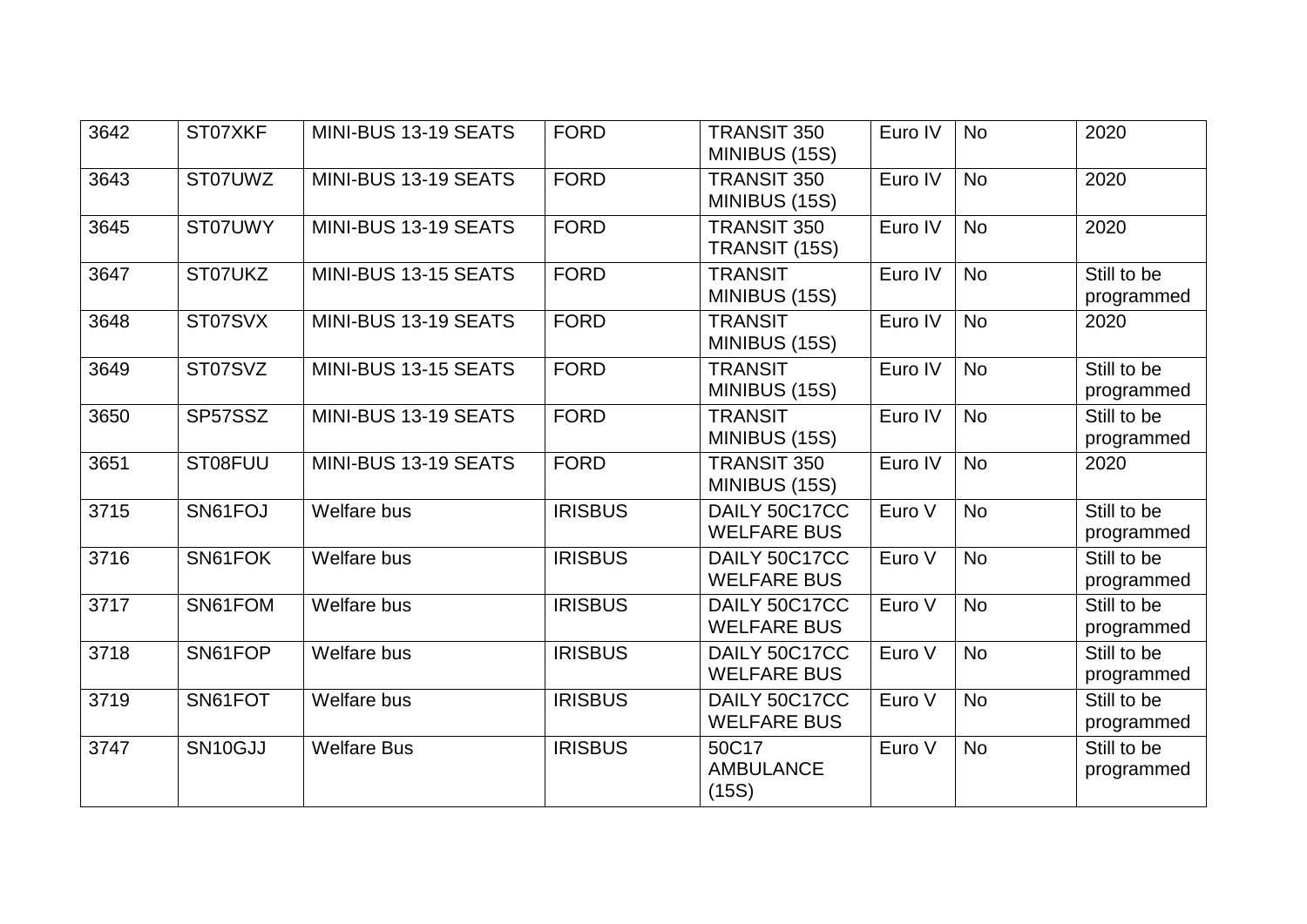| 3748 | SN10GJU              | <b>Welfare Bus</b> | <b>IRISBUS</b> | 50C17<br><b>AMBULANCE</b><br>(15S) | Euro V | <b>No</b> | Still to be<br>programmed |
|------|----------------------|--------------------|----------------|------------------------------------|--------|-----------|---------------------------|
| 3749 | SN10GJX              | <b>Welfare Bus</b> | <b>IRISBUS</b> | 50C17<br><b>AMBULANCE</b><br>(15S) | Euro V | <b>No</b> | Still to be<br>programmed |
| 3750 | SN10GJV              | <b>Welfare Bus</b> | <b>IRISBUS</b> | 50C17<br><b>AMBULANCE</b><br>(15S) | Euro V | <b>No</b> | Still to be<br>programmed |
| 3751 | SN10GKE              | <b>Welfare Bus</b> | <b>IRISBUS</b> | 50C17<br><b>AMBULANCE</b><br>(14S) | Euro V | <b>No</b> | Still to be<br>programmed |
| 3752 | SN10GJK              | <b>Welfare Bus</b> | <b>IRISBUS</b> | 50C17<br><b>AMBULANCE</b><br>(15S) | Euro V | <b>No</b> | Still to be<br>programmed |
| 3753 | SN <sub>10</sub> GJO | <b>Welfare Bus</b> | <b>IRISBUS</b> | 50C17<br><b>AMBULANCE</b><br>(14S) | Euro V | <b>No</b> | Still to be<br>programmed |
| 3754 | SN10GJY              | <b>Welfare Bus</b> | <b>IRISBUS</b> | 50C17<br><b>AMBULANCE</b><br>(14S) | Euro V | <b>No</b> | Still to be<br>programmed |
| 3755 | SN <sub>10GKC</sub>  | <b>Welfare Bus</b> | <b>IRISBUS</b> | 50C17<br><b>AMBULANCE</b><br>(14S) | Euro V | <b>No</b> | Still to be<br>programmed |
| 3756 | SN60BPZ              | <b>Welfare Bus</b> | <b>IRISBUS</b> | 50C17<br><b>AMBULANCE</b><br>(14S) | Euro V | <b>No</b> | Still to be<br>programmed |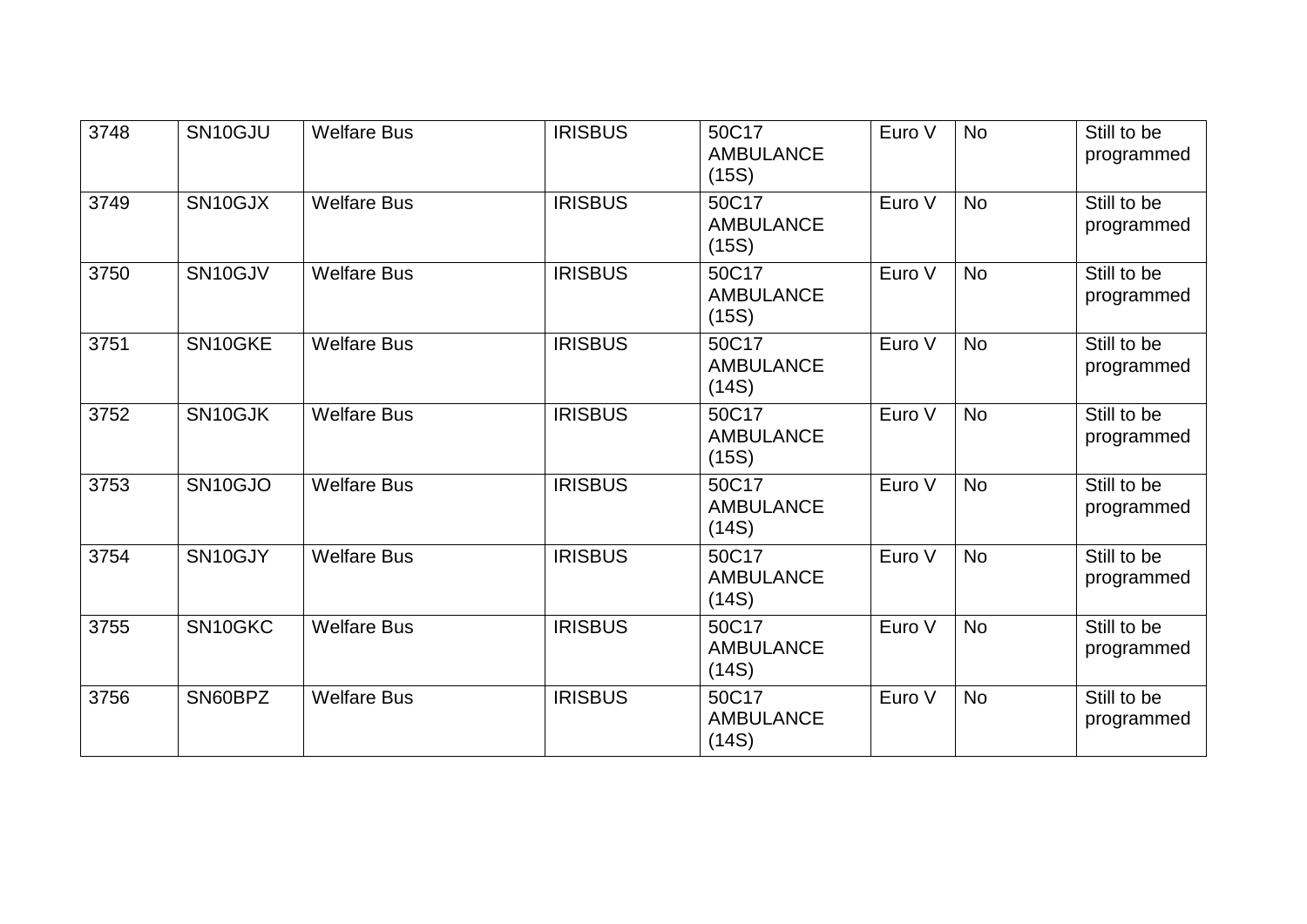| 3757 | SN60BRX | <b>Welfare Bus</b>      | <b>IRISBUS</b>       | 50C17<br><b>AMBULANCE</b><br>(14S)      | Euro V  | <b>No</b> | Still to be<br>programmed |
|------|---------|-------------------------|----------------------|-----------------------------------------|---------|-----------|---------------------------|
| 3758 | SN60BRZ | <b>Welfare Bus</b>      | <b>IRISBUS</b>       | 50C17<br><b>AMBULANCE</b><br>(14S)      | Euro V  | <b>No</b> | Still to be<br>programmed |
| 3759 | SN60BPX | <b>Welfare Bus</b>      | <b>IRISBUS</b>       | 50C17<br><b>AMBULANCE</b><br>(14S)      | Euro V  | <b>No</b> | Still to be<br>programmed |
| 3760 | SN60BRV | <b>Welfare Bus</b>      | <b>IRISBUS</b>       | 50C17<br><b>AMBULANCE</b><br>(14S)      | Euro V  | <b>No</b> | Still to be<br>programmed |
| 3761 | SN10ETF | <b>Welfare Bus</b>      | <b>IVECO IRISBUS</b> | 50C17<br><b>AMBULANCE</b><br>(15S)      | Euro V  | <b>No</b> | Still to be<br>programmed |
| 3762 | SN10ETO | <b>Welfare Bus</b>      | <b>IVECO IRISBUS</b> | 50C17<br><b>AMBULANCE</b><br><b>15S</b> | Euro V  | <b>No</b> | Still to be<br>programmed |
| 3775 | SN06GOX | FITTED TAIL-LIFT        | <b>IVECO FORD</b>    | 50C13 WELFARE<br><b>BUS (14S)</b>       | Euro IV | <b>No</b> | Still to be<br>programmed |
| 3776 | SN06HZU | <b>FITTED TAIL-LIFT</b> | <b>IVECO FORD</b>    | 50C13 WELFARE<br><b>BUS (14S)</b>       | Euro IV | <b>No</b> | Still to be<br>programmed |
| 3777 | SN06JAO | <b>Welfare Bus</b>      | <b>IVECO FORD</b>    | 50C14 WELFARE<br><b>BUS (14S)</b>       | Euro IV | <b>No</b> | Still to be<br>programmed |
| 3788 | SN06GOU | <b>Welfare Bus</b>      | <b>IVECO FORD</b>    | 50C14 WELFARE<br><b>BUS (14S)</b>       | Euro IV | <b>No</b> | Still to be<br>programmed |
| 3922 | SN06GMZ | Welfare bus             | <b>IVECO FORD</b>    | <b>DAILY 65C17</b>                      | Euro IV | <b>No</b> | Still to be<br>programmed |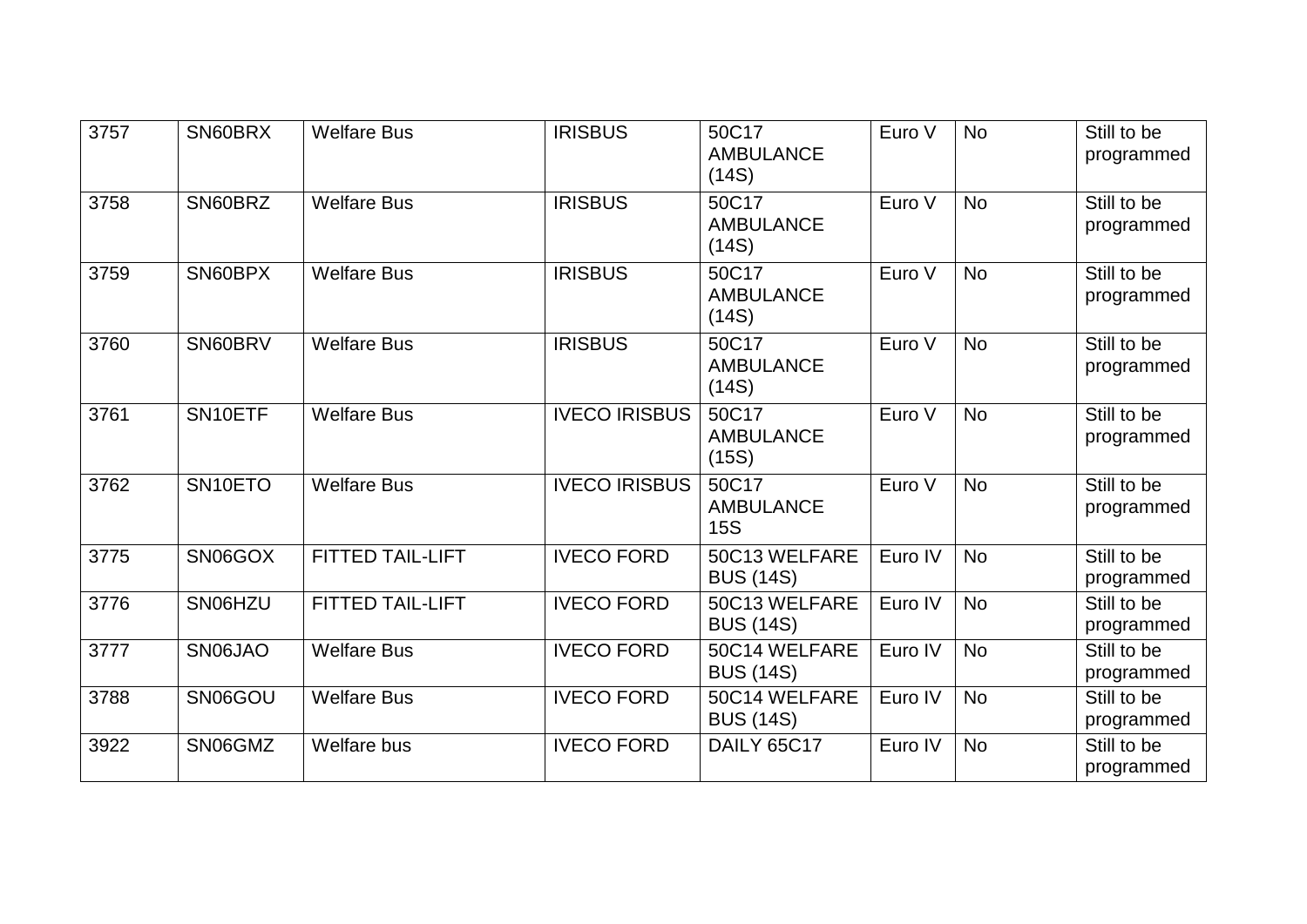| 3923 | SN06HBZ             | Welfare bus        | <b>IVECO FORD</b> | DAILY 65C17                        | Euro IV  | <b>No</b> | Still to be<br>programmed |
|------|---------------------|--------------------|-------------------|------------------------------------|----------|-----------|---------------------------|
| 3927 | SN06HBY             | Welfare bus        | <b>IVECO FORD</b> | <b>DAILY 65C17</b>                 | Euro IV  | <b>No</b> | Still to be<br>programmed |
| 3928 | SN06HBU             | <b>Welfare bus</b> | <b>IVECO FORD</b> | DAILY 65C17                        | Euro IV  | <b>No</b> | Still to be<br>programmed |
| 3929 | SN06HBX             | Welfare bus        | <b>IVECO FORD</b> | <b>DAILY 65C17</b>                 | Euro IV  | <b>No</b> | Still to be<br>programmed |
| 3930 | SN06HCA             | <b>Welfare bus</b> | <b>IVECO FORD</b> | <b>DAILY 65C17</b>                 | Euro IV  | <b>No</b> | Still to be<br>programmed |
| 3931 | SN06HCC             | <b>Welfare bus</b> | <b>IVECO FORD</b> | <b>DAILY 65C17</b>                 | Euro IV  | <b>No</b> | Still to be<br>programmed |
| 3940 | SN10GKP             | <b>Welfare Bus</b> | <b>IRISBUS</b>    | 65C18<br><b>AMBULANCE</b><br>(20S) | Euro V   | <b>No</b> | Still to be<br>programmed |
| 3941 | SN10GKU             | <b>Welfare Bus</b> | <b>IRISBUS</b>    | 65C17<br><b>AMBULANCE</b><br>(20S) | Euro V   | <b>No</b> | Still to be<br>programmed |
| 3942 | SN <sub>10GKO</sub> | <b>Welfare Bus</b> | <b>IRISBUS</b>    | 65C17<br><b>AMBULANCE</b><br>(20S) | Euro V   | <b>No</b> | Still to be<br>programmed |
| 3943 | SN10GKL             | <b>Welfare Bus</b> | <b>IRISBUS</b>    | 65C17<br><b>AMBULANCE</b><br>(20S) | Euro V   | <b>No</b> | Still to be<br>programmed |
| 4000 | SB19DTF             | PANEL-PLAIN        | <b>RENAULT</b>    | KANGOO ML20<br><b>ZE</b>           | Electric | Yes       |                           |
| 4002 | SB19DSE             | PANEL-PLAIN        | <b>RENAULT</b>    | KANGOO ML20<br><b>ZE</b>           | Electric | Yes       |                           |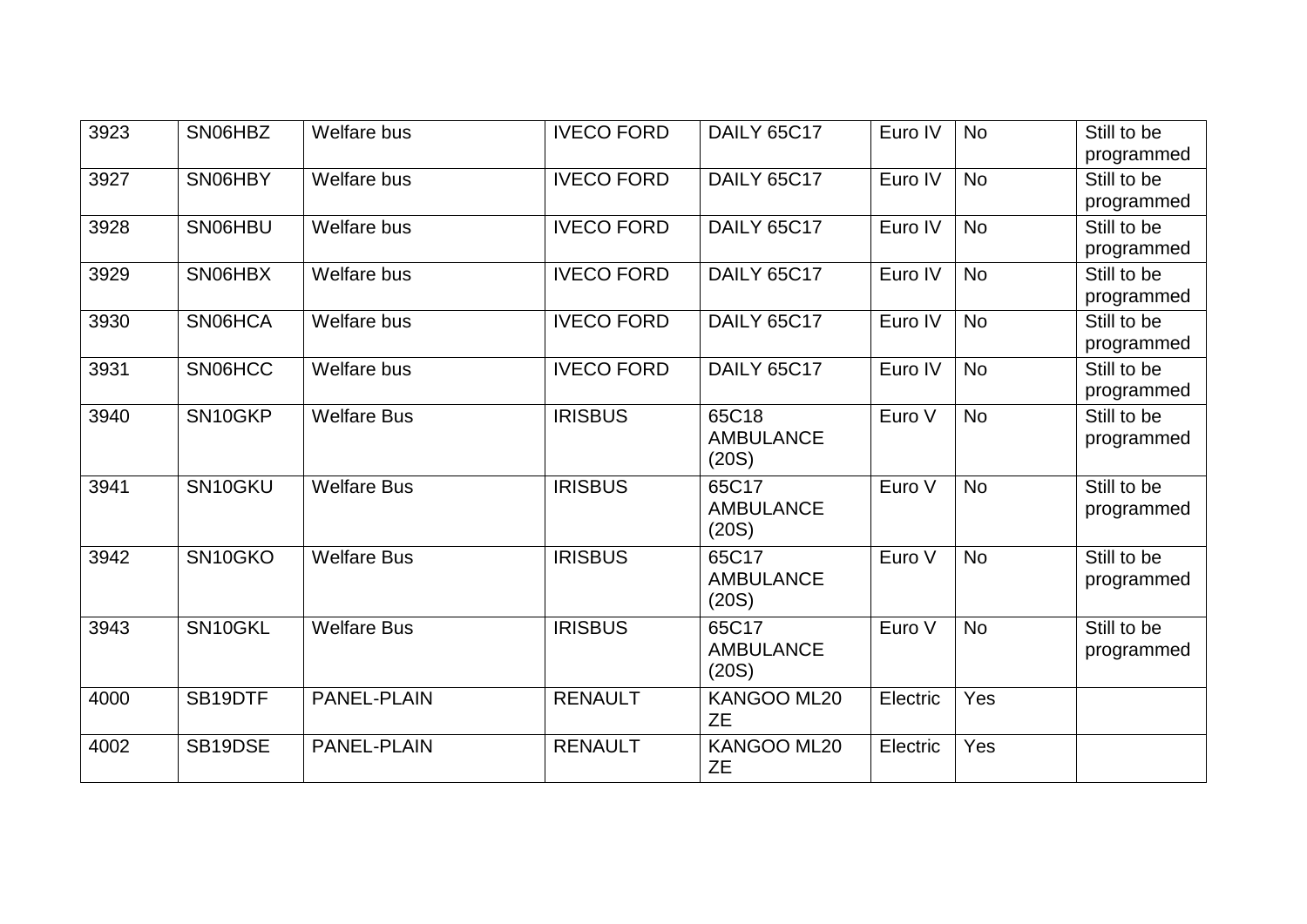| 4003 | SB19DSY              | <b>PANEL - PLAIN</b>      | <b>RENAULT</b> | KANGOO ML20<br><b>ZE</b>         | Electric | Yes       |      |
|------|----------------------|---------------------------|----------------|----------------------------------|----------|-----------|------|
| 4004 | SB19DSX              | <b>PANEL - PLAIN</b>      | <b>RENAULT</b> | KANGOO ML20<br>ZΕ                | Electric | Yes       |      |
| 4005 | SB <sub>19</sub> DSZ | <b>VAN-PANEL</b>          | <b>RENAULT</b> | KANGOO ML20<br><b>ZE</b>         | Electric | Yes       |      |
| 4006 | SB19DTV              | <b>VAN-PANEL</b>          | <b>RENAULT</b> | KANGOO ML20<br><b>ZE</b>         | Electric | Yes       |      |
| 4007 | SB19DRZ              | PANEL-PLAIN               | <b>RENAULT</b> | KANGOO ML20<br>ZE                | Electric | Yes       |      |
| 4008 | SB19DTK              | <b>PANEL-PLAIN</b>        | <b>RENAULT</b> | KANGOO ML20<br><b>ZE</b>         | Electric | Yes       |      |
| 4009 | SB <sub>19</sub> DTO | <b>PANEL-PLAIN</b>        | <b>RENAULT</b> | KANGOO ML20<br>ZE                | Electric | Yes       |      |
| 4010 | PN69EKH              | PANEL-PLAIN               | <b>RENAULT</b> | KANGOO ML20<br>ZΕ                | Electric | Yes       |      |
| 4013 | PN69EKD              | <b>HATCHBACK ELECTRIC</b> | <b>RENAULT</b> | KANGOO ML20<br><b>ZE</b>         | Electric | Yes       |      |
| 4014 | PN69EKF              | <b>HATCHBACK ELECTRIC</b> | <b>RENAULT</b> | KANGOO ML20<br><b>ZE</b>         | Electric | Yes       |      |
| 4055 | SM07ZYO              | PANEL-PLAIN               | VAUXHALL       | <b>COMBO 2000</b><br>1.7CDTI VAN | Euro IV  | <b>No</b> | 2020 |
| 4056 | SM07ZYC              | <b>PANEL-PLAIN</b>        | VAUXHALL       | <b>COMBO 2000</b><br>1.7CDTI VAN | Euro IV  | <b>No</b> | 2020 |
| 4057 | SM07ZXN              | PANEL-PLAIN               | VAUXHALL       | <b>COMBO 2000</b><br>1.7CDTI VAN | Euro IV  | <b>No</b> | 2020 |
| 4120 | SE09BZX              | PANEL-PLAIN               | VAUXHALL       | COMBO 1.3CDTI<br><b>VAN</b>      | Euro IV  | <b>No</b> | 2020 |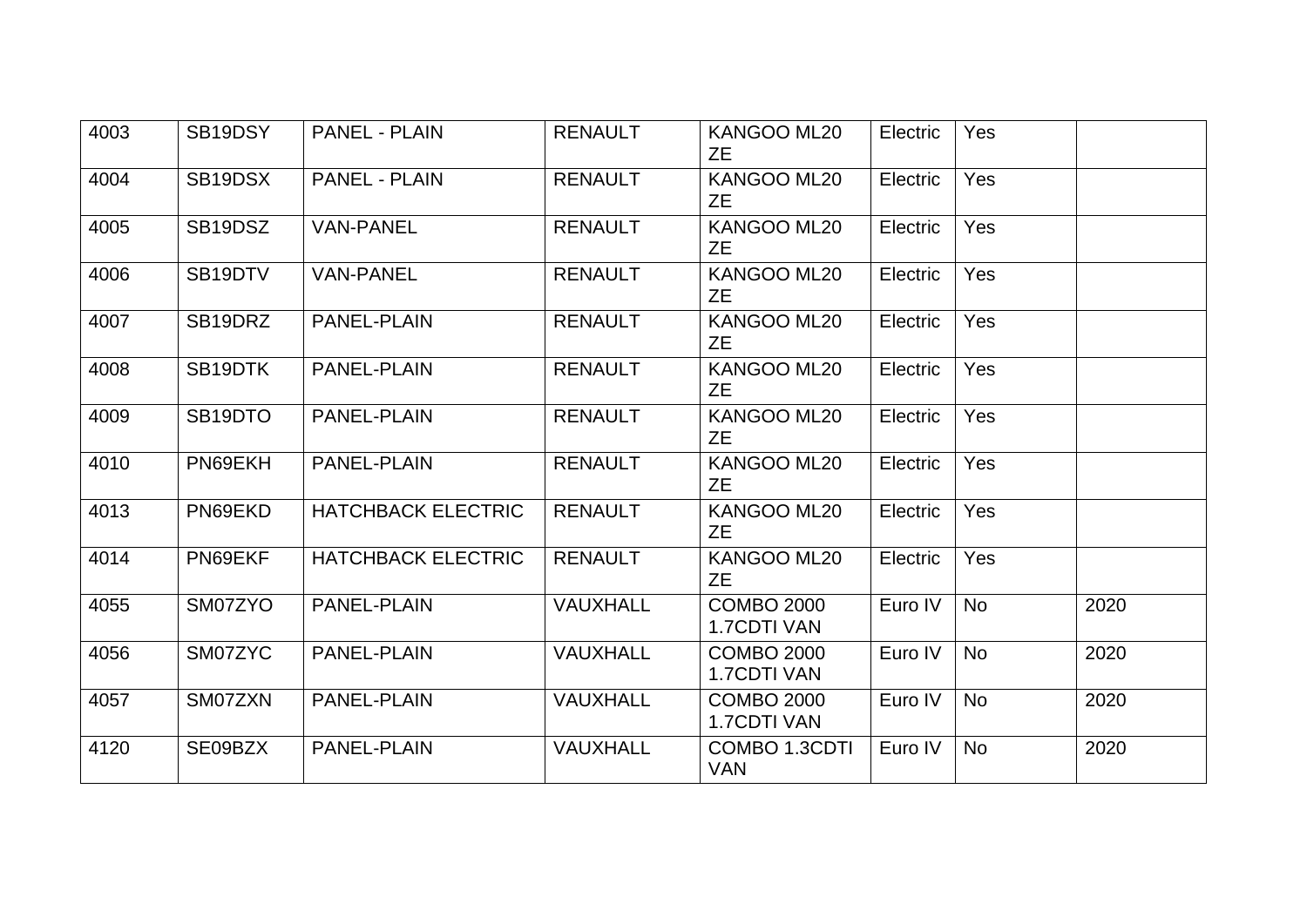| 4121 | SE09CDU | <b>PANEL-PLAIN</b> | VAUXHALL        | COMBO 1.3CDTI<br><b>VAN</b>        | Euro IV | <b>No</b> | 2020 |
|------|---------|--------------------|-----------------|------------------------------------|---------|-----------|------|
| 4124 | SE09CEY | PANEL-PLAIN        | VAUXHALL        | COMBO 1.3CDTI<br><b>VAN</b>        | Euro IV | <b>No</b> | 2020 |
| 4127 | SE09CEK | <b>PANEL-PLAIN</b> | VAUXHALL        | COMBO 1.3CDTI<br><b>VAN</b>        | Euro IV | <b>No</b> | 2020 |
| 4129 | SE09CAV | PANEL-PLAIN        | VAUXHALL        | <b>COMBO 1.3CDTI</b><br><b>VAN</b> | Euro IV | <b>No</b> | 2020 |
| 4130 | SE09CCZ | <b>PANEL-PLAIN</b> | <b>VAUXHALL</b> | COMBO 1.3CDTI<br><b>VAN</b>        | Euro IV | <b>No</b> | 2020 |
| 4131 | SE09BZT | PANEL-PLAIN        | VAUXHALL        | COMBO 1.3CDTI<br><b>VAN</b>        | Euro IV | <b>No</b> | 2020 |
| 4132 | SE09BZV | PANEL-PLAIN        | VAUXHALL        | COMBO 1.3CDTI<br><b>VAN</b>        | Euro IV | <b>No</b> | 2020 |
| 4134 | SE09CBX | PANEL-PLAIN        | VAUXHALL        | COMBO 1.3CDTI<br><b>VAN</b>        | Euro IV | <b>No</b> | 2020 |
| 4135 | SE09CCV | <b>PANEL-PLAIN</b> | VAUXHALL        | COMBO 1.3CDTI<br><b>VAN</b>        | Euro IV | <b>No</b> | 2020 |
| 4137 | SE09CDO | <b>PANEL-PLAIN</b> | VAUXHALL        | <b>COMBO 1.3CDTI</b><br><b>VAN</b> | Euro IV | <b>No</b> | 2020 |
| 4139 | SE09CEA | PANEL-PLAIN        | VAUXHALL        | <b>COMBO 1.3CDTI</b><br><b>VAN</b> | Euro IV | <b>No</b> | 2020 |
| 4140 | SE09CAX | PANEL-PLAIN        | VAUXHALL        | COMBO 1.3CDTI<br><b>VAN</b>        | Euro IV | <b>No</b> | 2020 |
| 4141 | SE09CAO | PANEL-PLAIN        | VAUXHALL        | <b>COMBO 1.3CDTI</b><br><b>VAN</b> | Euro IV | <b>No</b> | 2020 |
| 4142 | SE09CBY | PANEL-PLAIN        | VAUXHALL        | COMBO 1.3CDTI<br><b>VAN</b>        | Euro IV | <b>No</b> | 2020 |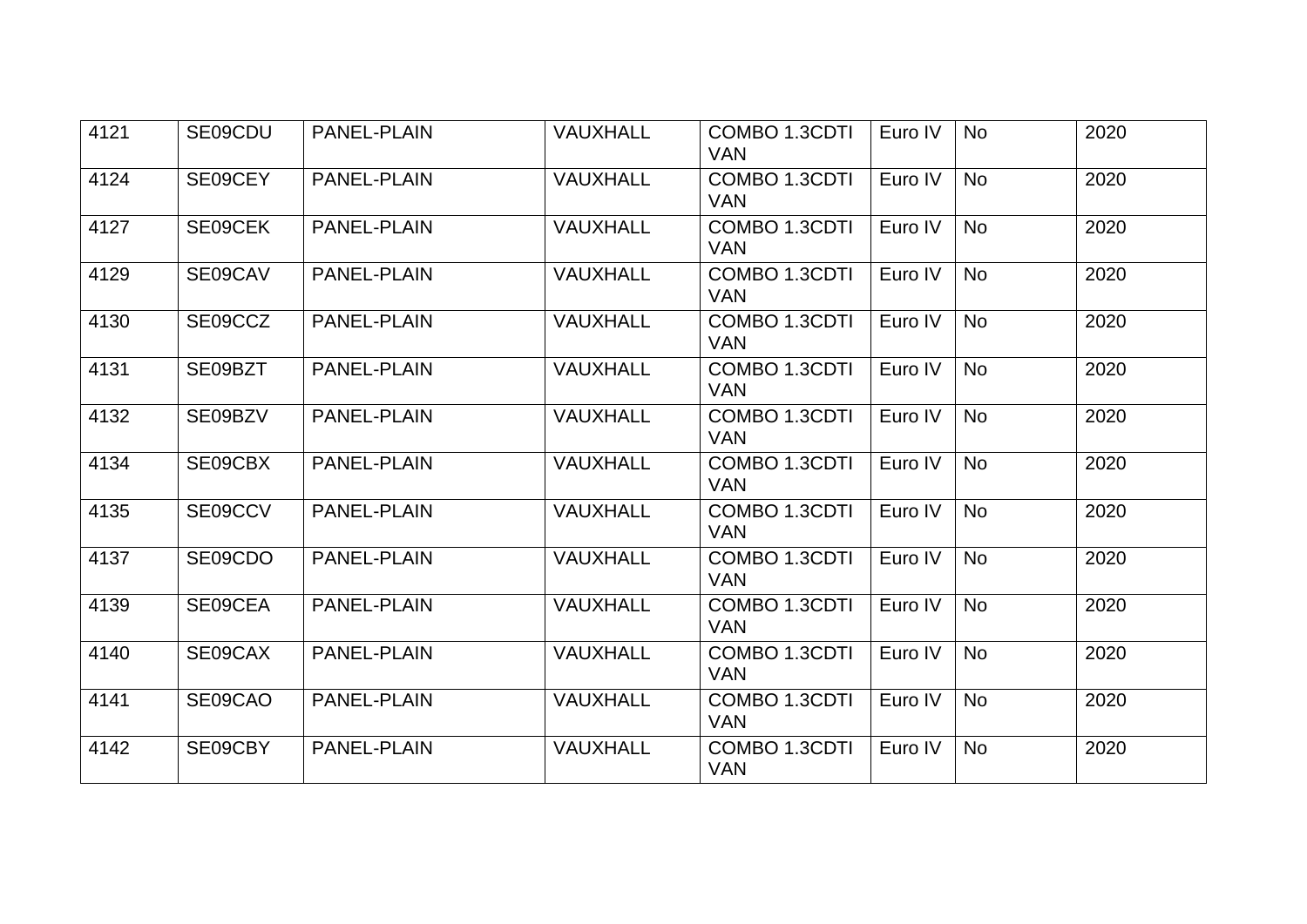| 4143 | SE09CCY | PANEL-PLAIN                               | VAUXHALL     | COMBO 1.3CDTI<br><b>VAN</b>           | Euro IV | <b>No</b> | 2020 |
|------|---------|-------------------------------------------|--------------|---------------------------------------|---------|-----------|------|
| 4200 | ST09PUX | <b>PANEL - PLAIN</b>                      | <b>FORD</b>  | CONNECT 230L<br><b>VAN</b>            | Euro IV | <b>No</b> | 2020 |
| 4201 | ST09PUY | <b>PANEL - PLAIN</b>                      | <b>FORD</b>  | <b>CONNECT 230L</b><br><b>VAN</b>     | Euro IV | <b>No</b> | 2020 |
| 4202 | ST09PVD | <b>PANEL - PLAIN</b>                      | <b>FORD</b>  | <b>CONNECT 230L</b><br><b>VAN</b>     | Euro IV | <b>No</b> | 2020 |
| 4212 | ST11VRX | PANEL-PLAIN                               | <b>FORD</b>  | <b>CONNECT T200</b><br><b>SWB BAS</b> | Euro V  | <b>No</b> | 2020 |
| 4412 | SK07GYE | <b>JETTER VAN</b>                         | <b>IVECO</b> | 50C14 H2 ROOF<br><b>JETTER VAN</b>    | Euro IV | <b>No</b> | 2021 |
| 4414 | SK07KZG | <b>JETTER VAN</b>                         | <b>IVECO</b> | 50C14 HI ROOF<br><b>JETTER VAN</b>    | Euro IV | <b>No</b> | 2021 |
| 4420 | SF60FYA | 4.6T Crew cab Drop side<br>With Tail lift | <b>FORD</b>  | <b>TRANSIT 460 EF</b><br>DRW C/CAB    | Euro V  | <b>No</b> | 2021 |
| 4421 | SF60FXZ | 4.6T Crew cab Drop side<br>With Tail lift | <b>FORD</b>  | <b>TRANSIT 460 EF</b><br>DRW C/CAB    | Euro V  | <b>No</b> | 2021 |
| 4422 | SF60FYC | 4.6T Crew cab Tipper                      | <b>FORD</b>  | TRANSIT 460 EF<br>DRW C/CAB           | Euro V  | <b>No</b> | 2021 |
| 4423 | SF60FYD | 4.6T Crew cab Drop side<br>With Tail lift | <b>FORD</b>  | <b>TRANSIT 460 EF</b><br>DRW C/CAB    | Euro V  | <b>No</b> | 2021 |
| 4424 | SF60FYE | 4.6T Crew cab Drop side<br>With Tail lift | <b>FORD</b>  | <b>TRANSIT 460 EF</b><br>DRW C/CAB    | Euro V  | <b>No</b> | 2021 |
| 4425 | SF60FYG | 4.6T Crew cab Drop side<br>With Tail lift | <b>FORD</b>  | <b>TRANSIT 460 EF</b><br>DRW C/CAB    | Euro V  | <b>No</b> | 2021 |
| 4426 | SF60FYB | 4.6T Crew cab Drop side<br>With Tail lift | <b>FORD</b>  | TRANSIT 460 EF<br><b>DRW</b>          | Euro V  | <b>No</b> | 2021 |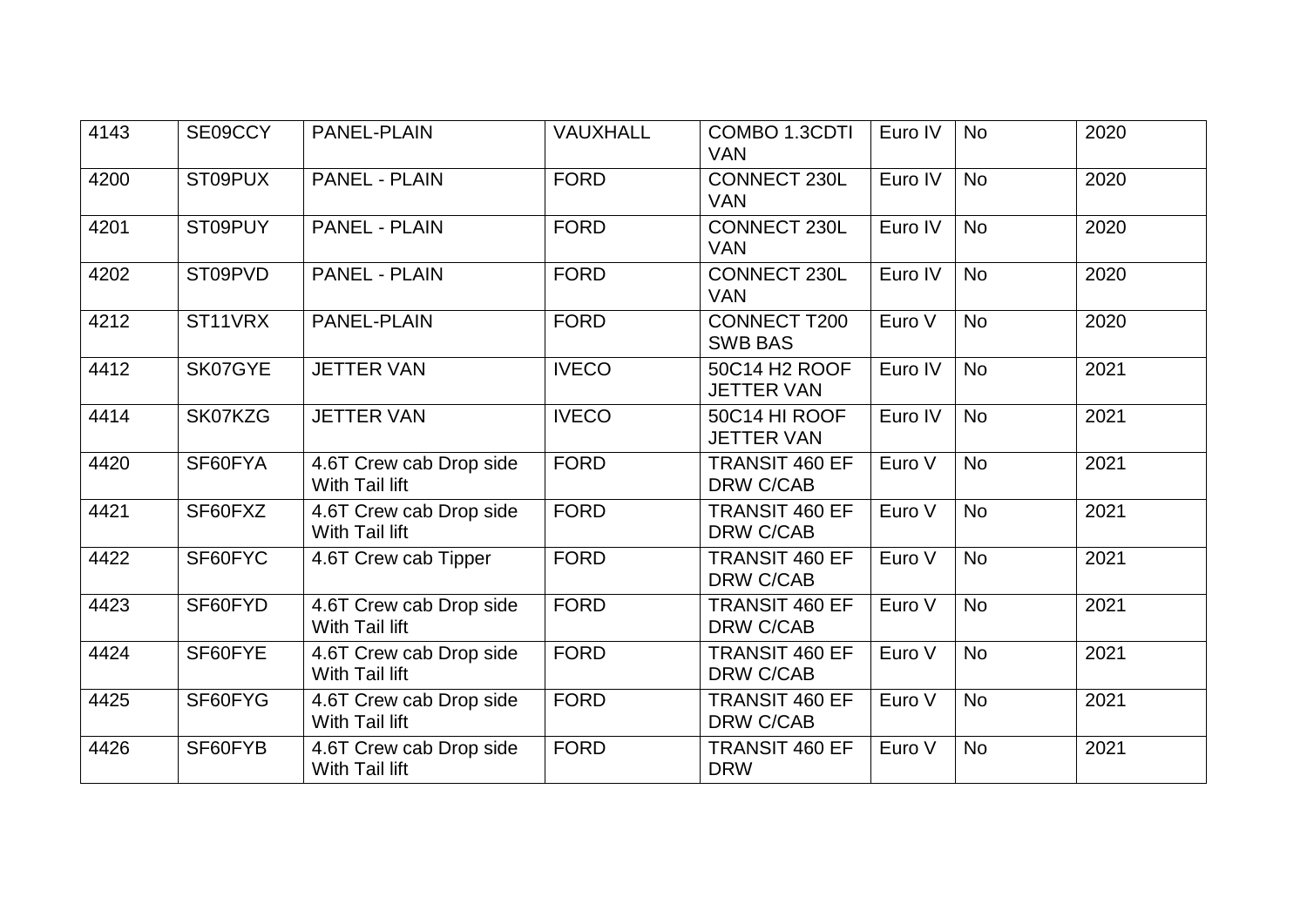| 4427 | SF60FYH | 4.6T Crew cab Drop side<br>With Tail lift | <b>FORD</b>  | TRANSIT 460 EF<br>DRW C/CAB               | Euro V  | <b>No</b> | 2021                                    |
|------|---------|-------------------------------------------|--------------|-------------------------------------------|---------|-----------|-----------------------------------------|
| 4428 | SF60FYJ | 4.6T Crew cab Drop side<br>With Tail lift | <b>FORD</b>  | <b>TRANSIT 460 EF</b><br>DRW C/CAB        | Euro V  | <b>No</b> | 2021                                    |
| 4450 | SN60GEJ | 5T hooklift                               | <b>IVECO</b> | <b>DAILY 50C14</b><br><b>DEMOUNT</b>      | Euro V  | <b>No</b> | 2021                                    |
| 4451 | SN60EZZ | 5T hooklift                               | <b>IVECO</b> | <b>DAILY 50C14</b><br><b>DEMOUNT</b>      | Euro V  | <b>No</b> | 2021                                    |
| 4452 | SN60GEU | 5T hooklift                               | <b>IVECO</b> | <b>DAILY 50C14</b><br><b>DEMOUNT</b>      | Euro V  | <b>No</b> | 2021                                    |
| 4453 | SN60GEK | 5T hooklift                               | <b>IVECO</b> | <b>DAILY 50C14</b><br><b>DEMOUNT</b>      | Euro V  | <b>No</b> | 2021                                    |
| 4454 | SN60GEY | 5T hooklift                               | <b>IVECO</b> | <b>DAILY 50C14</b><br><b>DEMOUNT</b>      | Euro V  | <b>No</b> | 2021                                    |
| 4560 | ST07XTF | 3.5T Crew Cab Tipper                      | <b>FORD</b>  | <b>TRANSIT 350</b><br><b>C/CAB TIPPER</b> | Euro IV | <b>No</b> | Expected to<br>be no longer<br>required |
| 4562 | ST07WKS | <b>DROPSIDE</b>                           | <b>FORD</b>  | <b>TRANSIT 350</b><br>C/CAB D/SIDE        | Euro IV | <b>No</b> | Expected to<br>be no longer<br>required |
| 4563 | ST07WKV | <b>DROPSIDE</b>                           | <b>FORD</b>  | <b>TRANSIT 350</b><br>C/CAB D/SIDE        | Euro IV | <b>No</b> | Expected to<br>be no longer<br>required |
| 4567 | ST07XKE | 3.5T Crew Cab Tipper                      | <b>FORD</b>  | <b>TRANSIT 350</b><br>D/SIDE T/L          | Euro IV | <b>No</b> | 2020                                    |
| 4568 | ST07ZFN | 3.5T Crew Cab Tipper                      | <b>FORD</b>  | <b>TRANSIT 350</b><br>D/SIDE T/L          | Euro IV | <b>No</b> | 2020                                    |
| 4569 | SR07CWW | 3.5T Crew Cab Tipper                      | <b>FORD</b>  | <b>TRANSIT 350</b><br><b>D/SIDE T/L</b>   | Euro IV | <b>No</b> | 2020                                    |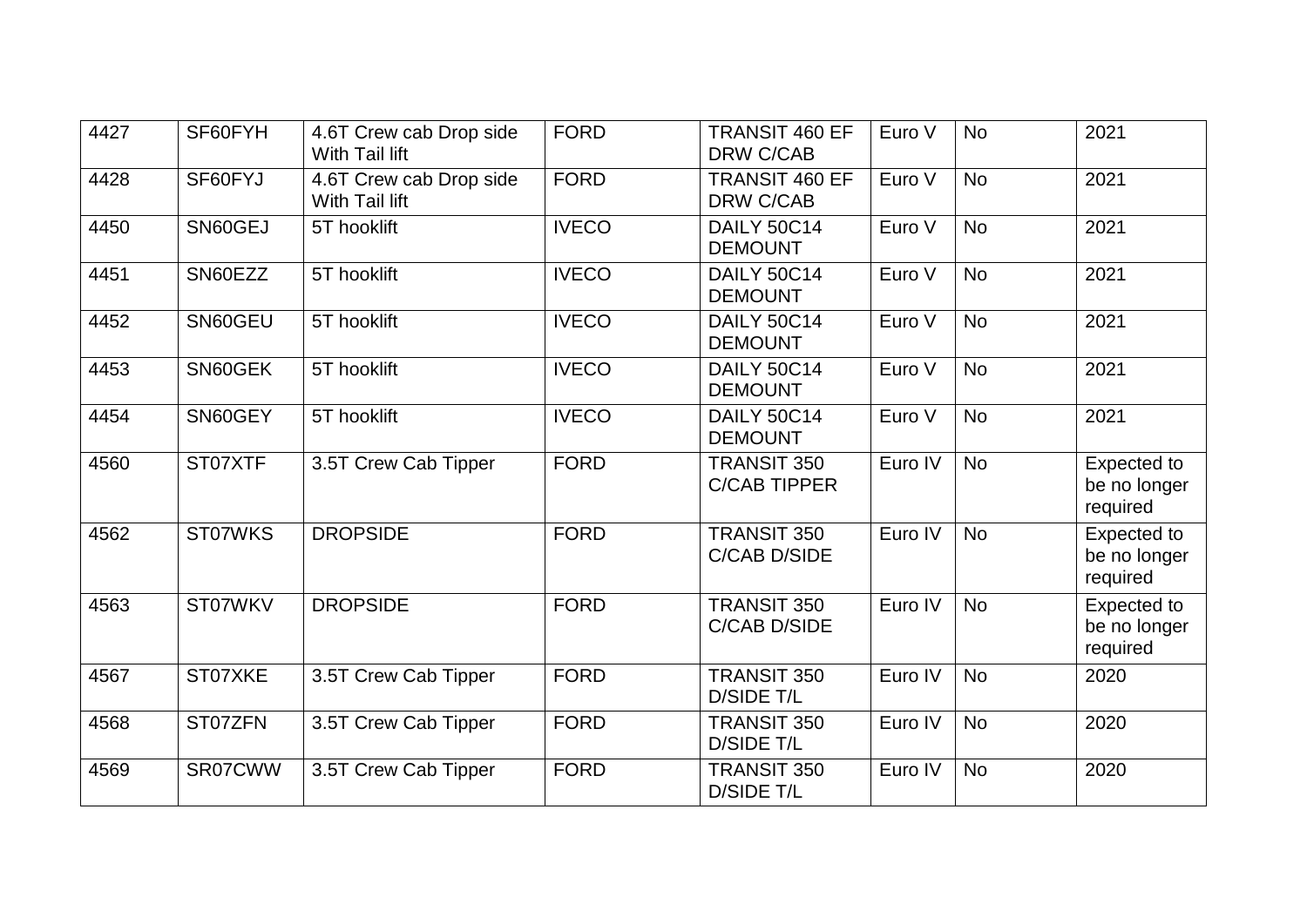| 4570 | SP57UME | 3.5T Crew Cab Tipper   | <b>FORD</b>  | <b>TRANSIT 350</b><br>D/SIDE T/L        | Euro IV | <b>No</b> | 2020 |
|------|---------|------------------------|--------------|-----------------------------------------|---------|-----------|------|
| 4571 | SP57UMF | 3.5T Crew Cab Tipper   | <b>FORD</b>  | <b>TRANSIT 350</b><br><b>D/SIDE T/L</b> | Euro IV | <b>No</b> | 2020 |
| 4622 | ST07VUH | <b>VAN-PANEL</b>       | <b>FORD</b>  | <b>TRANSIT 350</b><br>LWB H/R VAN       | Euro IV | <b>No</b> | 2020 |
| 4623 | ST07VUF | PANEL-PLAIN            | <b>FORD</b>  | <b>TRANSIT 350</b><br>LWB H/R VAN       | Euro IV | <b>No</b> | 2020 |
| 4625 | ST07VUJ | PANEL-PLAIN            | <b>FORD</b>  | <b>TRANSIT 350</b><br>LWB H/R VAN       | Euro IV | <b>No</b> | 2020 |
| 4626 | ST07WLA | <b>PANEL-PLAIN</b>     | <b>FORD</b>  | <b>TRANSIT 350</b><br>LWB H/R VAN       | Euro IV | <b>No</b> | 2020 |
| 4629 | ST07XKB | <b>PANEL-PLAIN</b>     | <b>FORD</b>  | <b>TRANSIT 350</b><br>LWB H/R VAN       | Euro IV | <b>No</b> | 2020 |
| 4630 | ST07WUR | <b>LONG WHEEL BASE</b> | <b>FORD</b>  | <b>TRANSIT 350</b><br>LWB HR VAN        | Euro IV | <b>No</b> | 2020 |
| 4631 | ST07ZFS | <b>PANEL-PLAIN</b>     | <b>FORD</b>  | <b>TRANSIT 350</b><br>LWB H/R VAN       | Euro IV | <b>No</b> | 2020 |
| 4632 | ST07ZFP | PANEL-PLAIN            | <b>FORD</b>  | <b>TRANSIT 350</b><br>LWB H/R VAN       | Euro IV | <b>No</b> | 2020 |
| 4633 | ST07WUX | PANEL-PLAIN            | <b>FORD</b>  | TRANSIT 350<br>LWB H/R VAN              | Euro IV | <b>No</b> | 2020 |
| 4634 | ST07ZFO | PANEL-PLAIN            | <b>FORD</b>  | <b>TRANSIT 350</b><br>LWB H/R VAN       | Euro IV | <b>No</b> | 2020 |
| 4635 | ST07OTD | <b>LONG WHEEL BASE</b> | <b>FORD</b>  | <b>TRANSIT 350</b><br><b>LWBHR VAN</b>  | Euro IV | <b>No</b> | 2020 |
| 4663 | SN09DVW | <b>PANEL-PLAIN</b>     | <b>IVECO</b> | <b>DAILY 35C12</b><br><b>MUSEUM VAN</b> | Euro IV | <b>No</b> | 2020 |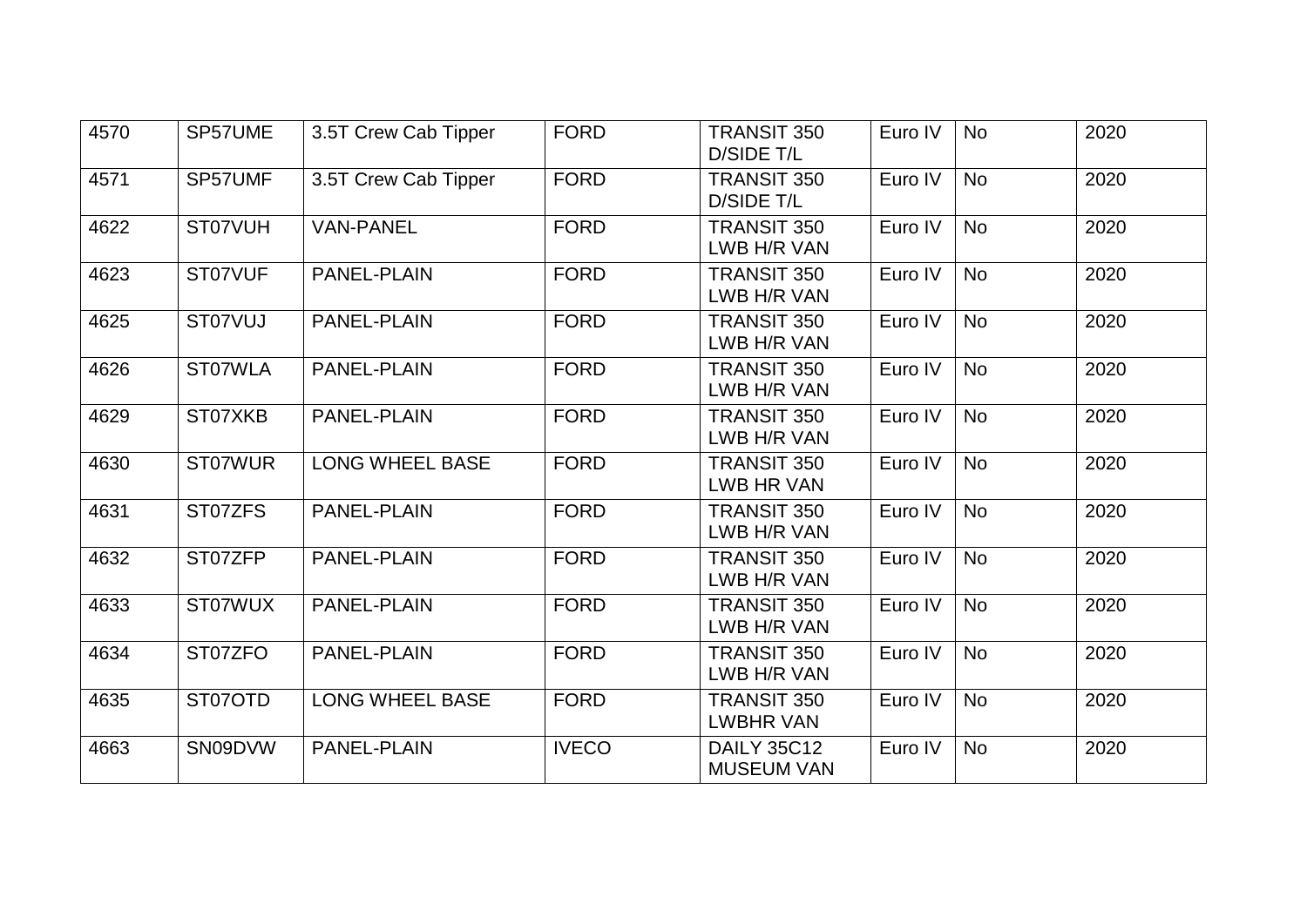| 4746 | SN05MVP | <b>DROPSIDE/TAIL-LIFT</b>                 | <b>IVECO</b> | 35C12<br><b>DROPSIDE TAIL</b><br><b>LIFT</b> | Euro III | <b>No</b> | 2020                                    |
|------|---------|-------------------------------------------|--------------|----------------------------------------------|----------|-----------|-----------------------------------------|
| 4754 | SK06HSN | <b>PANEL-PLAIN</b>                        | <b>FORD</b>  | <b>TRANSIT 350</b><br><b>HIROOF VAN</b>      | Euro IV  | <b>No</b> | Expected to<br>be no longer<br>required |
| 4771 | SP11VNW | <b>DROPSIDE</b>                           | <b>FORD</b>  | <b>TRANSIT 350</b><br><b>DRW LWB</b>         | Euro V   | <b>No</b> | 2020                                    |
| 4772 | SP11VNY | <b>DROPSIDE</b>                           | <b>FORD</b>  | <b>TRANSIT 350</b><br><b>DRW LWB</b>         | Euro V   | <b>No</b> | 2020                                    |
| 4773 | SP11UHG | <b>DROPSIDE/CRANE</b>                     | <b>FORD</b>  | <b>TRANSIT 350</b><br><b>DRW LWB</b>         | Euro V   | <b>No</b> | 2020                                    |
| 4775 | ST11HRN | 3.5T Crew cab Drop side<br>With Tail lift | <b>FORD</b>  | <b>TRANSIT 350</b><br>DRW LWB                | Euro V   | <b>No</b> | 2020                                    |
| 4776 | ST11HRA | 3.5T Crew cab Drop side<br>With Tail lift | <b>FORD</b>  | <b>TRANSIT 350</b><br><b>DRW LWB</b>         | Euro V   | <b>No</b> | 2020                                    |
| 4777 | ST60UBN | <b>DROPSIDE/TAILLIFT</b>                  | <b>FORD</b>  | <b>TRANSIT 350</b><br>DRW D/SIDE TL          | Euro V   | <b>No</b> | 2020                                    |
| 4778 | ST60UBP | <b>DROPSIDE/TAILLIFT</b>                  | <b>FORD</b>  | <b>TRANSIT 350</b><br>DRW D/SIDE TL          | Euro V   | <b>No</b> | 2020                                    |
| 4779 | ST60UBR | <b>DROPSIDE/TAIL-LIFT</b>                 | <b>FORD</b>  | TRANSIT 350<br>DRW D/SIDE TL                 | Euro V   | <b>No</b> | 2020                                    |
| 4780 | ST60UBV | <b>DROPSIDE/TAIL-LIFT</b>                 | <b>FORD</b>  | <b>TRANSIT 350</b><br>DRW D/SIDE TL          | Euro V   | <b>No</b> | 2020                                    |
| 4781 | ST60UBM | <b>CREWCAB LUTON</b>                      | <b>FORD</b>  | <b>TRANSIT 350</b><br><b>DRW LUTON TL</b>    | Euro V   | <b>No</b> | 2020                                    |
| 4782 | ST60SMX | <b>CREWCAB LUTON</b>                      | <b>FORD</b>  | <b>TRANSIT 350</b><br>DRW LUTON TL           | Euro V   | <b>No</b> | 2020                                    |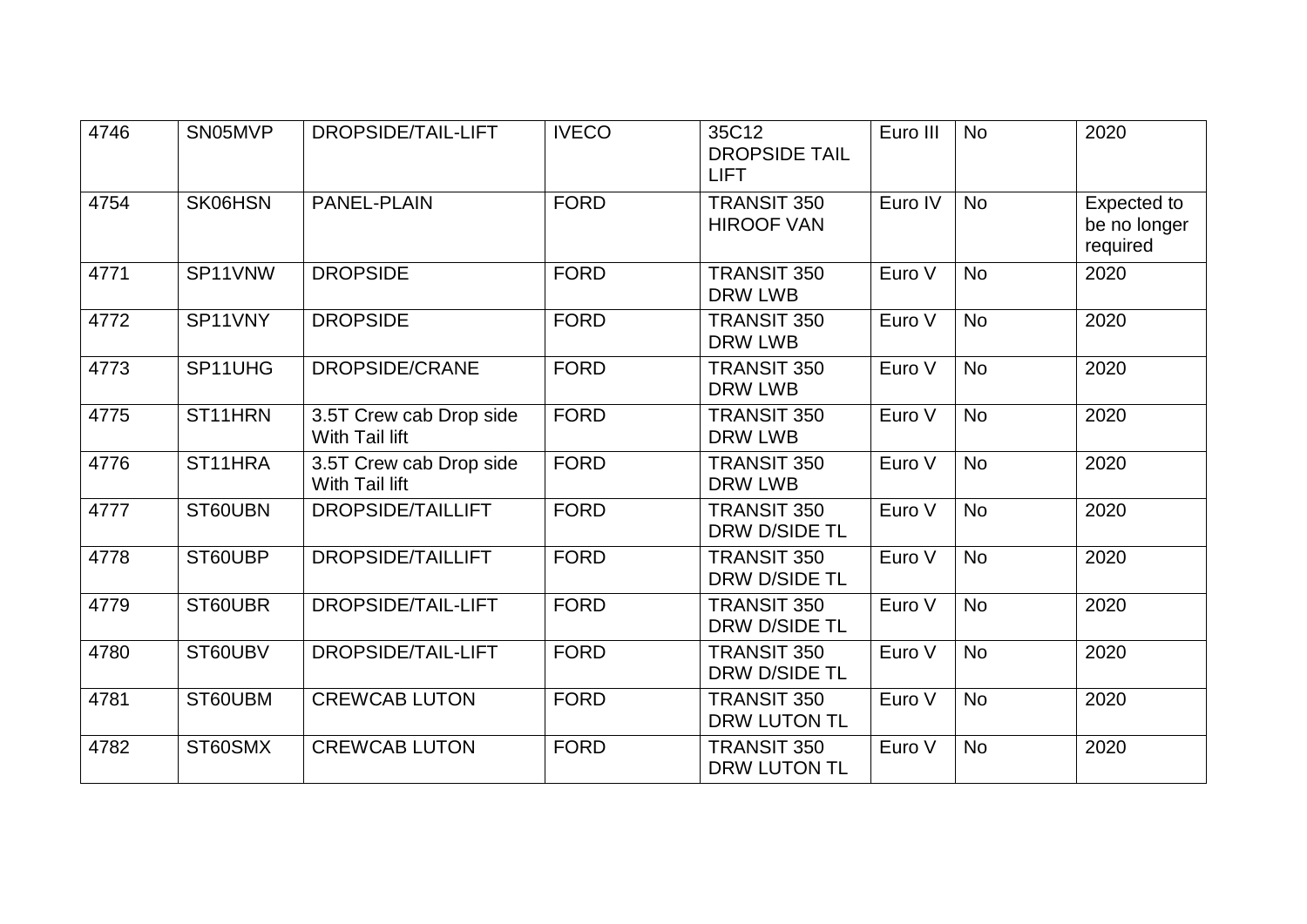| 4783 | ST60TEU                          | <b>CREWCAB LUTON</b>                 | <b>FORD</b>  | <b>TRANSIT 350</b><br><b>DRW LUTON TL</b> | Euro V  | <b>No</b> | 2020 |
|------|----------------------------------|--------------------------------------|--------------|-------------------------------------------|---------|-----------|------|
| 4784 | ST60UBL                          | <b>CREWCAB LUTON</b>                 | <b>FORD</b>  | <b>TRANSIT 350 EF</b><br><b>DRW LUTON</b> | Euro V  | <b>No</b> | 2020 |
| 4823 | SK07KZR                          | <b>CREWCAB CHELSEA</b><br><b>TLC</b> | <b>IVECO</b> | DAILY 35C12D<br><b>AGILA C/HOOD</b>       | Euro IV | <b>No</b> | 2020 |
| 4901 | SK12PDV                          | 7.5T TIPPER/GRITTER                  | <b>MAN</b>   | <b>TGL10.180 TIP</b><br><b>GRIT CRANE</b> | Euro V  | <b>No</b> | 2021 |
| 4902 | SK12PCO                          | 7.5T TIPPER/GRITTER                  | <b>MAN</b>   | <b>TGL10.180 TIP</b><br><b>GRIT CRANE</b> | Euro V  | <b>No</b> | 2021 |
| 4903 | SK12PCX                          | 7.5T TIPPER/GRITTER                  | <b>MAN</b>   | <b>TGL10.180 TIP</b><br><b>GRIT CRANE</b> | Euro V  | <b>No</b> | 2021 |
| 4904 | SK12PCY                          | 7.5T TIPPER/GRITTER                  | <b>MAN</b>   | <b>TGL10.180 TIP</b><br><b>GRIT CRANE</b> | Euro V  | <b>No</b> | 2021 |
| 4905 | SK12PCV                          | 7.5T TIPPER/GRITTER                  | <b>MAN</b>   | <b>TGL10.180 TIP</b><br><b>GRIT CRANE</b> | Euro V  | <b>No</b> | 2021 |
| 4906 | SK <sub>12</sub> PC <sub>Z</sub> | 7.5T TIPPER/GRITTER                  | <b>MAN</b>   | <b>TGL10.180 TIP</b><br><b>GRIT CRANE</b> | Euro V  | <b>No</b> | 2021 |
| 4907 | SK12PDU                          | 7.5T TIPPER/GRITTER                  | <b>MAN</b>   | <b>TGL10.180 TIP</b><br><b>GRIT CRANE</b> | Euro V  | No        | 2021 |
| 4909 | SK12PCF                          | 7.5T TIPPER/GRITTER                  | <b>MAN</b>   | <b>TGL10.180 TIP</b><br><b>GRIT CRANE</b> | Euro V  | <b>No</b> | 2021 |
| 4914 | SK12PCU                          | 7.5T TIPPER/GRITTER                  | <b>MAN</b>   | <b>TGL10.180 TIP</b><br><b>GRIT CRANE</b> | Euro V  | <b>No</b> | 2021 |
| 4916 | SK12PDO                          | 7.5T TIPPER/GRITTER                  | <b>MAN</b>   | <b>TGL10.180 TIP</b><br><b>GRIT CRANE</b> | Euro V  | <b>No</b> | 2021 |
| 4922 | SK07CHG                          | <b>TAIL LIFT</b>                     | <b>DAF</b>   | FA LAF45.140<br><b>BOXVAN T/L</b>         | Euro IV | <b>No</b> | 2021 |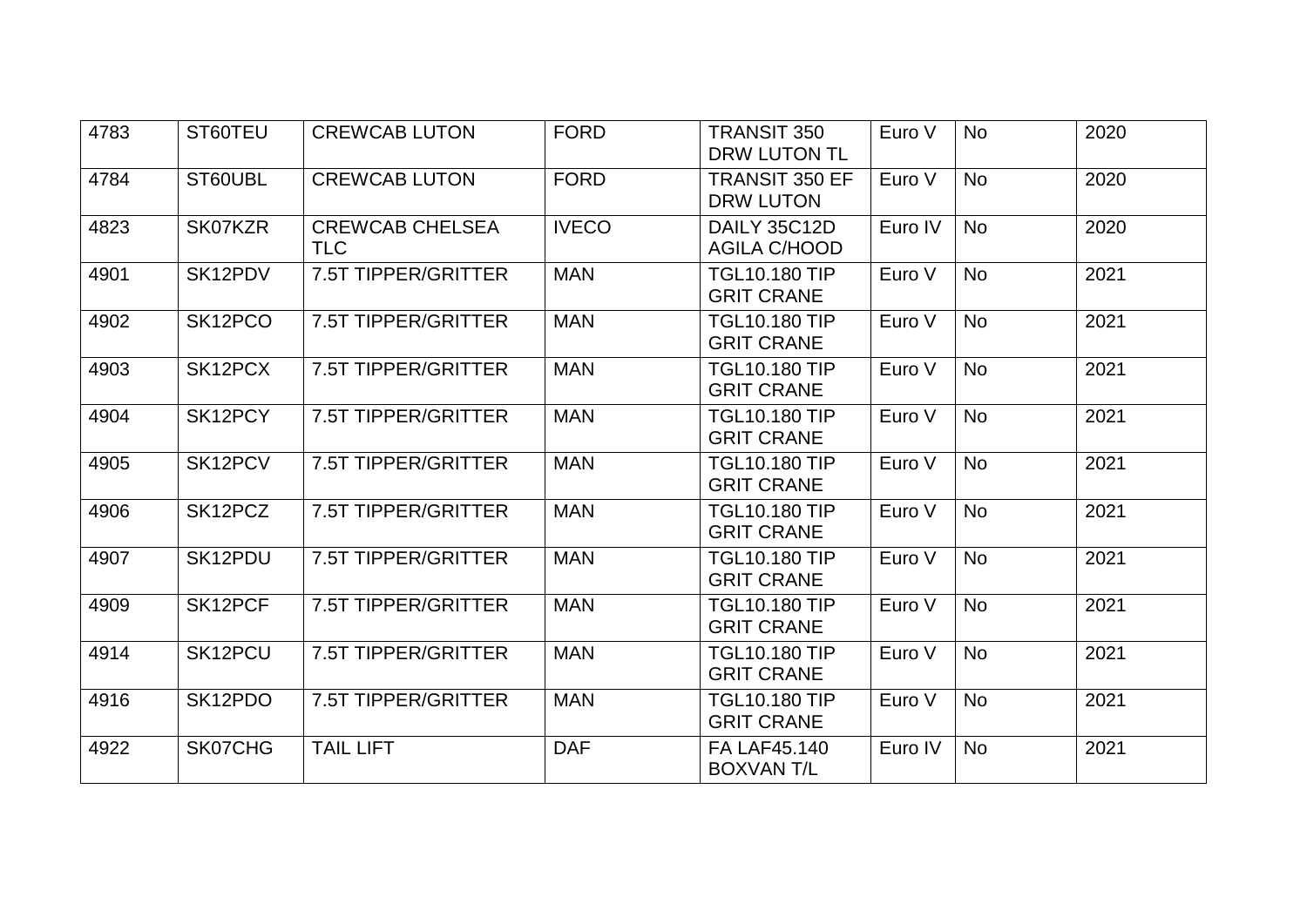| 4923 | SK07CKX | 7.5T Hooklift               | <b>DAF</b> | FA LF45.150<br><b>DEMOUNT</b>                 | Euro IV | <b>No</b> | 2021 |
|------|---------|-----------------------------|------------|-----------------------------------------------|---------|-----------|------|
| 4924 | SK07CJO | 7.5T tipper                 | <b>DAF</b> | FA LF45.140<br><b>TIPPER</b>                  | Euro IV | <b>No</b> | 2021 |
| 4926 | SK07CJY | <b>ROAD MARKER</b>          | <b>DAF</b> | FA LF45.140<br><b>ROADMARKER</b>              | Euro IV | No        | 2021 |
| 4927 | SK07CKF | <b>ROAD MARKER</b>          | <b>DAF</b> | FA LF45.140<br><b>ROAD MARKER</b>             | Euro IV | <b>No</b> | 2021 |
| 4929 | SK07CHY | 7.5T Drop side with crane   | <b>DAF</b> | FA LF45.140<br><b>D/SIDE CRANE</b>            | Euro IV | <b>No</b> | 2021 |
| 4930 | SK07CKV | 7.5T Hooklift               | <b>DAF</b> | FA LF45.150<br><b>DEMOUNT</b>                 | Euro IV | <b>No</b> | 2021 |
| 4931 | SK07CLF | 7.5T Hooklift               | <b>DAF</b> | FA LF45.150<br><b>DEMOUNT</b>                 | Euro IV | <b>No</b> | 2021 |
| 4932 | SK07CJU | 7.5T box van with Tail lift | <b>DAF</b> | FA LF45.140<br><b>BOXVAN T/LIFT</b>           | Euro IV | <b>No</b> | 2021 |
| 4933 | SK07CHZ | 7.5T box van with Tail lift | <b>DAF</b> | FA LF45.140<br><b>BOXVAN T/LIFT</b>           | Euro IV | <b>No</b> | 2021 |
| 4934 | SK07CJE | 7.5T box van with Tail lift | <b>DAF</b> | FA LF45.140<br><b>BOXVAN T/LIFT</b>           | Euro IV | <b>No</b> | 2021 |
| 4942 | SN59AUO | TIPPER/GRITTER/CRANE        | <b>DAF</b> | FA45.160 TIPPER<br><b>GRITTER</b>             | Euro V  | <b>No</b> | 2021 |
| 4943 | SN59AUP | TIPPER/GRITTER/CRANE        | <b>DAF</b> | <b>FA45.160 TIPPER</b><br><b>GRITTER</b>      | Euro V  | <b>No</b> | 2021 |
| 4944 | SN59AUR | DROPSIDE/CRANE              | <b>DAF</b> | FALF45.160<br><b>DROPSIDE</b><br><b>CRANE</b> | Euro V  | <b>No</b> | 2021 |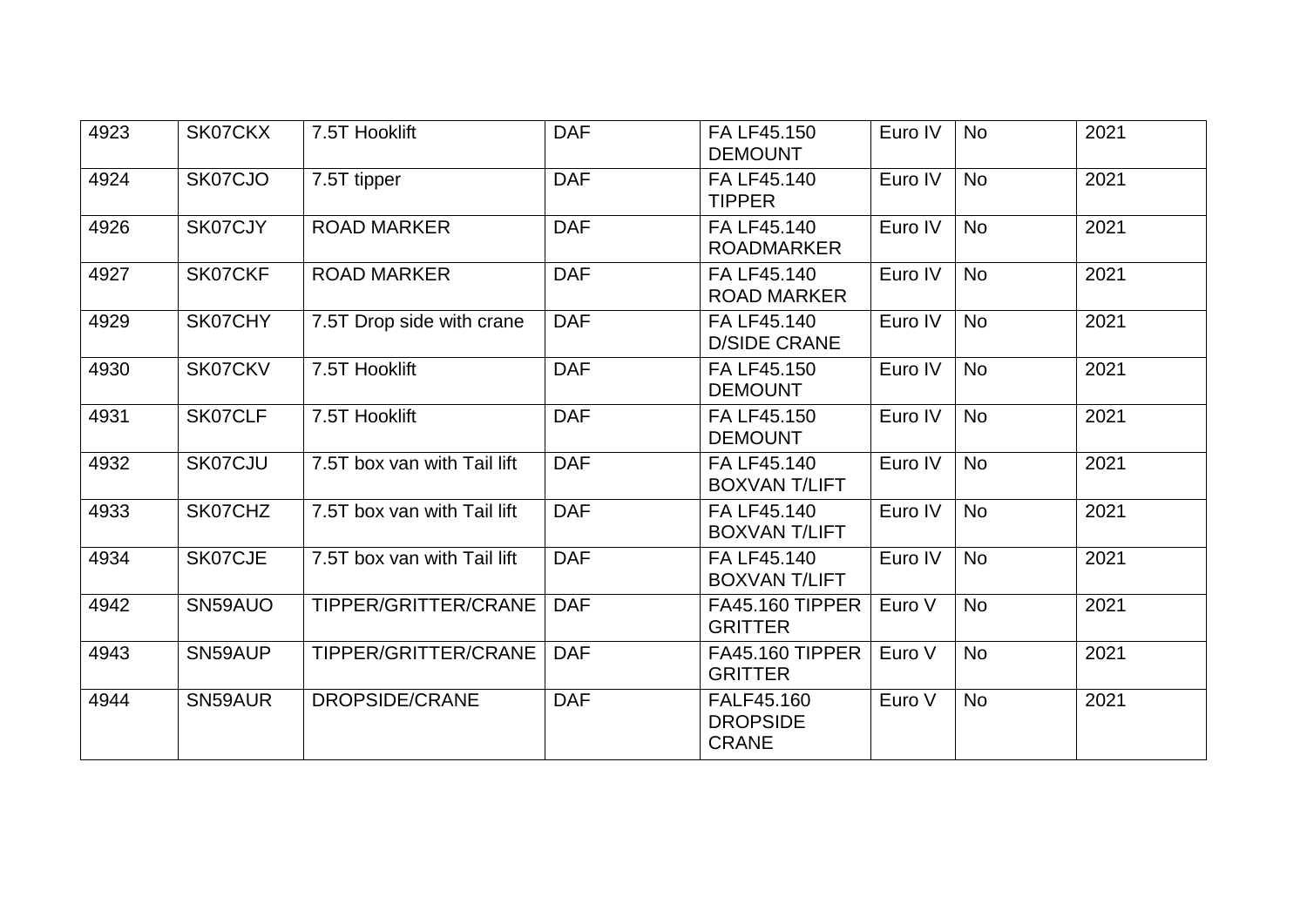| 4945 | SN59AUT | <b>DROPSIDE/CRANE</b> | <b>DAF</b> | FALF45.160<br><b>DROPSIDE</b><br><b>CRANE</b> | Euro V   | <b>No</b> | 2021                                    |
|------|---------|-----------------------|------------|-----------------------------------------------|----------|-----------|-----------------------------------------|
| 4946 | SN59AUU | <b>DROPSIDE/CRANE</b> | <b>DAF</b> | FALF45.160<br><b>DROPSIDE</b><br><b>CRANE</b> | Euro V   | <b>No</b> | Expected to<br>be no longer<br>required |
| 4947 | SN59AUV | <b>DROPSIDE/CRANE</b> | <b>DAF</b> | FALF45.160<br><b>DROPSIDE</b><br><b>CRANE</b> | Euro V   | <b>No</b> | Expected to<br>be no longer<br>required |
| 4948 | SN59AUW | DROPSIDE/CRANE        | <b>DAF</b> | FALF45.160<br><b>DROPSIDE</b><br><b>CRANE</b> | Euro V   | <b>No</b> | Expected to<br>be no longer<br>required |
| 4966 | SN53FGV | 7.5T Hooklift         | <b>DAF</b> | FALF45.150<br>C/CAB<br><b>DEMOUNT</b>         | Euro III | <b>No</b> | 2021                                    |
| 4967 | SN53FHB | <b>TIPPER</b>         | <b>DAF</b> | FALF45.150 08<br><b>TIPPER</b>                | Euro III | <b>No</b> | 2021                                    |
| 4968 | SN53FHA | <b>TIPPER</b>         | <b>DAF</b> | FALF45.150 08<br><b>TIPPER</b>                | Euro III | <b>No</b> | 2021                                    |
| 4981 | SK52SXE | MOBILE ADVICE UNIT    | <b>DAF</b> | FALF45.150<br><b>ADVICE UNIT</b>              | Euro III | <b>No</b> | 2021                                    |
| 4985 | SN55EOC | <b>DROPSIDE</b>       | <b>DAF</b> | FA LF45.150<br><b>DROPSIDE</b>                | Euro IV  | <b>No</b> | Still to be<br>programmed               |
| 4989 | SN05JKF | 7.5T Hooklift         | <b>DAF</b> | FA LF45.150<br><b>DEMOUNT</b>                 | Euro IV  | <b>No</b> | Expected to<br>be no longer<br>required |
| 4990 | SN05JKE | 7.5T Hooklift         | <b>DAF</b> | FA LF45.150<br><b>DEMOUNT</b>                 | Euro IV  | <b>No</b> | 2021                                    |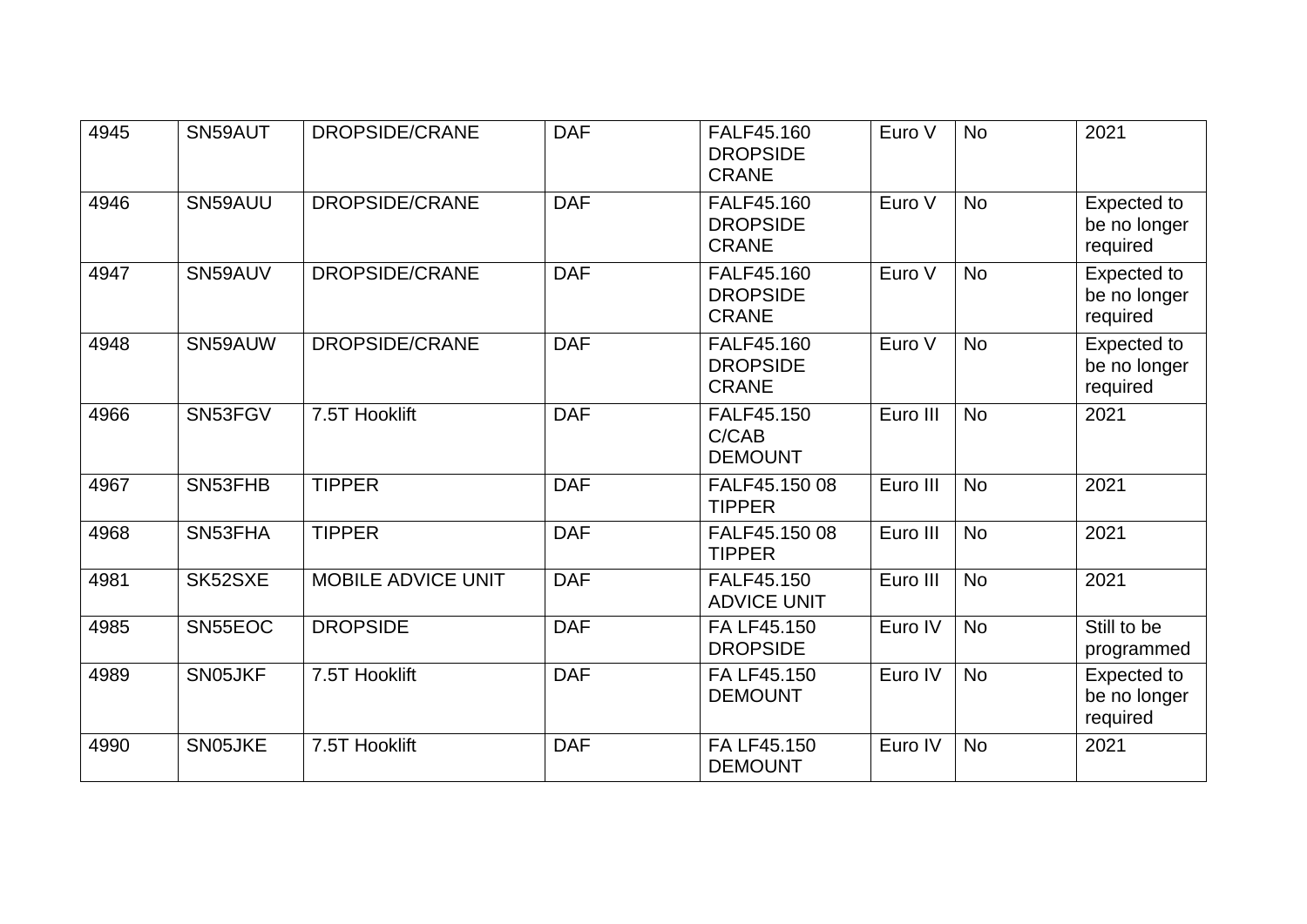| 4991 | SK06AXU | 3.5T Crew Cab Tipper       | <b>IVECO CARGO</b>             | 80EE18D<br><b>CREWCAB</b><br><b>TIPPER</b> | Euro IV  | <b>No</b> | 2021 |
|------|---------|----------------------------|--------------------------------|--------------------------------------------|----------|-----------|------|
| 5060 | SK52SXH | <b>LITTER BIN SERVICE</b>  | <b>DAF</b>                     | FALF45.180<br><b>LITTER BIN SER</b>        | Euro III | <b>No</b> | 2021 |
| 5230 | SH59NYY | 18T tipper/gritter         | <b>MERCEDES</b><br><b>BENZ</b> | <b>AXOR 1824K</b><br><b>TIPPER/GRITTER</b> | Euro V   | <b>No</b> | 2021 |
| 5231 | SH59NYX | 18T tipper/gritter         | <b>MERCEDES</b><br><b>BENZ</b> | <b>AXOR 1824K</b><br><b>TIPPER/GRITTER</b> | Euro V   | <b>No</b> | 2021 |
| 5232 | SH59NZP | 18T tipper/gritter         | <b>MERCEDES</b><br><b>BENZ</b> | <b>AXOR 1824K</b><br><b>TIPPER/GRITTER</b> | Euro V   | <b>No</b> | 2021 |
| 5233 | SH59NYZ | 18T tipper/gritter         | <b>MERCEDES</b><br><b>BENZ</b> | <b>AXOR 1824K</b><br>TIPPER/GRITTER        | Euro V   | <b>No</b> | 2021 |
| 5234 | SH59NZB | 18T tipper/gritter         | <b>MERCEDES</b><br><b>BENZ</b> | <b>AXOR 1824K</b><br><b>TIPPER/GRITTER</b> | Euro V   | <b>No</b> | 2021 |
| 5236 | SG10CLF | 18T tipper/gritter         | <b>MERCEDES</b><br><b>BENZ</b> | <b>AXOR 1824 QCG</b><br><b>TIPPER/GRIT</b> | Euro V   | <b>No</b> | 2021 |
| 5240 | SG10CKD | 18T Tipper gritter         | <b>MERCEDES</b><br><b>BENZ</b> | <b>AXOR 1824 18T</b><br><b>UNIBODY</b>     | Euro V   | <b>No</b> | 2021 |
| 5320 | SG12UXY | 18T tipper/gritter         | <b>MERCEDES</b><br><b>BENZ</b> | AXOR 1824 TIP<br><b>GRIT HOTBOX</b>        | Euro V   | <b>No</b> | 2021 |
| 5321 | SG12UXZ | 18T tipper/gritter         | <b>MERCEDES</b><br><b>BENZ</b> | AXOR 1824 TIP<br><b>GRIT HOTBOX</b>        | Euro V   | <b>No</b> | 2021 |
| 5331 | SN55EOE | <b>DROPSIDE/CRANE</b>      | <b>DAF</b>                     | FA LF55.180<br><b>D/SIDE CRANE</b>         | Euro IV  | <b>No</b> | 2021 |
| 5332 | SN05JOA | <b>D/SIDE CRANE T/LIFT</b> | <b>DAF</b>                     | FALF55.180 D/S<br><b>CRANE T/L</b>         | Euro IV  | <b>No</b> | 2021 |
| 5340 | SG10CKU | 18T Lamppost vehicle       | <b>MERCEDES</b><br><b>BENZ</b> | <b>AXOR 1824 D/S</b><br><b>LAMP POST</b>   | Euro V   | <b>No</b> | 2021 |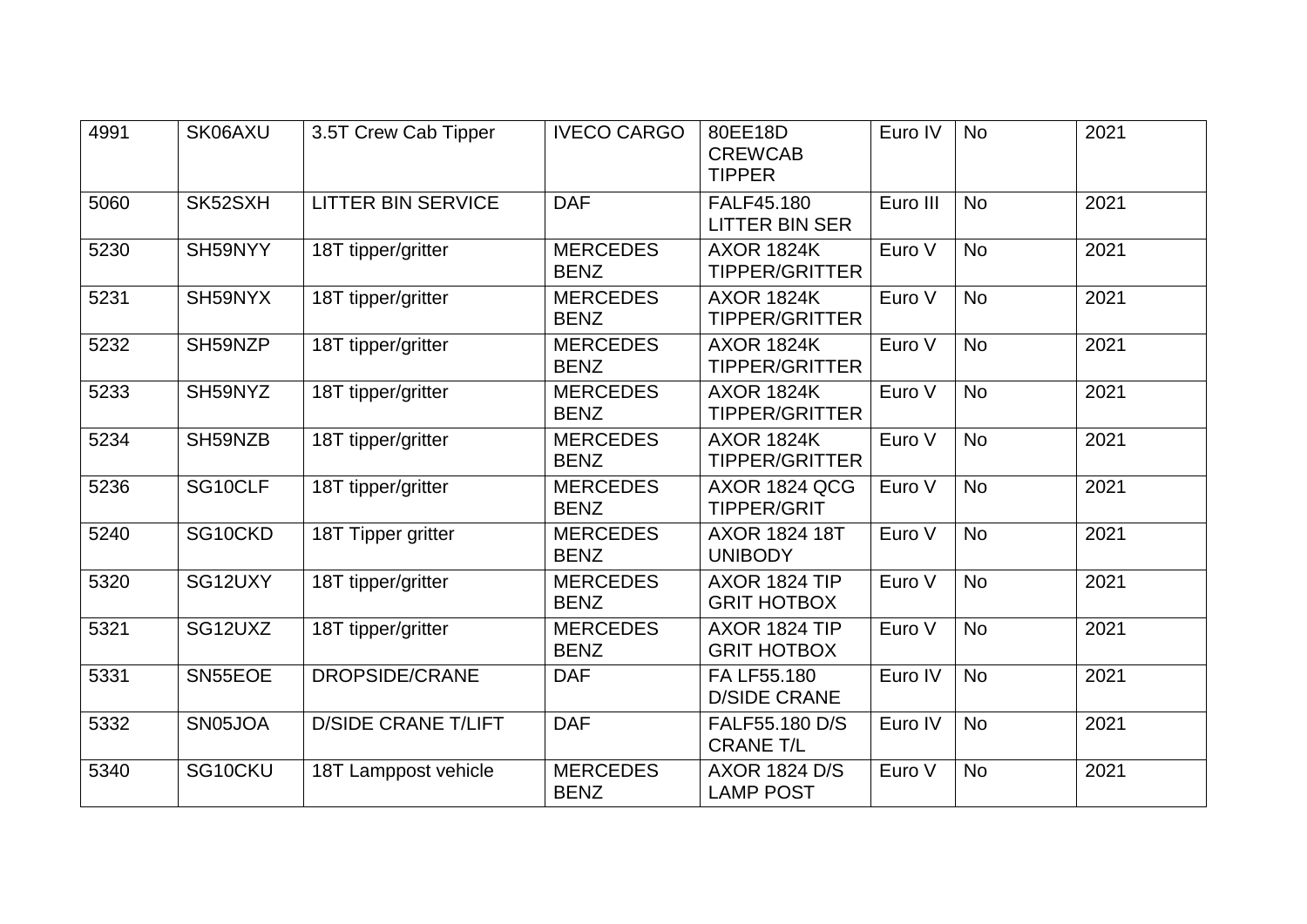| 5411 | SF07AHX | 26T tipper/gritter | <b>MERCEDES</b><br><b>BENZ</b> | <b>AXOR 2629K</b><br><b>TIP/GRIT/CRAN</b>  | Euro IV | <b>No</b> | 2021 |
|------|---------|--------------------|--------------------------------|--------------------------------------------|---------|-----------|------|
| 5414 | SG10CJU | 26T tipper/gritter | <b>MERCEDES</b><br><b>BENZ</b> | <b>AXOR 2629K</b><br><b>TIPPER GRITTER</b> | Euro V  | <b>No</b> | 2021 |
| 5415 | SG10CJV | 26T tipper/gritter | <b>MERCEDES</b><br><b>BENZ</b> | <b>AXOR 2629K</b><br><b>TIPPER GRITTER</b> | Euro V  | <b>No</b> | 2021 |
| 6113 | ST58OAA | <b>PANEL-PLAIN</b> | <b>FORD</b>                    | <b>TRANSIT 280</b><br><b>VAN</b>           | Euro IV | <b>No</b> | 2022 |
| 6116 | ST58NZX | PANEL-PLAIN        | <b>FORD</b>                    | TRANSIT 280<br><b>VAN</b>                  | Euro IV | No        | 2022 |
| 6117 | ST58NZY | PANEL-PLAIN        | <b>FORD</b>                    | TRANSIT 280<br><b>VAN</b>                  | Euro IV | <b>No</b> | 2022 |
| 6118 | ST58NZZ | PANEL-PLAIN        | <b>FORD</b>                    | TRANSIT 280<br><b>VAN</b>                  | Euro IV | <b>No</b> | 2022 |
| 6119 | ST58OAB | PANEL-PLAIN        | <b>FORD</b>                    | TRANSIT 280<br><b>VAN</b>                  | Euro IV | <b>No</b> | 2022 |
| 6162 | ST58NCY | <b>PANEL-PLAIN</b> | <b>FORD</b>                    | <b>TRANSIT 280S</b><br><b>VAN</b>          | Euro IV | <b>No</b> | 2022 |
| 6163 | ST58NDC | <b>PANEL-PLAIN</b> | <b>FORD</b>                    | <b>TRANSIT 280S</b><br><b>VAN</b>          | Euro IV | <b>No</b> | 2022 |
| 6164 | ST58NDD | PANEL-PLAIN        | <b>FORD</b>                    | <b>TRANSIT 280S</b><br><b>VAN</b>          | Euro IV | <b>No</b> | 2022 |
| 6166 | ST58NRJ | PANEL-PLAIN        | <b>FORD</b>                    | <b>TRANSIT 280S</b><br><b>VAN</b>          | Euro IV | <b>No</b> | 2022 |
| 6167 | ST58NRL | PANEL-PLAIN        | <b>FORD</b>                    | <b>TRANSIT 280S</b><br><b>VAN</b>          | Euro IV | <b>No</b> | 2022 |
| 6168 | ST58NCF | PANEL-PLAIN        | <b>FORD</b>                    | <b>TRANSIT 280S</b><br><b>VAN</b>          | Euro IV | <b>No</b> | 2022 |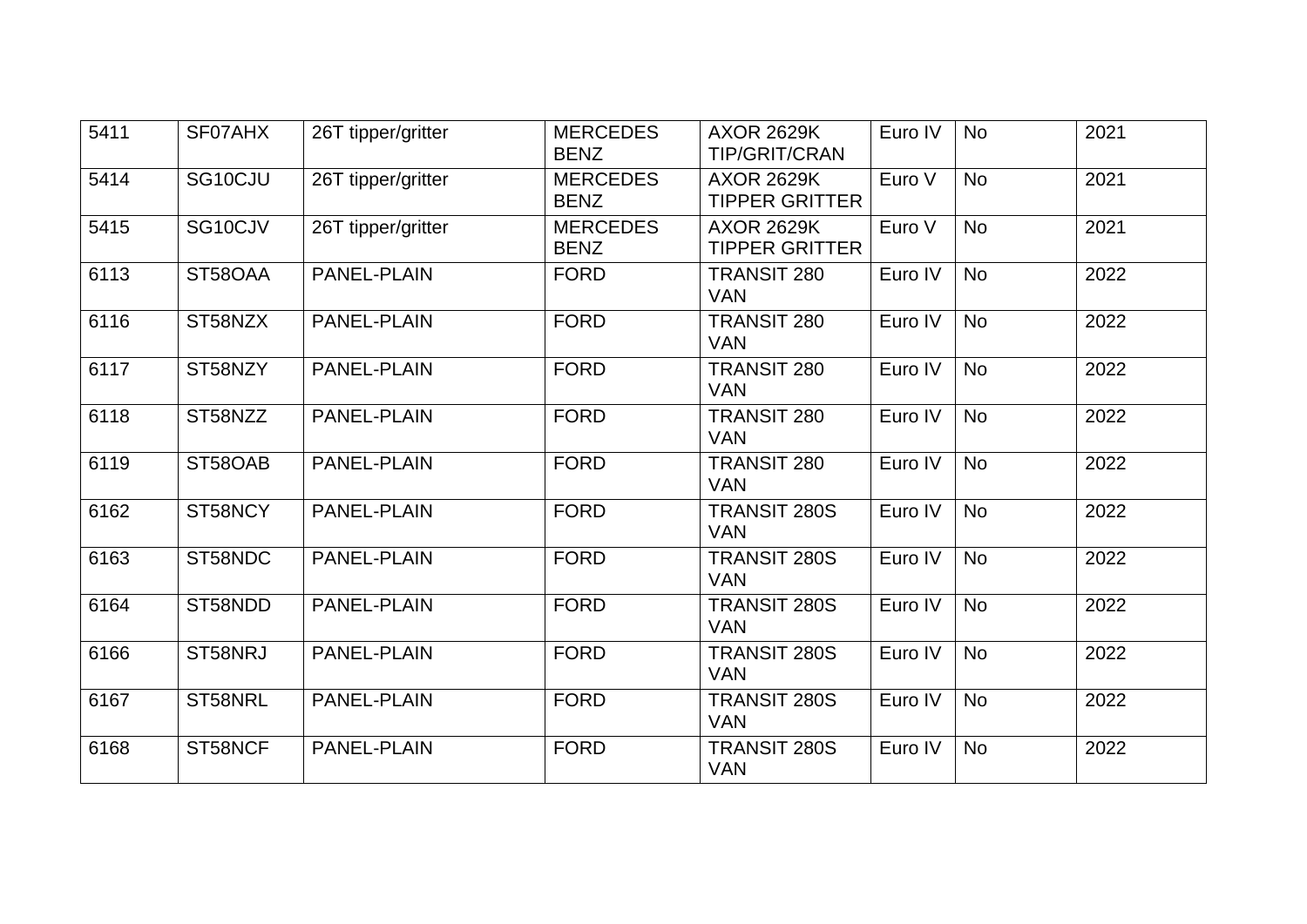| 6171 | ST58NPO                          | PANEL-PLAIN             | <b>FORD</b>    | <b>TRANSIT 280S</b><br><b>VAN</b> | Euro IV | <b>No</b> | 2022 |
|------|----------------------------------|-------------------------|----------------|-----------------------------------|---------|-----------|------|
| 6173 | ST58NPV                          | PANEL-PLAIN             | <b>FORD</b>    | TRANSIT 280<br><b>VAN</b>         | Euro IV | <b>No</b> | 2022 |
| 6177 | ST58NPU                          | <b>PANEL-PLAIN</b>      | <b>FORD</b>    | <b>TRANSIT 280</b><br><b>VAN</b>  | Euro IV | <b>No</b> | 2022 |
| 6179 | ST58NYA                          | PANEL-PLAIN             | <b>FORD</b>    | TRANSIT 280<br><b>VAN</b>         | Euro IV | <b>No</b> | 2022 |
| 6180 | ST58NYK                          | PANEL-PLAIN             | <b>FORD</b>    | TRANSIT 280<br><b>VAN</b>         | Euro IV | <b>No</b> | 2022 |
| 6184 | ST58NXV                          | <b>PANEL-PLAIN</b>      | <b>FORD</b>    | TRANSIT 280<br><b>VAN</b>         | Euro IV | <b>No</b> | 2022 |
| 6185 | ST58NXW                          | PANEL-PLAIN             | <b>FORD</b>    | TRANSIT 280<br><b>VAN</b>         | Euro IV | <b>No</b> | 2022 |
| 6187 | ST58NXY                          | PANEL-PLAIN             | <b>FORD</b>    | TRANSIT 280<br><b>VAN</b>         | Euro IV | <b>No</b> | 2022 |
| 6188 | ST58NYB                          | <b>PANEL-PLAIN</b>      | <b>FORD</b>    | TRANSIT 280<br><b>VAN</b>         | Euro IV | <b>No</b> | 2022 |
| 6197 | ST58LPL                          | <b>PANEL-PLAIN</b>      | <b>FORD</b>    | <b>TRANSIT 280S</b><br><b>VAN</b> | Euro IV | <b>No</b> | 2022 |
| 6198 | ST58LPV                          | PANEL-PLAIN             | <b>FORD</b>    | <b>TRANSIT 280S</b><br><b>VAN</b> | Euro IV | <b>No</b> | 2022 |
| 6200 | SF16YXP                          | <b>VANS</b>             | <b>PEUGEOT</b> | <b>EXPERT</b>                     | Euro V  | <b>No</b> | 2022 |
| 6201 | SF <sub>16</sub> Y <sub>XO</sub> | VAN-PANEL(SEAT<br>CONV) | <b>PEUGEOT</b> | <b>EXPERT</b>                     | Euro V  | <b>No</b> | 2022 |
| 6202 | SJ65AAO                          | <b>VAN-PANEL</b>        | <b>PEUGEOT</b> | <b>EXPERT</b>                     | Euro V  | <b>No</b> | 2022 |
| 6203 | SJ65AEV                          | <b>PANEL - PLAIN</b>    | <b>PEUGEOT</b> | <b>PARTNER</b>                    | Euro VI | Yes       |      |
| 6204 | SJ65AFZ                          | <b>VAN-PANEL</b>        | <b>PEUGEOT</b> | <b>PARTNER</b>                    | Euro VI | Yes       |      |
| 6205 | SJ65AEA                          | <b>VAN-PANEL</b>        | <b>PEUGEOT</b> | <b>PARTNER</b>                    | Euro VI | Yes       |      |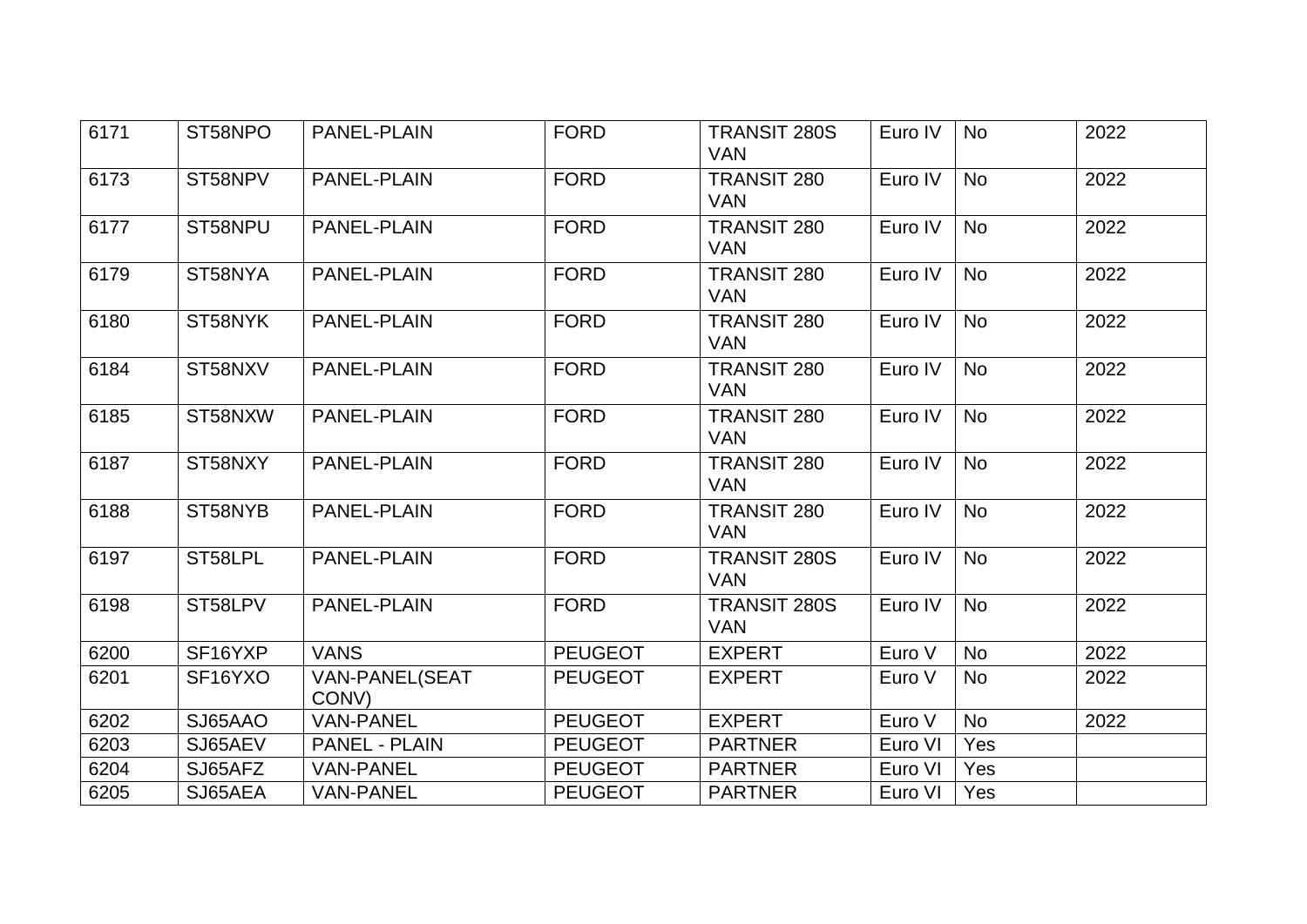| 6206 | SJ65AEB | <b>VAN-PANEL</b>     | <b>PEUGEOT</b> | <b>PARTNER</b> | Euro VI | Yes       |      |
|------|---------|----------------------|----------------|----------------|---------|-----------|------|
| 6207 | SJ65AEW | <b>VAN-PANEL</b>     | <b>PEUGEOT</b> | <b>PARTNER</b> | Euro VI | Yes       |      |
| 6208 | SJ65AEC | <b>VAN-PANEL</b>     | <b>PEUGEOT</b> | <b>PARTNER</b> | Euro VI | Yes       |      |
| 6209 | SJ65AEX | <b>VAN-PANEL</b>     | <b>PEUGEOT</b> | <b>PARTNER</b> | Euro V  | <b>No</b> | 2022 |
| 6210 | SJ65AEY | <b>VAN-PANEL</b>     | <b>PEUGEOT</b> | <b>PARTNER</b> | Euro V  | <b>No</b> | 2022 |
| 6211 | SJ65AFA | <b>VAN-PANEL</b>     | <b>PEUGEOT</b> | <b>PARTNER</b> | Euro V  | <b>No</b> | 2022 |
| 6213 | SJ65AFF | <b>VAN-PANEL</b>     | <b>PEUGEOT</b> | <b>PARTNER</b> | Euro V  | <b>No</b> | 2022 |
| 6214 | SJ65AFK | <b>VAN-PANEL</b>     | <b>PEUGEOT</b> | <b>PARTNER</b> | Euro V  | <b>No</b> | 2022 |
| 6215 | SJ65AFN | <b>VAN-PANEL</b>     | <b>PEUGEOT</b> | <b>PARTNER</b> | Euro VI | Yes       |      |
| 6216 | SJ65AFO | <b>VAN-PANEL</b>     | <b>PEUGEOT</b> | <b>PARTNER</b> | Euro VI | Yes       |      |
| 6217 | SJ65AFU | <b>VAN-PANEL</b>     | <b>PEUGEOT</b> | <b>PARTNER</b> | Euro V  | No        | 2022 |
| 6218 | SJ65AFV | <b>VAN-PANEL</b>     | <b>PEUGEOT</b> | <b>PARTNER</b> | Euro VI | Yes       |      |
| 6219 | SJ65AED | <b>PANEL - PLAIN</b> | <b>PEUGEOT</b> | <b>PARTNER</b> | Euro VI | Yes       |      |
| 6220 | SJ65ABF | <b>VAN-PANEL</b>     | <b>PEUGEOT</b> | <b>PARTNER</b> | Euro VI | Yes       |      |
| 6221 | SJ65ABK | <b>VAN-PANEL</b>     | <b>PEUGEOT</b> | <b>PARTNER</b> | Euro VI | Yes       |      |
| 6222 | SJ65ABN | <b>VAN-PANEL</b>     | <b>PEUGEOT</b> | <b>PARTNER</b> | Euro VI | Yes       |      |
| 6223 | SJ65ABO | <b>VAN-PANEL</b>     | <b>PEUGEOT</b> | <b>PARTNER</b> | Euro VI | Yes       |      |
| 6224 | SJ65ABU | <b>VAN-PANEL</b>     | <b>PEUGEOT</b> | <b>PARTNER</b> | Euro VI | Yes       |      |
| 6225 | SJ65AFX | <b>VAN-PANEL</b>     | <b>PEUGEOT</b> | <b>PARTNER</b> | Euro V  | <b>No</b> | 2022 |
| 6226 | SJ65AEF | <b>VAN-PANEL</b>     | <b>PEUGEOT</b> | <b>PARTNER</b> | Euro VI | Yes       |      |
| 6227 | SJ65AFY | <b>VAN-PANEL</b>     | <b>PEUGEOT</b> | <b>PARTNER</b> | Euro VI | Yes       |      |
| 6228 | SF16YXV | <b>VAN-PANEL</b>     | <b>PEUGEOT</b> | <b>PARTNER</b> | Euro V  | No        | 2022 |
| 6229 | SF16YXW | <b>VAN-PANEL</b>     | <b>PEUGEOT</b> | <b>PARTNER</b> | Euro V  | <b>No</b> | 2022 |
| 6230 | SB65ATU | <b>VAN-PANEL</b>     | <b>PEUGEOT</b> | <b>PARTNER</b> | Euro V  | <b>No</b> | 2022 |
| 6231 | SJ65ACF | <b>VAN-PANEL</b>     | <b>PEUGEOT</b> | <b>PARTNER</b> | Euro V  | <b>No</b> | 2022 |
| 6232 | SJ65ACO | <b>VAN-PANEL</b>     | <b>PEUGEOT</b> | <b>PARTNER</b> | Euro V  | <b>No</b> | 2022 |
| 6234 | SJ65ACV | <b>VAN-PANEL</b>     | <b>PEUGEOT</b> | <b>PARTNER</b> | Euro V  | <b>No</b> | 2022 |
| 6235 | SJ65ACX | <b>VAN-PANEL</b>     | <b>PEUGEOT</b> | <b>PARTNER</b> | Euro V  | <b>No</b> | 2022 |
| 6237 | SJ65ADU | <b>VAN-PANEL</b>     | <b>PEUGEOT</b> | <b>PARTNER</b> | Euro V  | <b>No</b> | 2022 |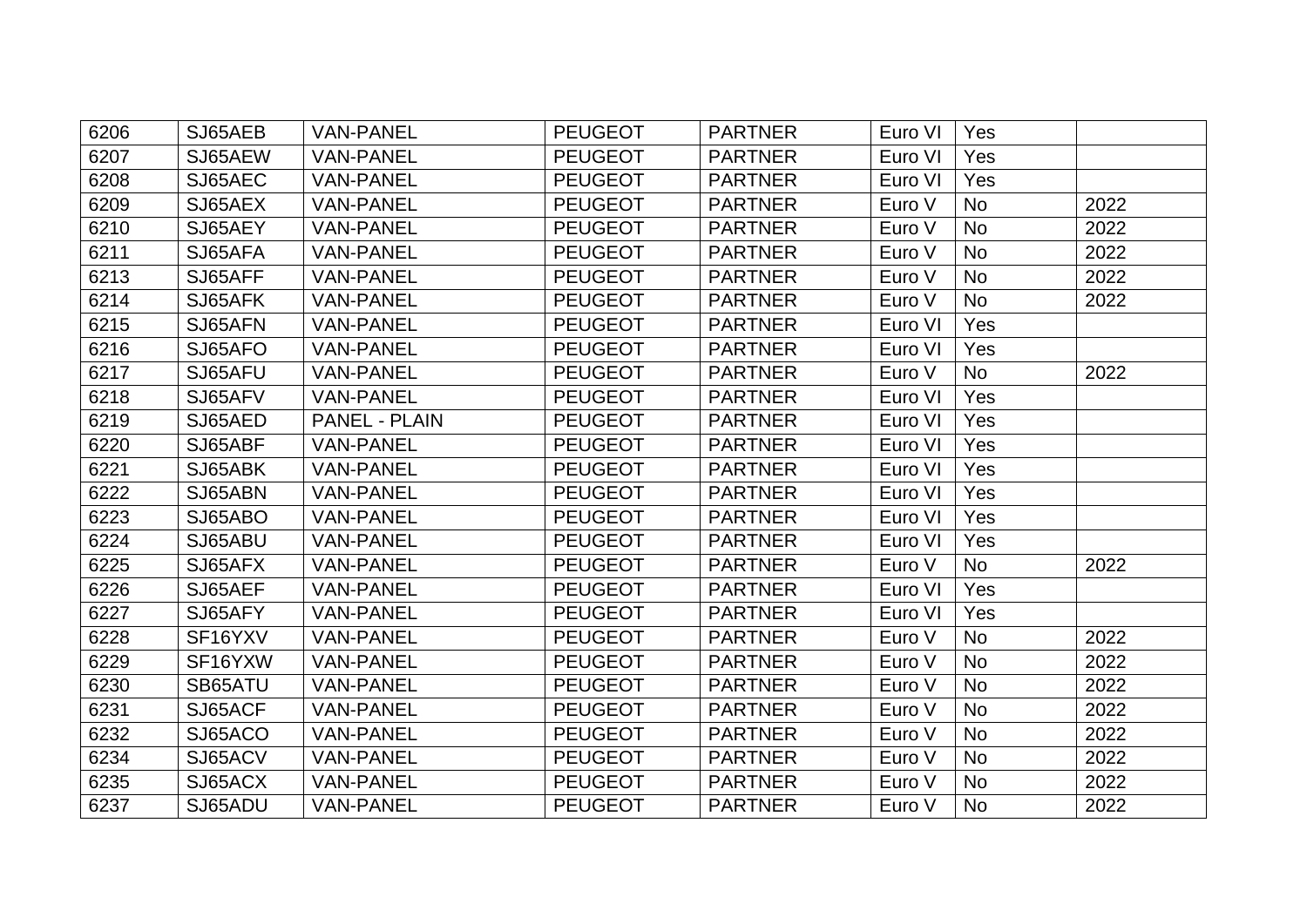| 6238 | SJ65ACZ | <b>VAN-PANEL</b>      | <b>PEUGEOT</b> | <b>PARTNER</b> | Euro V | <b>No</b> | 2022 |
|------|---------|-----------------------|----------------|----------------|--------|-----------|------|
| 6239 | SJ65ADO | <b>VAN-PANEL</b>      | <b>PEUGEOT</b> | <b>PARTNER</b> | Euro V | <b>No</b> | 2022 |
| 6240 | SJ65ADV | <b>VAN-PANEL</b>      | <b>PEUGEOT</b> | <b>PARTNER</b> | Euro V | <b>No</b> | 2022 |
| 6241 | SJ65ADX | <b>VAN-PANEL</b>      | <b>PEUGEOT</b> | <b>PARTNER</b> | Euro V | <b>No</b> | 2022 |
| 6242 | SJ65ADZ | <b>VAN-PANEL</b>      | <b>PEUGEOT</b> | <b>PARTNER</b> | Euro V | <b>No</b> | 2022 |
| 6243 | SD65BGX | <b>VAN-PANEL</b>      | <b>PEUGEOT</b> | <b>PARTNER</b> | Euro V | <b>No</b> | 2022 |
| 6244 | SD65BGY | <b>VAN-PANEL</b>      | <b>PEUGEOT</b> | <b>PARTNER</b> | Euro V | <b>No</b> | 2022 |
| 6245 | SD65BGZ | <b>VAN-PANEL</b>      | <b>PEUGEOT</b> | <b>PARTNER</b> | Euro V | <b>No</b> | 2022 |
| 6246 | SJ65ABX | <b>VAN-PANEL</b>      | <b>PEUGEOT</b> | <b>PARTNER</b> | Euro V | <b>No</b> | 2022 |
| 6247 | SJ65ABZ | <b>VAN-PANEL</b>      | <b>PEUGEOT</b> | <b>PARTNER</b> | Euro V | <b>No</b> | 2022 |
| 6248 | SF16YXU | <b>VAN-PANEL(SEAT</b> | <b>PEUGEOT</b> | <b>PARTNER</b> | Euro V | <b>No</b> | 2022 |
|      |         | CONV)                 |                |                |        |           |      |
| 6249 | SF16YXT | VAN-PANEL(SEAT        | <b>PEUGEOT</b> | <b>PARTNER</b> | Euro V | <b>No</b> | 2022 |
|      |         | CONV)                 |                |                |        |           |      |
| 6250 | SA15YSV | <b>PANEL-PLAIN</b>    | <b>PEUGEOT</b> | <b>BOXER</b>   | Euro V | <b>No</b> | 2022 |
| 6251 | SA15YUC | <b>VAN-PANEL</b>      | <b>PEUGEOT</b> | <b>BOXER</b>   | Euro V | <b>No</b> | 2022 |
| 6252 | SA15YUD | <b>VAN-PANEL</b>      | <b>PEUGEOT</b> | <b>BOXER</b>   | Euro V | <b>No</b> | 2022 |
| 6253 | SA15YUE | <b>VAN-PANEL</b>      | <b>PEUGEOT</b> | <b>BOXER</b>   | Euro V | <b>No</b> | 2022 |
| 6254 | SA15YUF | <b>VAN-PANEL</b>      | <b>PEUGEOT</b> | <b>BOXER</b>   | Euro V | <b>No</b> | 2022 |
| 6255 | SA15YUG | <b>VAN-PANEL</b>      | <b>PEUGEOT</b> | <b>BOXER</b>   | Euro V | <b>No</b> | 2022 |
| 6256 | SA15YUH | <b>VAN-PANEL</b>      | <b>PEUGEOT</b> | <b>BOXER</b>   | Euro V | <b>No</b> | 2022 |
| 6257 | SB15NKZ | <b>VAN-PANEL</b>      | <b>PEUGEOT</b> | <b>BOXER</b>   | Euro V | <b>No</b> | 2022 |
| 6258 | SB15NLA | <b>VAN-PANEL</b>      | <b>PEUGEOT</b> | <b>BOXER</b>   | Euro V | <b>No</b> | 2022 |
| 6259 | SB15NLC | <b>VAN-PANEL</b>      | <b>PEUGEOT</b> | <b>BOXER</b>   | Euro V | <b>No</b> | 2022 |
| 6260 | SB15NLD | <b>VAN-PANEL</b>      | <b>PEUGEOT</b> | <b>BOXER</b>   | Euro V | <b>No</b> | 2022 |
| 6261 | SB15NLE | <b>VAN-PANEL</b>      | <b>PEUGEOT</b> | <b>BOXER</b>   | Euro V | <b>No</b> | 2022 |
| 6262 | SB15NLF | <b>VAN-PANEL</b>      | <b>PEUGEOT</b> | <b>BOXER</b>   | Euro V | <b>No</b> | 2022 |
| 6263 | SB15NLG | <b>VAN-PANEL</b>      | <b>PEUGEOT</b> | <b>BOXER</b>   | Euro V | <b>No</b> | 2022 |
| 6264 | SB15NLJ | <b>VAN-PANEL</b>      | <b>PEUGEOT</b> | <b>BOXER</b>   | Euro V | No        | 2022 |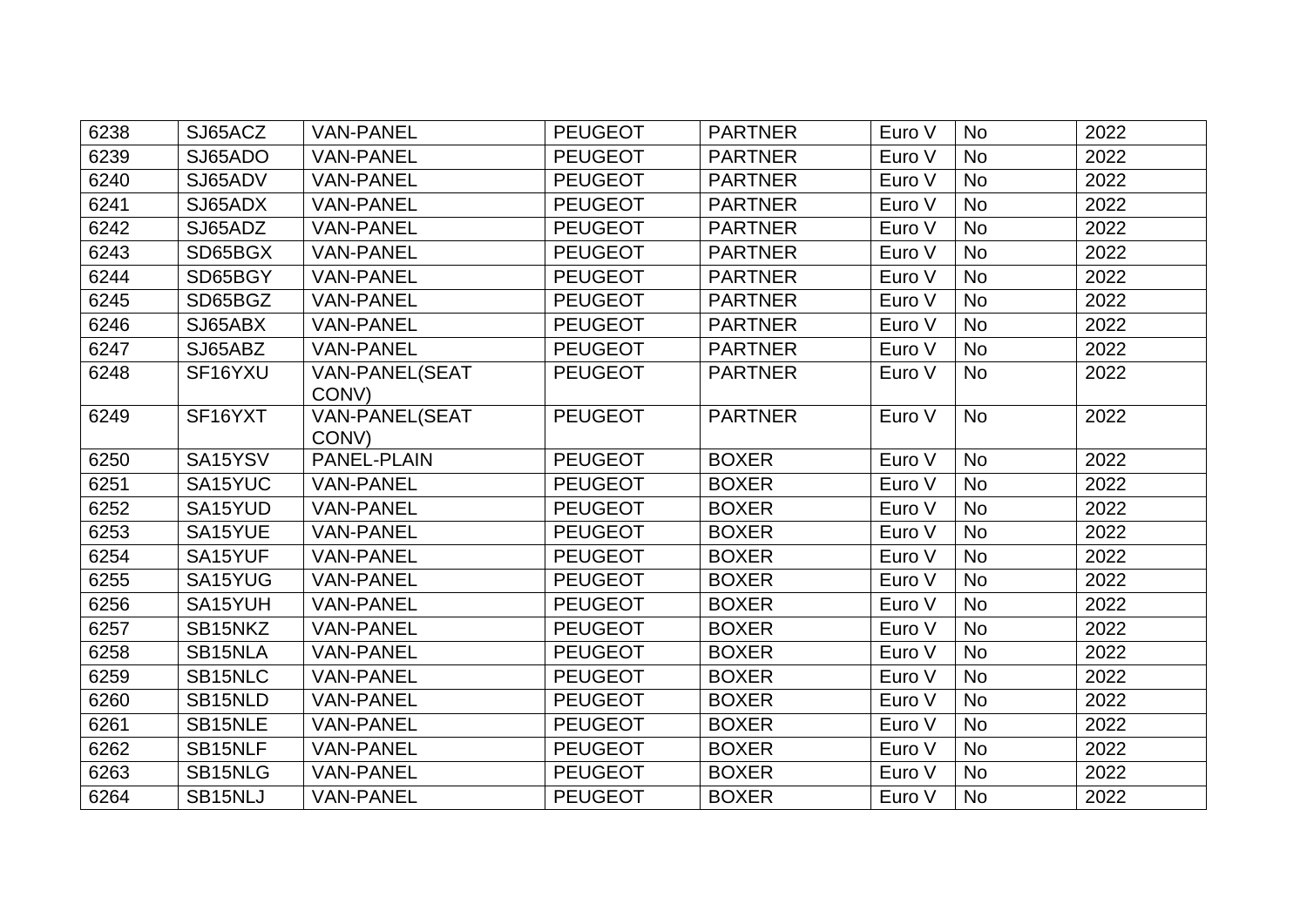| 6265 | SB15NLK | <b>VAN-PANEL</b> | <b>PEUGEOT</b> | <b>BOXER</b> | Euro V | <b>No</b> | 2022 |
|------|---------|------------------|----------------|--------------|--------|-----------|------|
| 6266 | SB15NLL | <b>VAN-PANEL</b> | <b>PEUGEOT</b> | <b>BOXER</b> | Euro V | <b>No</b> | 2022 |
| 6267 | SB15NLM | <b>VAN-PANEL</b> | <b>PEUGEOT</b> | <b>BOXER</b> | Euro V | <b>No</b> | 2022 |
| 6268 | SB15NLN | <b>VAN-PANEL</b> | <b>PEUGEOT</b> | <b>BOXER</b> | Euro V | <b>No</b> | 2022 |
| 6269 | SB15NLO | <b>VAN-PANEL</b> | <b>PEUGEOT</b> | <b>BOXER</b> | Euro V | <b>No</b> | 2022 |
| 6270 | SB15NLP | <b>VAN-PANEL</b> | <b>PEUGEOT</b> | <b>BOXER</b> | Euro V | No        | 2022 |
| 6271 | SB15NLR | <b>VAN-PANEL</b> | <b>PEUGEOT</b> | <b>BOXER</b> | Euro V | <b>No</b> | 2022 |
| 6272 | SB15NLT | <b>VAN-PANEL</b> | <b>PEUGEOT</b> | <b>BOXER</b> | Euro V | <b>No</b> | 2022 |
| 6273 | SB15NLU | <b>VAN-PANEL</b> | <b>PEUGEOT</b> | <b>BOXER</b> | Euro V | <b>No</b> | 2022 |
| 6274 | SB15NLV | <b>VAN-PANEL</b> | <b>PEUGEOT</b> | <b>BOXER</b> | Euro V | <b>No</b> | 2022 |
| 6276 | SB15NLY | <b>VAN-PANEL</b> | <b>PEUGEOT</b> | <b>BOXER</b> | Euro V | <b>No</b> | 2022 |
| 6277 | SB15NLZ | <b>VAN-PANEL</b> | <b>PEUGEOT</b> | <b>BOXER</b> | Euro V | <b>No</b> | 2022 |
| 6278 | SB15NMA | <b>VAN-PANEL</b> | <b>PEUGEOT</b> | <b>BOXER</b> | Euro V | <b>No</b> | 2022 |
| 6279 | SJ65AEG | <b>VAN-PANEL</b> | <b>PEUGEOT</b> | <b>BOXER</b> | Euro V | <b>No</b> | 2022 |
| 6280 | SB15NMF | <b>VAN-PANEL</b> | <b>PEUGEOT</b> | <b>BOXER</b> | Euro V | <b>No</b> | 2022 |
| 6281 | SD65EKF | <b>VAN-PANEL</b> | <b>PEUGEOT</b> | <b>BOXER</b> | Euro V | <b>No</b> | 2022 |
| 6282 | SJ65AEK | <b>VAN-PANEL</b> | <b>PEUGEOT</b> | <b>BOXER</b> | Euro V | <b>No</b> | 2022 |
| 6283 | SB15NMM | <b>VAN-PANEL</b> | <b>PEUGEOT</b> | <b>BOXER</b> | Euro V | <b>No</b> | 2022 |
| 6284 | SJ65AEL | <b>VAN-PANEL</b> | <b>PEUGEOT</b> | <b>BOXER</b> | Euro V | <b>No</b> | 2022 |
| 6285 | SB15NMU | <b>VAN-PANEL</b> | <b>PEUGEOT</b> | <b>BOXER</b> | Euro V | <b>No</b> | 2022 |
| 6286 | SJ65AEM | <b>VAN-PANEL</b> | <b>PEUGEOT</b> | <b>BOXER</b> | Euro V | <b>No</b> | 2022 |
| 6287 | SB15NPX | <b>VAN-PANEL</b> | <b>PEUGEOT</b> | <b>BOXER</b> | Euro V | <b>No</b> | 2022 |
| 6288 | SB15NPY | <b>VAN-PANEL</b> | <b>PEUGEOT</b> | <b>BOXER</b> | Euro V | <b>No</b> | 2022 |
| 6289 | SJ65AEN | <b>VAN-PANEL</b> | <b>PEUGEOT</b> | <b>BOXER</b> | Euro V | <b>No</b> | 2022 |
| 6290 | SJ65AEO | <b>VAN-PANEL</b> | <b>PEUGEOT</b> | <b>BOXER</b> | Euro V | <b>No</b> | 2022 |
| 6291 | SB15NRE | <b>VAN-PANEL</b> | <b>PEUGEOT</b> | <b>BOXER</b> | Euro V | <b>No</b> | 2022 |
| 6292 | SJ65AEP | <b>VAN-PANEL</b> | <b>PEUGEOT</b> | <b>BOXER</b> | Euro V | <b>No</b> | 2022 |
| 6293 | SJ65AGY | <b>VAN-PANEL</b> | <b>PEUGEOT</b> | <b>BOXER</b> | Euro V | <b>No</b> | 2023 |
| 6294 | SB15NMY | <b>VAN-PANEL</b> | <b>PEUGEOT</b> | <b>BOXER</b> | Euro V | <b>No</b> | 2023 |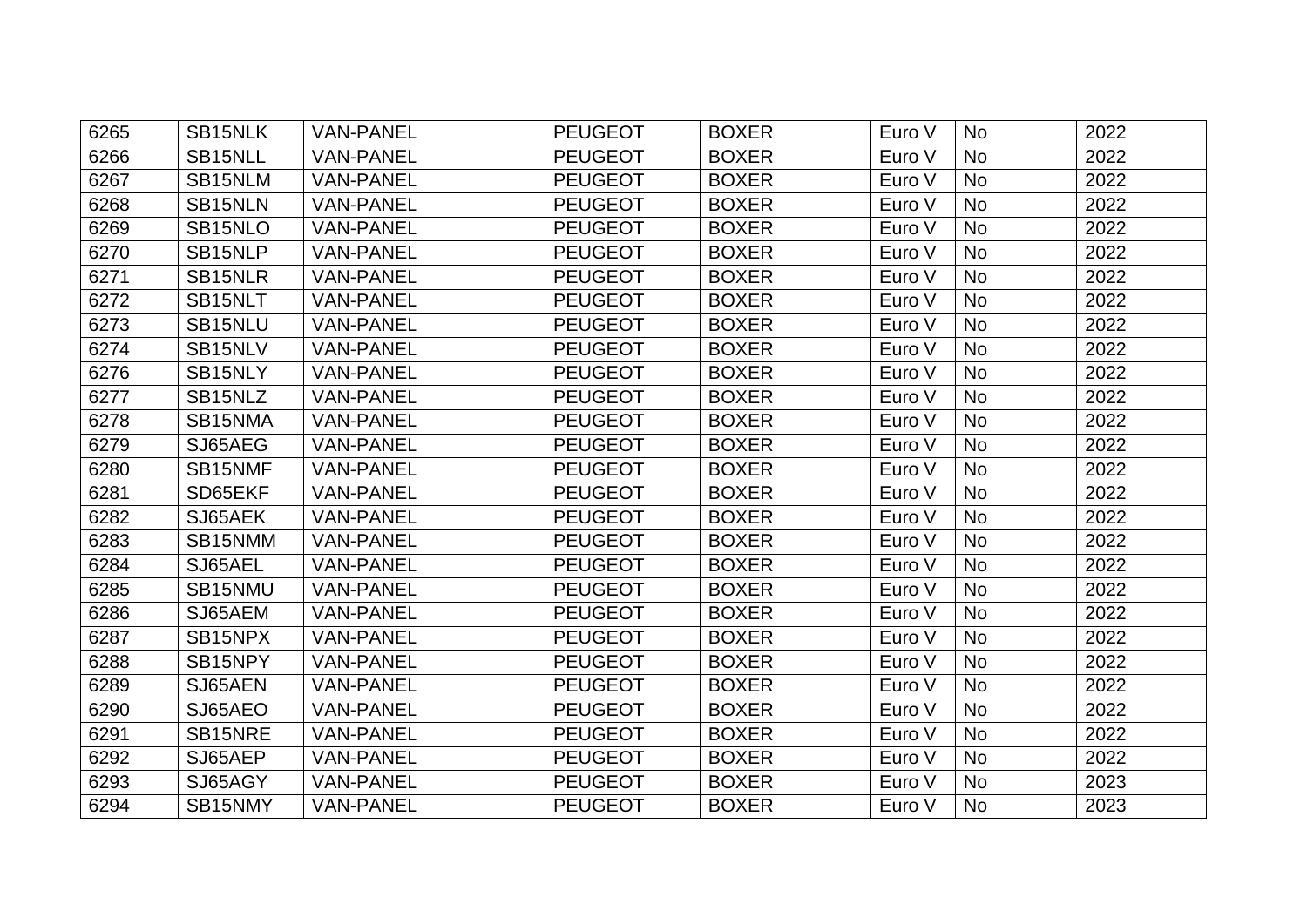| 6295 | SJ65AET | <b>VAN-PANEL</b>   | <b>PEUGEOT</b> | <b>BOXER</b> | Euro V | <b>No</b> | 2023 |
|------|---------|--------------------|----------------|--------------|--------|-----------|------|
| 6296 | SJ65AEU | <b>VAN-PANEL</b>   | <b>PEUGEOT</b> | <b>BOXER</b> | Euro V | <b>No</b> | 2023 |
| 6297 | SD65EKG | <b>VAN-PANEL</b>   | <b>PEUGEOT</b> | <b>BOXER</b> | Euro V | <b>No</b> | 2023 |
| 6298 | SB15NRN | <b>VAN-PANEL</b>   | <b>PEUGEOT</b> | <b>BOXER</b> | Euro V | <b>No</b> | 2023 |
| 6299 | SD65EKH | <b>VAN-PANEL</b>   | <b>PEUGEOT</b> | <b>BOXER</b> | Euro V | <b>No</b> | 2023 |
| 6300 | SB15NMX | <b>VAN-PANEL</b>   | <b>PEUGEOT</b> | <b>BOXER</b> | Euro V | <b>No</b> | 2023 |
| 6301 | SD65EKJ | <b>VAN-PANEL</b>   | <b>PEUGEOT</b> | <b>BOXER</b> | Euro V | <b>No</b> | 2023 |
| 6302 | SD65EKK | <b>VAN-PANEL</b>   | <b>PEUGEOT</b> | <b>BOXER</b> | Euro V | <b>No</b> | 2023 |
| 6303 | SF16YXM | <b>VAN-PANEL</b>   | <b>PEUGEOT</b> | <b>BOXER</b> | Euro V | <b>No</b> | 2023 |
| 6304 | SD65EKM | <b>VAN-PANEL</b>   | <b>PEUGEOT</b> | <b>BOXER</b> | Euro V | <b>No</b> | 2023 |
| 6305 | SJ65AGZ | <b>VAN-PANEL</b>   | <b>PEUGEOT</b> | <b>BOXER</b> | Euro V | <b>No</b> | 2023 |
| 6306 | SB65AUN | <b>VAN-PANEL</b>   | <b>PEUGEOT</b> | <b>BOXER</b> | Euro V | <b>No</b> | 2023 |
| 6307 | SJ65AHA | <b>PANEL-PLAIN</b> | <b>PEUGEOT</b> | <b>BOXER</b> | Euro V | <b>No</b> | 2023 |
| 6308 | SD65EKC | <b>VAN-PANEL</b>   | <b>PEUGEOT</b> | <b>BOXER</b> | Euro V | <b>No</b> | 2023 |
| 6309 | SJ65AHC | <b>VAN-PANEL</b>   | <b>PEUGEOT</b> | <b>BOXER</b> | Euro V | <b>No</b> | 2023 |
| 6310 | SJ65AHD | <b>VAN-PANEL</b>   | <b>PEUGEOT</b> | <b>BOXER</b> | Euro V | <b>No</b> | 2023 |
| 6311 | SJ65AAU | <b>VAN-PANEL</b>   | <b>PEUGEOT</b> | <b>BOXER</b> | Euro V | <b>No</b> | 2023 |
| 6312 | SJ65AAV | <b>VAN-PANEL</b>   | <b>PEUGEOT</b> | <b>BOXER</b> | Euro V | <b>No</b> | 2023 |
| 6313 | SJ65AAX | <b>VAN-PANEL</b>   | <b>PEUGEOT</b> | <b>BOXER</b> | Euro V | <b>No</b> | 2023 |
| 6314 | SB15NSF | <b>VAN-PANEL</b>   | <b>PEUGEOT</b> | <b>BOXER</b> | Euro V | <b>No</b> | 2023 |
| 6315 | SC15GMU | <b>VAN-PANEL</b>   | <b>PEUGEOT</b> | <b>BOXER</b> | Euro V | <b>No</b> | 2023 |
| 6316 | SB15NSJ | <b>VAN-PANEL</b>   | <b>PEUGEOT</b> | <b>BOXER</b> | Euro V | <b>No</b> | 2023 |
| 6317 | SB15NSK | <b>VAN-PANEL</b>   | <b>PEUGEOT</b> | <b>BOXER</b> | Euro V | <b>No</b> | 2023 |
| 6318 | SB15NSN | <b>VAN-PANEL</b>   | <b>PEUGEOT</b> | <b>BOXER</b> | Euro V | <b>No</b> | 2023 |
| 6319 | SB15NSO | <b>VAN-PANEL</b>   | <b>PEUGEOT</b> | <b>BOXER</b> | Euro V | <b>No</b> | 2023 |
| 6320 | SB15NSU | <b>VAN-PANEL</b>   | <b>PEUGEOT</b> | <b>BOXER</b> | Euro V | <b>No</b> | 2023 |
| 6321 | SB15NSV | <b>VAN-PANEL</b>   | <b>PEUGEOT</b> | <b>BOXER</b> | Euro V | <b>No</b> | 2023 |
| 6322 | SB15NSY | <b>VAN-PANEL</b>   | <b>PEUGEOT</b> | <b>BOXER</b> | Euro V | <b>No</b> | 2023 |
| 6323 | SB15NNA | <b>VAN-PANEL</b>   | <b>PEUGEOT</b> | <b>BOXER</b> | Euro V | <b>No</b> | 2023 |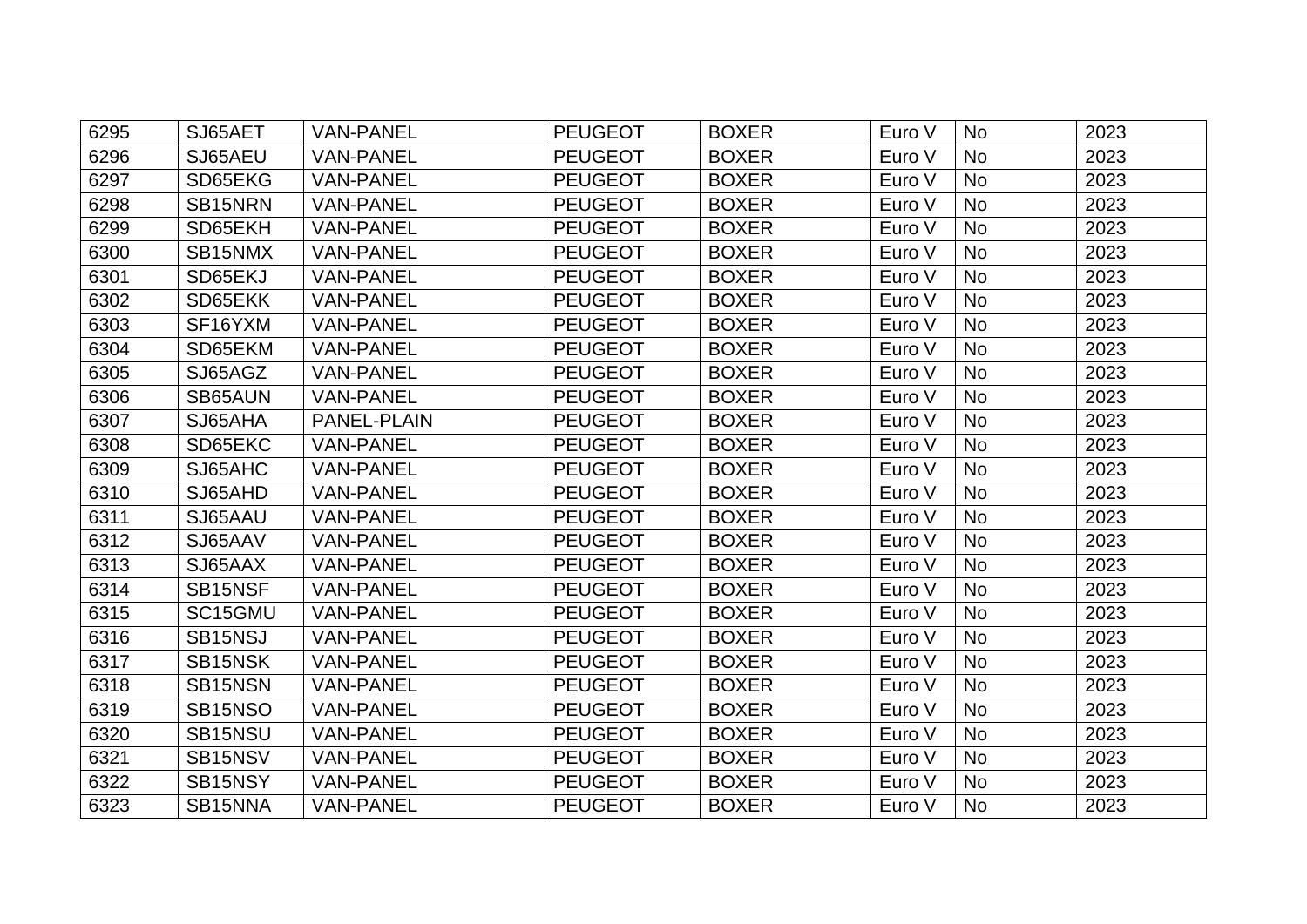| 6324 | SJ65AAY | <b>VAN-PANEL</b> | <b>PEUGEOT</b> | <b>BOXER</b> | Euro V | <b>No</b> | 2023 |
|------|---------|------------------|----------------|--------------|--------|-----------|------|
| 6325 | SJ65AAZ | <b>VAN-PANEL</b> | <b>PEUGEOT</b> | <b>BOXER</b> | Euro V | <b>No</b> | 2023 |
| 6326 | SJ65AAK | <b>CCTV VAN</b>  | <b>PEUGEOT</b> | <b>BOXER</b> | Euro V | <b>No</b> | 2023 |
| 6327 | SJ65AAN | <b>VAN-PANEL</b> | <b>PEUGEOT</b> | <b>BOXER</b> | Euro V | <b>No</b> | 2023 |
| 6328 | SJ65AHE | <b>VAN-PANEL</b> | <b>PEUGEOT</b> | <b>BOXER</b> | Euro V | <b>No</b> | 2023 |
| 6329 | SF16YXN | <b>VAN-PANEL</b> | <b>PEUGEOT</b> | <b>BOXER</b> | Euro V | <b>No</b> | 2023 |
| 6330 | SJ65AHF | <b>VAN-PANEL</b> | <b>PEUGEOT</b> | <b>BOXER</b> | Euro V | <b>No</b> | 2023 |
| 6331 | SJ65AGX | <b>VAN-PANEL</b> | <b>PEUGEOT</b> | <b>BOXER</b> | Euro V | <b>No</b> | 2023 |
| 6332 | SJ65ANV | <b>VAN-PANEL</b> | <b>PEUGEOT</b> | <b>BOXER</b> | Euro V | <b>No</b> | 2023 |
| 6333 | SB15NNJ | <b>VAN-PANEL</b> | <b>PEUGEOT</b> | <b>BOXER</b> | Euro V | <b>No</b> | 2023 |
| 6334 | SJ65ANX | <b>VAN-PANEL</b> | <b>PEUGEOT</b> | <b>BOXER</b> | Euro V | <b>No</b> | 2023 |
| 6335 | SJ65AOA | <b>VAN-PANEL</b> | <b>PEUGEOT</b> | <b>BOXER</b> | Euro V | <b>No</b> | 2023 |
| 6336 | SJ65AOB | <b>VAN-PANEL</b> | <b>PEUGEOT</b> | <b>BOXER</b> | Euro V | <b>No</b> | 2023 |
| 6337 | SJ65AOC | <b>VAN-PANEL</b> | <b>PEUGEOT</b> | <b>BOXER</b> | Euro V | <b>No</b> | 2023 |
| 6338 | SJ65AOD | <b>VAN-PANEL</b> | <b>PEUGEOT</b> | <b>BOXER</b> | Euro V | <b>No</b> | 2023 |
| 6339 | SJ65AOE | <b>VAN-PANEL</b> | <b>PEUGEOT</b> | <b>BOXER</b> | Euro V | <b>No</b> | 2023 |
| 6340 | SJ65AOF | <b>VAN-PANEL</b> | <b>PEUGEOT</b> | <b>BOXER</b> | Euro V | <b>No</b> | 2023 |
| 6341 | SJ65AOG | <b>VAN-PANEL</b> | <b>PEUGEOT</b> | <b>BOXER</b> | Euro V | <b>No</b> | 2023 |
| 6342 | SJ65AKY | <b>VAN-PANEL</b> | <b>PEUGEOT</b> | <b>BOXER</b> | Euro V | <b>No</b> | 2023 |
| 6343 | SJ65AOH | <b>VAN-PANEL</b> | <b>PEUGEOT</b> | <b>BOXER</b> | Euro V | <b>No</b> | 2023 |
| 6344 | SJ65AOK | <b>VAN-PANEL</b> | <b>PEUGEOT</b> | <b>BOXER</b> | Euro V | <b>No</b> | 2023 |
| 6345 | SB15NNX | <b>VAN-PANEL</b> | <b>PEUGEOT</b> | <b>BOXER</b> | Euro V | <b>No</b> | 2023 |
| 6346 | SJ65AOL | <b>VAN-PANEL</b> | <b>PEUGEOT</b> | <b>BOXER</b> | Euro V | <b>No</b> | 2023 |
| 6347 | SF65ZZP | <b>VAN-PANEL</b> | <b>PEUGEOT</b> | <b>BOXER</b> | Euro V | <b>No</b> | 2023 |
| 6348 | SF65ZZR | <b>VAN-PANEL</b> | <b>PEUGEOT</b> | <b>BOXER</b> | Euro V | <b>No</b> | 2023 |
| 6349 | SF65ZZS | <b>VAN-PANEL</b> | <b>PEUGEOT</b> | <b>BOXER</b> | Euro V | <b>No</b> | 2023 |
| 6350 | SJ65DGU | <b>VAN-PANEL</b> | <b>PEUGEOT</b> | <b>BOXER</b> | Euro V | <b>No</b> | 2023 |
| 6351 | SF65ZZT | <b>VAN-PANEL</b> | <b>PEUGEOT</b> | <b>BOXER</b> | Euro V | <b>No</b> | 2023 |
| 6352 | SF65ZZU | <b>VAN-PANEL</b> | <b>PEUGEOT</b> | <b>BOXER</b> | Euro V | <b>No</b> | 2023 |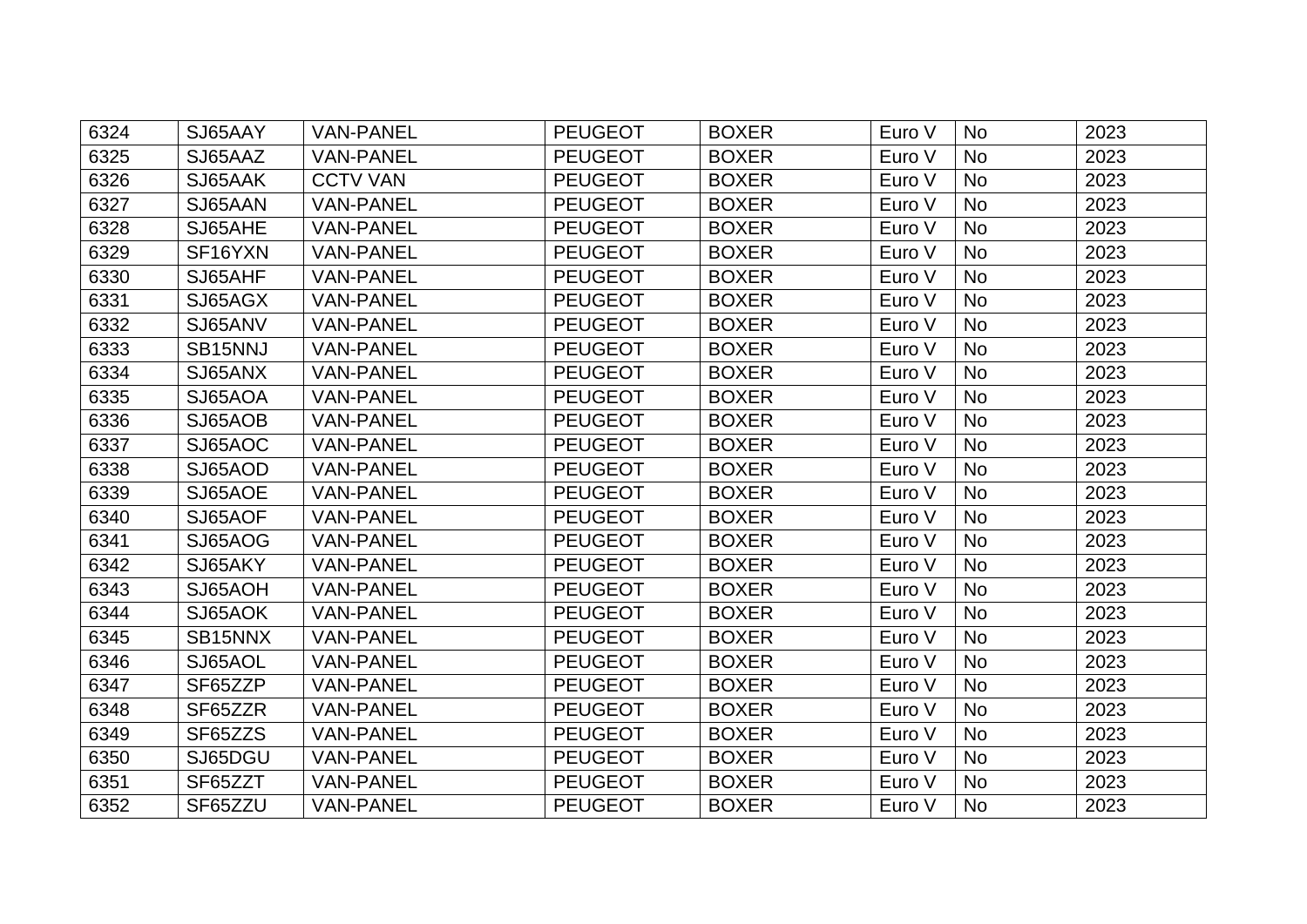| 6353 | SF65ZZV              | <b>VAN-PANEL</b> | <b>PEUGEOT</b> | <b>BOXER</b> | Euro V | <b>No</b> | 2023 |
|------|----------------------|------------------|----------------|--------------|--------|-----------|------|
| 6354 | SF65ZZW              | <b>VAN-PANEL</b> | <b>PEUGEOT</b> | <b>BOXER</b> | Euro V | <b>No</b> | 2023 |
| 6355 | SF65ZZX              | <b>VAN-PANEL</b> | <b>PEUGEOT</b> | <b>BOXER</b> | Euro V | <b>No</b> | 2023 |
| 6356 | SC16XKG              | <b>VAN-PANEL</b> | <b>PEUGEOT</b> | <b>BOXER</b> | Euro V | <b>No</b> | 2023 |
| 6357 | SF65ZZY              | <b>VAN-PANEL</b> | <b>PEUGEOT</b> | <b>BOXER</b> | Euro V | <b>No</b> | 2023 |
| 6358 | SJ65AOM              | <b>VAN-PANEL</b> | <b>PEUGEOT</b> | <b>BOXER</b> | Euro V | No        | 2023 |
| 6359 | SJ65AON              | <b>VAN-PANEL</b> | <b>PEUGEOT</b> | <b>BOXER</b> | Euro V | <b>No</b> | 2023 |
| 6360 | <b>SJ65AOO</b>       | <b>VAN-PANEL</b> | <b>PEUGEOT</b> | <b>BOXER</b> | Euro V | <b>No</b> | 2023 |
| 6361 | SA <sub>15</sub> YST | <b>VAN-PANEL</b> | <b>PEUGEOT</b> | <b>BOXER</b> | Euro V | <b>No</b> | 2023 |
| 6362 | SA15YTD              | <b>VAN-PANEL</b> | <b>PEUGEOT</b> | <b>BOXER</b> | Euro V | <b>No</b> | 2023 |
| 6363 | SA15YTE              | <b>VAN-PANEL</b> | <b>PEUGEOT</b> | <b>BOXER</b> | Euro V | No        | 2023 |
| 6364 | SA15YTF              | <b>VAN-PANEL</b> | <b>PEUGEOT</b> | <b>BOXER</b> | Euro V | <b>No</b> | 2023 |
| 6365 | SA <sub>15</sub> YTG | <b>VAN-PANEL</b> | <b>PEUGEOT</b> | <b>BOXER</b> | Euro V | <b>No</b> | 2023 |
| 6366 | SA15YTH              | <b>VAN-PANEL</b> | <b>PEUGEOT</b> | <b>BOXER</b> | Euro V | <b>No</b> | 2023 |
| 6367 | SA <sub>15</sub> YTJ | <b>VAN-PANEL</b> | <b>PEUGEOT</b> | <b>BOXER</b> | Euro V | <b>No</b> | 2023 |
| 6368 | SA <sub>15</sub> YTL | <b>VAN-PANEL</b> | <b>PEUGEOT</b> | <b>BOXER</b> | Euro V | <b>No</b> | 2023 |
| 6369 | SA15YTM              | <b>VAN-PANEL</b> | <b>PEUGEOT</b> | <b>BOXER</b> | Euro V | <b>No</b> | 2023 |
| 6370 | SA15YTN              | <b>VAN-PANEL</b> | <b>PEUGEOT</b> | <b>BOXER</b> | Euro V | <b>No</b> | 2023 |
| 6371 | SA15YTP              | <b>VAN-PANEL</b> | <b>PEUGEOT</b> | <b>BOXER</b> | Euro V | <b>No</b> | 2023 |
| 6372 | SA15YTR              | <b>VAN-PANEL</b> | <b>PEUGEOT</b> | <b>BOXER</b> | Euro V | <b>No</b> | 2023 |
| 6373 | SA <sub>15</sub> YTS | <b>VAN-PANEL</b> | <b>PEUGEOT</b> | <b>BOXER</b> | Euro V | <b>No</b> | 2023 |
| 6375 | SA15YTU              | <b>VAN-PANEL</b> | <b>PEUGEOT</b> | <b>BOXER</b> | Euro V | <b>No</b> | 2023 |
| 6376 | SA15YTV              | <b>VAN-PANEL</b> | <b>PEUGEOT</b> | <b>BOXER</b> | Euro V | <b>No</b> | 2023 |
| 6377 | SA15YTW              | <b>VAN-PANEL</b> | <b>PEUGEOT</b> | <b>BOXER</b> | Euro V | <b>No</b> | 2023 |
| 6378 | SA15YTX              | <b>VAN-PANEL</b> | <b>PEUGEOT</b> | <b>BOXER</b> | Euro V | <b>No</b> | 2023 |
| 6379 | SA15YTY              | <b>VAN-PANEL</b> | <b>PEUGEOT</b> | <b>BOXER</b> | Euro V | <b>No</b> | 2023 |
| 6380 | SA <sub>15</sub> YTZ | <b>VAN-PANEL</b> | <b>PEUGEOT</b> | <b>BOXER</b> | Euro V | <b>No</b> | 2023 |
| 6381 | SA15YUB              | <b>VAN-PANEL</b> | <b>PEUGEOT</b> | <b>BOXER</b> | Euro V | <b>No</b> | 2023 |
| 6382 | SJ65AOP              | <b>VAN-PANEL</b> | <b>PEUGEOT</b> | <b>BOXER</b> | Euro V | <b>No</b> | 2023 |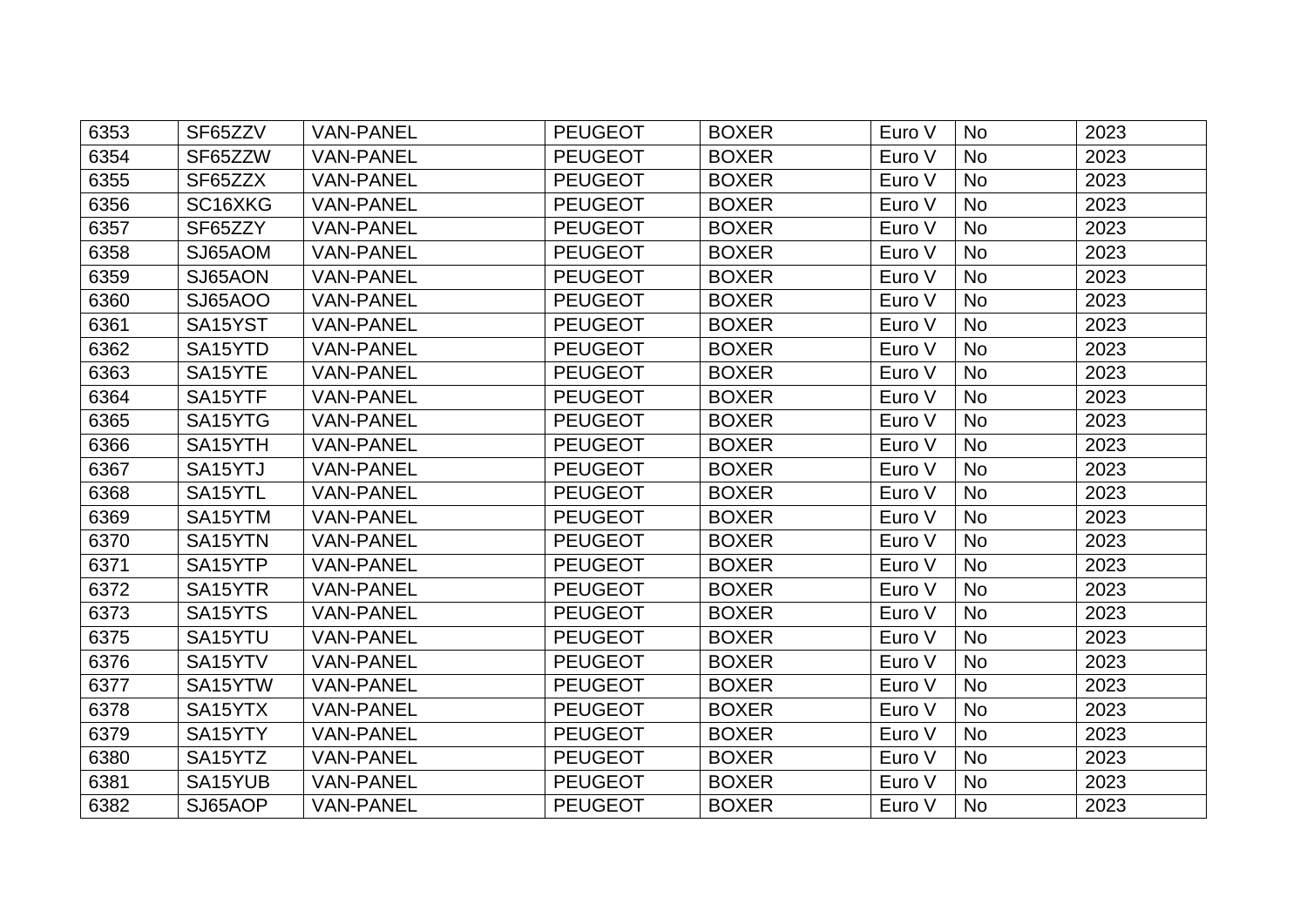| 6383 | SJ65AOR                          | <b>VAN-PANEL</b>        | <b>PEUGEOT</b>      | <b>BOXER</b>       | Euro V  | No        | 2023 |
|------|----------------------------------|-------------------------|---------------------|--------------------|---------|-----------|------|
| 6384 | SF <sub>16</sub> Y <sub>XS</sub> | <b>VAN-PANEL</b>        | <b>PEUGEOT</b>      | <b>PARTNER</b>     | Euro V  | <b>No</b> | 2023 |
| 6385 | SF16YXR                          | <b>VAN-PANEL</b>        | <b>PEUGEOT</b>      | <b>PARTNER</b>     | Euro V  | <b>No</b> | 2023 |
| 7000 | VE64AOJ                          | <b>Refuse Collector</b> | <b>DENNIS EAGLE</b> | ELITE <sub>6</sub> | Euro VI | Yes       |      |
| 7001 | VE64AOO                          | <b>Refuse Collector</b> | <b>DENNIS EAGLE</b> | ELITE <sub>6</sub> | Euro VI | Yes       |      |
| 7002 | VE64AOR                          | <b>Refuse Collector</b> | <b>DENNIS EAGLE</b> | ELITE <sub>6</sub> | Euro VI | Yes       |      |
| 7003 | VE64AOP                          | <b>Refuse Collector</b> | <b>DENNIS EAGLE</b> | ELITE <sub>6</sub> | Euro VI | Yes       |      |
| 7004 | VE64AOK                          | <b>Refuse Collector</b> | <b>DENNIS EAGLE</b> | ELITE <sub>6</sub> | Euro VI | Yes       |      |
| 7005 | VE64AOL                          | <b>Refuse Collector</b> | <b>DENNIS EAGLE</b> | ELITE <sub>6</sub> | Euro VI | Yes       |      |
| 7006 | VE64AOM                          | <b>Refuse Collector</b> | <b>DENNIS EAGLE</b> | ELITE <sub>6</sub> | Euro VI | Yes       |      |
| 7007 | VE64AON                          | <b>Refuse Collector</b> | <b>DENNIS EAGLE</b> | ELITE <sub>6</sub> | Euro VI | Yes       |      |
| 7008 | VU65EZG                          | <b>Refuse Collector</b> | <b>DENNIS EAGLE</b> | ELITE <sub>6</sub> | Euro VI | Yes       |      |
| 7009 | VU65EUF                          | <b>Refuse Collector</b> | <b>DENNIS EAGLE</b> | ELITE <sub>6</sub> | Euro VI | Yes       |      |
| 7010 | VU65EUH                          | <b>Refuse Collector</b> | <b>DENNIS EAGLE</b> | ELITE <sub>6</sub> | Euro VI | Yes       |      |
| 7011 | VU65EUJ                          | <b>Refuse Collector</b> | <b>DENNIS EAGLE</b> | ELITE <sub>6</sub> | Euro VI | Yes       |      |
| 7012 | VU65EUK                          | <b>Refuse Collector</b> | <b>DENNIS EAGLE</b> | ELITE <sub>6</sub> | Euro VI | Yes       |      |
| 7013 | VU65EUL                          | <b>Refuse Collector</b> | <b>DENNIS EAGLE</b> | ELITE <sub>6</sub> | Euro VI | Yes       |      |
| 7014 | VU65EUM                          | <b>Refuse Collector</b> | <b>DENNIS EAGLE</b> | ELITE <sub>6</sub> | Euro VI | Yes       |      |
| 7015 | VO65KPF                          | <b>Refuse Collector</b> | <b>DENNIS EAGLE</b> | ELITE <sub>6</sub> | Euro VI | Yes       |      |
| 7016 | VO65KPG                          | <b>Refuse Collector</b> | <b>DENNIS EAGLE</b> | ELITE <sub>6</sub> | Euro VI | Yes       |      |
| 7017 | VO65KPJ                          | <b>Refuse Collector</b> | <b>DENNIS EAGLE</b> | ELITE <sub>6</sub> | Euro VI | Yes       |      |
| 7018 | VO65KPK                          | <b>Refuse Collector</b> | <b>DENNIS EAGLE</b> | ELITE <sub>6</sub> | Euro VI | Yes       |      |
| 7019 | VO65KPL                          | <b>Refuse Collector</b> | <b>DENNIS EAGLE</b> | ELITE <sub>6</sub> | Euro VI | Yes       |      |
| 7020 | VO65KPN                          | <b>Refuse Collector</b> | <b>DENNIS EAGLE</b> | ELITE <sub>6</sub> | Euro VI | Yes       |      |
| 7021 | VO65KPP                          | <b>Refuse Collector</b> | <b>DENNIS EAGLE</b> | ELITE <sub>6</sub> | Euro VI | Yes       |      |
| 7022 | VO65KPR                          | <b>Refuse Collector</b> | <b>DENNIS EAGLE</b> | ELITE <sub>6</sub> | Euro VI | Yes       |      |
| 7023 | VO65KPT                          | <b>Refuse Collector</b> | <b>DENNIS EAGLE</b> | ELITE <sub>6</sub> | Euro VI | Yes       |      |
| 7024 | VU65EZH                          | <b>Refuse Collector</b> | <b>DENNIS EAGLE</b> | ELITE <sub>6</sub> | Euro VI | Yes       |      |
| 7025 | VN65WJF                          | <b>Refuse Collector</b> | <b>DENNIS EAGLE</b> | ELITE <sub>6</sub> | Euro VI | Yes       |      |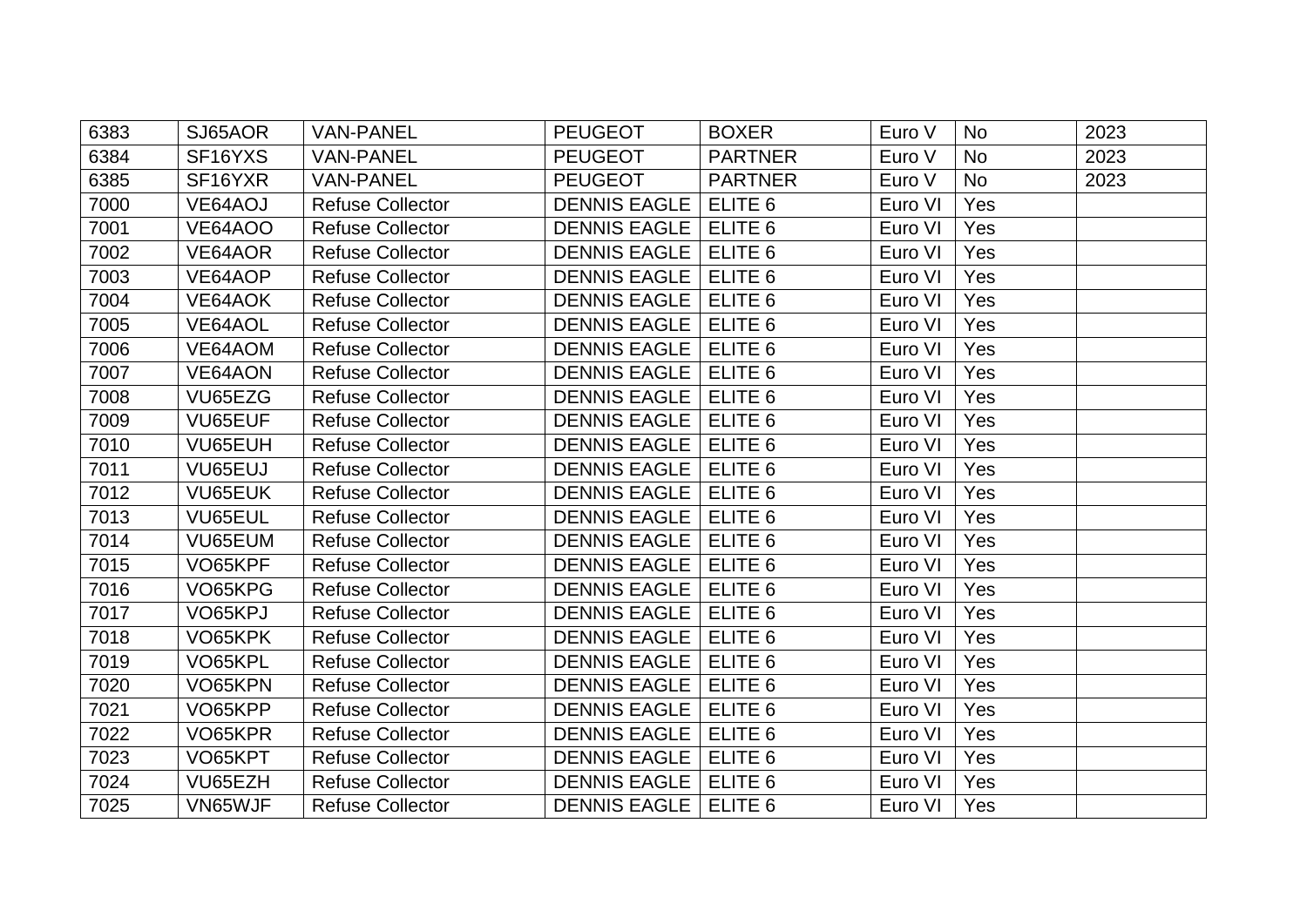| 7026 | VN65WJJ              | <b>Refuse Collector</b> | <b>DENNIS EAGLE</b> | ELITE <sub>6</sub>    | Euro VI | Yes       |             |
|------|----------------------|-------------------------|---------------------|-----------------------|---------|-----------|-------------|
| 7027 | VN65WJL              | <b>Refuse Collector</b> | <b>DENNIS EAGLE</b> | ELITE <sub>6</sub>    | Euro VI | Yes       |             |
| 7028 | VN65WJG              | <b>Refuse Collector</b> | <b>DENNIS EAGLE</b> | ELITE <sub>6</sub>    | Euro VI | Yes       |             |
| 7029 | VN65WJK              | <b>Refuse Collector</b> | <b>DENNIS EAGLE</b> | ELITE <sub>6</sub>    | Euro VI | Yes       |             |
| 7031 | PO56RTZ              | <b>MOBILE ART</b>       | <b>SCANIA</b>       | <b>TRAVELLING</b>     | Euro IV | <b>No</b> | Still to be |
|      |                      |                         |                     | <b>GALLERY</b>        |         |           | programmed  |
| 7032 | VN65WJM              | <b>Refuse Collector</b> | <b>DENNIS EAGLE</b> | ELITE <sub>6</sub>    | Euro VI | Yes       |             |
| 7033 | VN65WJX              | <b>Refuse Collector</b> | <b>DENNIS EAGLE</b> | ELITE <sub>6</sub>    | Euro VI | Yes       |             |
| 7034 | VN65WJV              | <b>Refuse Collector</b> | <b>DENNIS EAGLE</b> | ELITE <sub>6</sub>    | Euro VI | Yes       |             |
| 7036 | VN65WJU              | <b>Refuse Collector</b> | <b>DENNIS EAGLE</b> | ELITE <sub>6</sub>    | Euro VI | Yes       |             |
| 7037 | SK16CYW              | <b>RCV SIDE LOADER</b>  | <b>DAF</b>          | FAN CF290             | Euro VI | Yes       |             |
| 7038 | SK16CYX              | <b>RCV SIDE LOADER</b>  | <b>DAF</b>          | FAN CF290             | Euro VI | Yes       |             |
| 7039 | SL <sub>16</sub> VBC | <b>RCV SIDE LOADER</b>  | <b>DAF</b>          | FAN CF290             | Euro VI | Yes       |             |
| 7040 | SL16VBD              | <b>RCV SIDE LOADER</b>  | <b>DAF</b>          | FAN CF290             | Euro VI | Yes       |             |
| 7041 | SK66BYU              | 26T hooklift            | <b>DAF</b>          | CF440 FAS             | Euro VI | Yes       |             |
| 7042 | SK66BYT              | 26T hooklift            | <b>DAF</b>          | CF440 FAS             | Euro VI | Yes       |             |
| 7043 | SK66BYW              | 26T hooklift            | <b>DAF</b>          | CF440 FAS             | Euro VI | Yes       |             |
| 7044 | SK66BYX              | 26T hooklift            | <b>DAF</b>          | CF440 FAS             | Euro VI | Yes       |             |
| 7045 | SM17GKL              | Food Waste collector    | <b>DAF</b>          | FA LF 45.180          | Euro VI | Yes       |             |
| 7046 | SM17GKG              | Food Waste collector    | <b>DAF</b>          | FA LF 45.180          | Euro VI | Yes       |             |
| 7047 | SM17GKN              | Food Waste collector    | <b>DAF</b>          | FA LF 45.180          | Euro VI | Yes       |             |
| 7048 | SM17GKO              | Food Waste collector    | <b>DAF</b>          | FA LF 45.180          | Euro VI | Yes       |             |
| 7049 | SM17GKP              | Food Waste collector    | <b>DAF</b>          | FA LF 45.180          | Euro VI | Yes       |             |
| 7050 | SM17GKE              | Food Waste collector    | <b>DAF</b>          | FA LF 45.180          | Euro VI | Yes       |             |
| 7051 | SM17GKF              | Food Waste collector    | <b>DAF</b>          | FA LF 45.180          | Euro VI | Yes       |             |
| 7052 | SM17GKJ              | Food Waste collector    | <b>DAF</b>          | FA LF 45.180          | Euro VI | Yes       |             |
| 7133 | SN03DCF              | T/BOOM 19.01-21.0M      | <b>DAF</b>          | FA LF55               | Euro IV | <b>No</b> | Still to be |
|      |                      |                         |                     | <b>MULTITEL ALU20</b> |         |           | programmed  |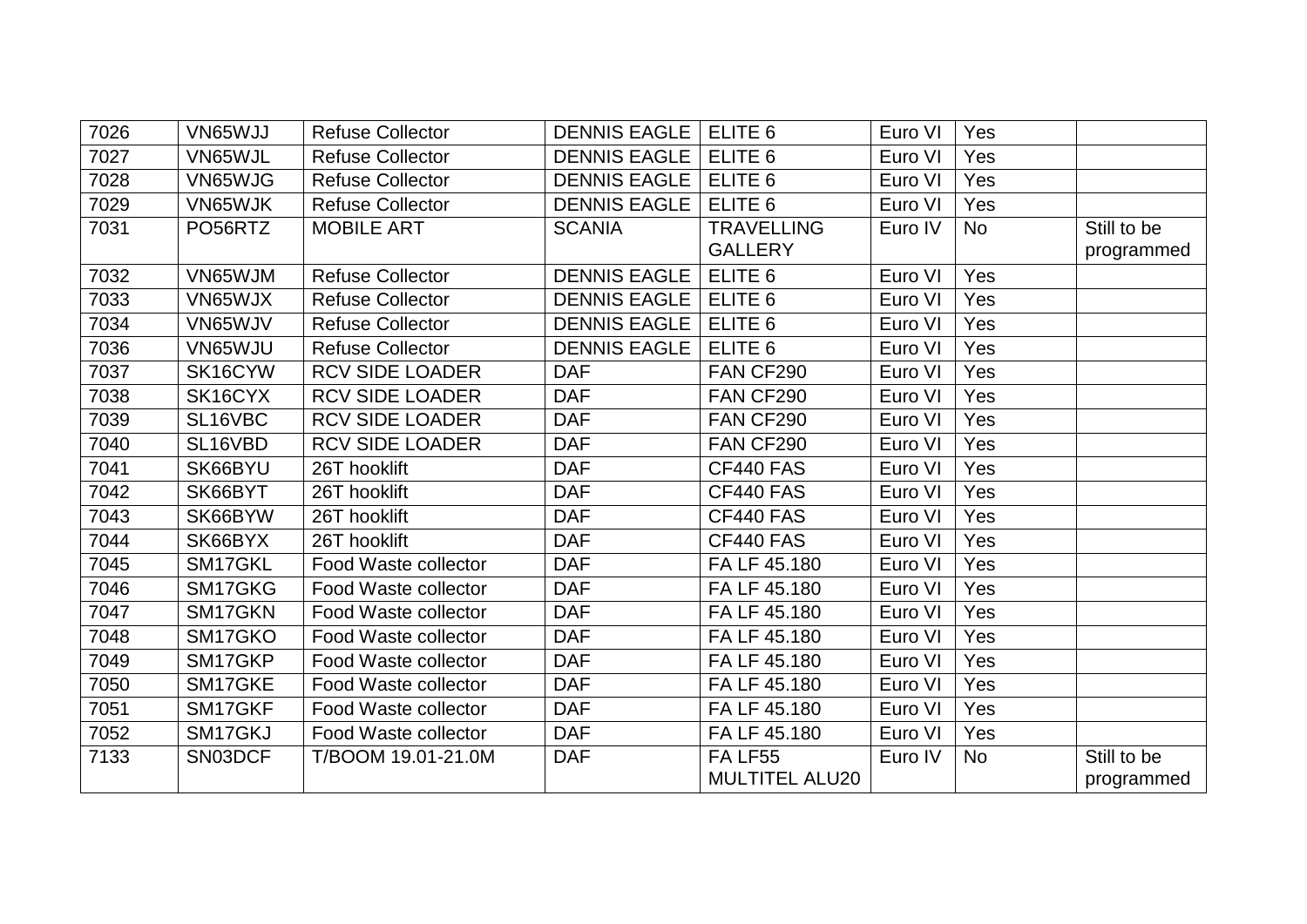| 7140 | SN06FRO | F/BOOM-11.01-13.0M     | <b>IVECO FORD</b>                | 40C14 VAN<br>SKYKING 125RA                    | Euro IV  | <b>No</b> | Still to be<br>programmed |
|------|---------|------------------------|----------------------------------|-----------------------------------------------|----------|-----------|---------------------------|
| 7142 | SK06AYM | T/BOOM 19.01-21.0M     | <b>IVECO</b><br><b>EUROCARGO</b> | 140E18K ZIPPER<br><b>K425A</b>                | Euro IV  | <b>No</b> | 2021                      |
| 7190 | SN61FRK | Access platform        | <b>IVECO</b>                     | <b>DAILY 50C14</b><br><b>TOWER VAN</b>        | Euro V   | <b>No</b> | 2021                      |
| 7191 | SN61FRJ | Access platform        | <b>IVECO</b>                     | <b>DAILY 50C14</b><br><b>TOWER VAN</b>        | Euro V   | <b>No</b> | 2021                      |
| 7192 | SN61FRF | Access platform        | <b>IVECO</b>                     | <b>DAILY 50C14</b><br><b>TOWER VAN</b>        | Euro V   | <b>No</b> | 2021                      |
| 7210 | VE59FXX | <b>GULLY JETTER</b>    | <b>DENNIS EAGLE</b>              | ELITE 4X2<br><b>GULLY JETTER</b>              | Euro V   | <b>No</b> | 2021                      |
| 7211 | VE59FXY | <b>GULLY JETTER</b>    | <b>DENNIS EAGLE</b>              | ELITE 4X2<br><b>GULLY JETTER</b>              | Euro V   | <b>No</b> | 2021                      |
| 7212 | VE59FXZ | <b>GULLY JETTER</b>    | <b>DENNIS EAGLE</b>              | ELITE 4X2<br><b>GULLY JETTER</b>              | Euro V   | <b>No</b> | 2021                      |
| 7403 | SK52SXM | <b>LIBRARY VEHICLE</b> | <b>DAF</b>                       | FALF45.150<br><b>MOBILE</b><br><b>LIBRARY</b> | Euro III | <b>No</b> | Still to be<br>programmed |
| 7410 | SN56BYM | <b>LIBRARY VEHICLE</b> | <b>IVECO CARGO</b>               | 80E17F/P<br><b>MOBILE</b><br><b>LIBRARY</b>   | Euro IV  | <b>No</b> | Still to be<br>programmed |
| 7411 | SN56BYO | <b>LIBRARY VEHICLE</b> | <b>IVECO CARGO</b>               | 80E17F/P<br><b>MOBILE</b><br><b>LIBRARY</b>   | Euro IV  | <b>No</b> | Still to be<br>programmed |
| 7412 | SN56BXS | <b>LIBRARY VEHICLE</b> | <b>IVECO FORD</b>                | 80E17F/P<br><b>MOBILE</b><br><b>LIBRARY</b>   | Euro IV  | <b>No</b> | Still to be<br>programmed |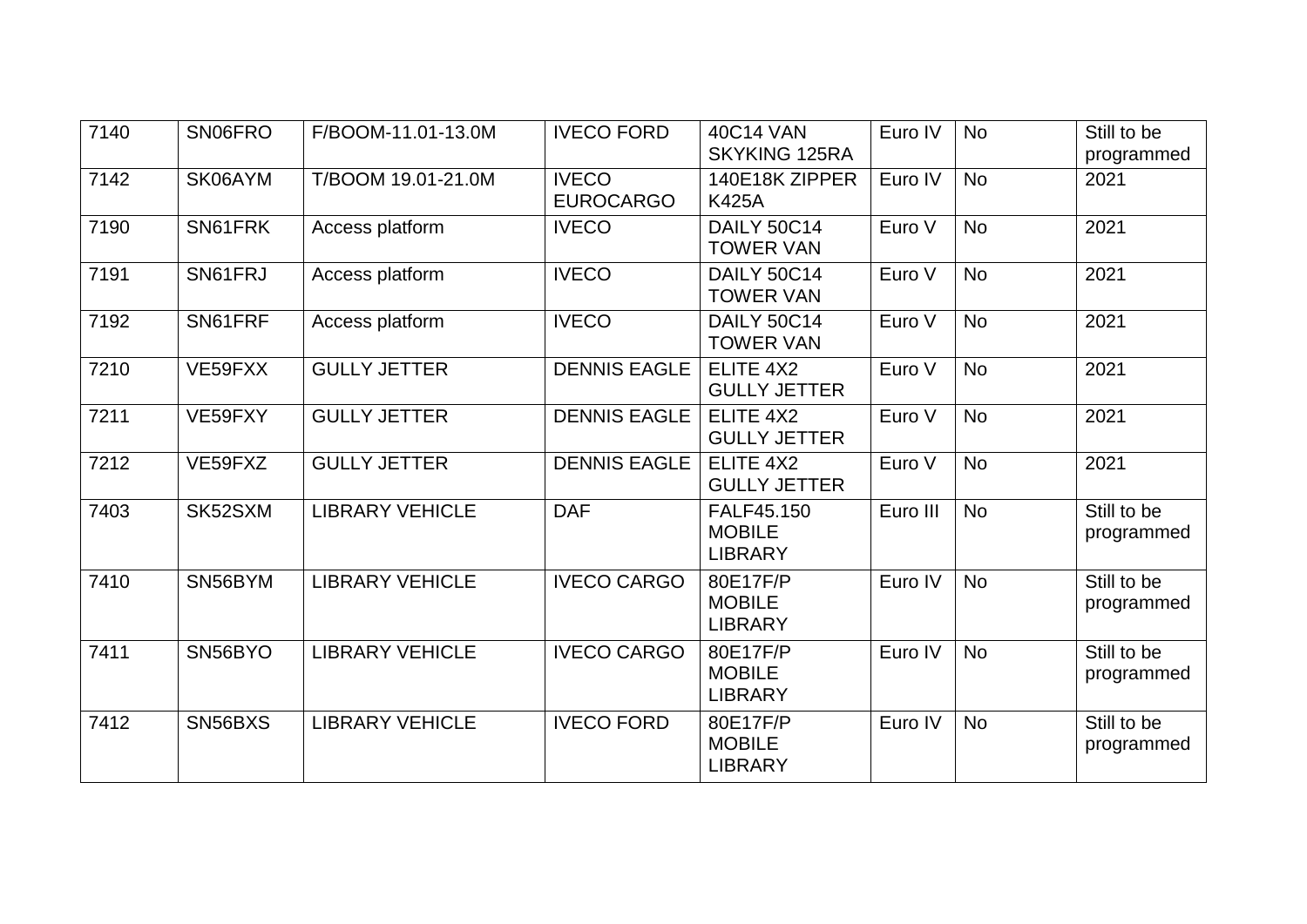| 7414 | SN <sub>10</sub> DCY | <b>LIBRARY VEHICLE</b>   | <b>IVECO FORD</b>              | 80E18 MOBILE<br><b>LIBRARY</b>          | Euro V   | No        | Still to be<br>programmed               |
|------|----------------------|--------------------------|--------------------------------|-----------------------------------------|----------|-----------|-----------------------------------------|
| 7600 | SP60UOM              | DBL CAB 4*4 PICK-UP      | <b>ISUZU</b>                   | <b>TF RODEO</b><br>DENVER TD D/C        | Euro V   | <b>No</b> | 2020                                    |
| 7605 | SM57CPE              | DBL CAB 4*4 PICK-UP      | <b>TOYOTA</b>                  | <b>HILUX D/CAB</b><br><b>HL2 2.5D4D</b> | Euro IV  | <b>No</b> | 2020                                    |
| 7615 | SP13KSE              | DBL CAB 4*4 PICK-UP      | <b>ISUZU</b>                   | D-MAX<br>CREWCAB 4*4                    | Euro V   | <b>No</b> | 2020                                    |
| 7925 | SM61LBJ              | $4*4$                    | <b>LANDROVER</b>               | <b>FREELANDER</b><br>TD4S               | Euro V   | No        | Still to be<br>programmed               |
| 7980 | SO02BFZ              | $4*4$                    | <b>LAND ROVER</b>              | 110 DEFENDER<br>TDI                     | Euro III | <b>No</b> | 2020                                    |
| 8210 | SN05BVY              | 7.5T Drop side Tail lift | <b>DAF</b>                     | FA LF45.150<br><b>D/SIDE T/LIFT</b>     | Euro IV  | <b>No</b> | 2021                                    |
| 8434 | SN58HJF              | 15T Road Sweeper         | <b>DAF</b>                     | FA LF55.220<br><b>JOHNSTON MSC</b>      | Euro IV  | <b>No</b> | 2020                                    |
| 8437 | SN58HJD              | 15T Road Sweeper         | <b>DAF</b>                     | FA LF55.220<br><b>JOHNSTON MSC</b>      | Euro IV  | <b>No</b> | 2021                                    |
| 8439 | SN58CZT              | 15T Road Sweeper         | <b>DAF</b>                     | FA LF55.220<br><b>JOHNSTON MSC</b>      | Euro IV  | <b>No</b> | 2021                                    |
| 9416 | SF07AHZ              | 32T hooklift             | <b>MERCEDES</b><br><b>BENZ</b> | ACTROS 3236K<br><b>MULTILIFT</b>        | Euro IV  | No        | Expected to<br>be no longer<br>required |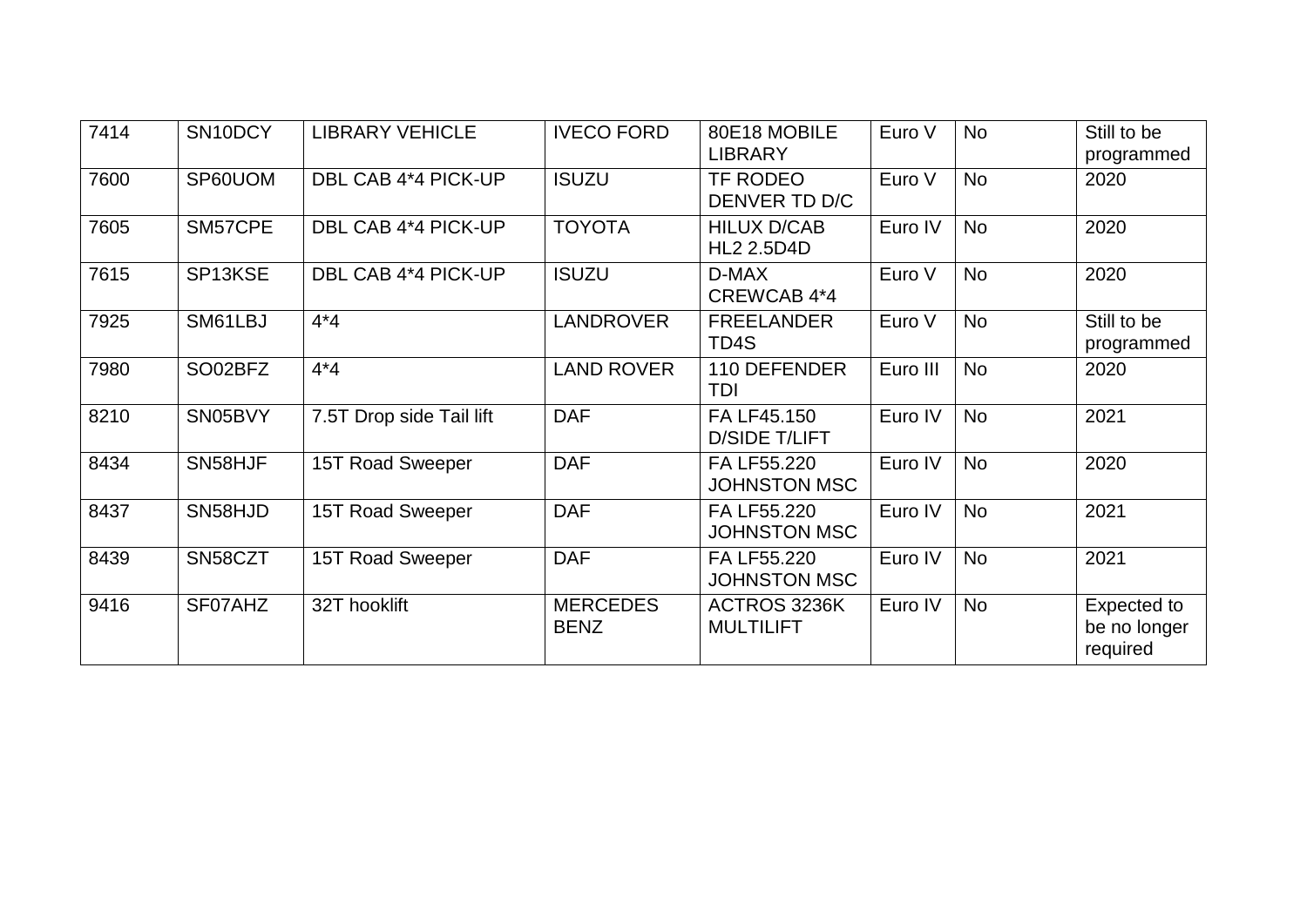**QUESTION NO 9 By Councillor Jim Campbell for answer by the Leader of the Council at a meeting of the Council on 30 June 2020**

| Question      | (1) | Is the Council Leader aware that a condition of the UK<br>Government's Coronavirus Job Retention Scheme (JRS), is<br>that employees can only be furloughed that would otherwise<br>be made redundant or laid off?                                                          |
|---------------|-----|----------------------------------------------------------------------------------------------------------------------------------------------------------------------------------------------------------------------------------------------------------------------------|
| <b>Answer</b> | (1) | For each category of employee/ worker where the Council<br>applied to the JRS, the service area was required to<br>consider the following matters:                                                                                                                         |
|               |     | • whether the proportion of the service area's budget<br>that comes from central government public funding<br>was less than 50% of the overall budget;                                                                                                                     |
|               |     | • whether the money in the service area's budget that<br>comes from central Government public funding<br>adequately covers staff costs for the area;                                                                                                                       |
|               |     | • whether the affected employee/worker could be<br>redeployed to assist with the Covid-19 response;                                                                                                                                                                        |
|               |     | • whether the service area lost some or all of its normal<br>income due to Covid-19; and,                                                                                                                                                                                  |
|               |     | • whether, if the service area did not get access to the<br>JRS, could the alternative be a review, with the<br>intention of considering efficiencies/ cost savings.                                                                                                       |
|               |     | Consideration of those matters in totality provided a basis to<br>determine whether distinct application to the JRS would be<br>permissible.                                                                                                                               |
| Question      | (2) | Can he confirm that for the circa 500 City of Edinburgh<br>Council Officers recently furloughed, that all redeployment<br>options were investigated, but that had UK Government JRS<br>not been available, these officers would, with regret, had to<br>be made redundant? |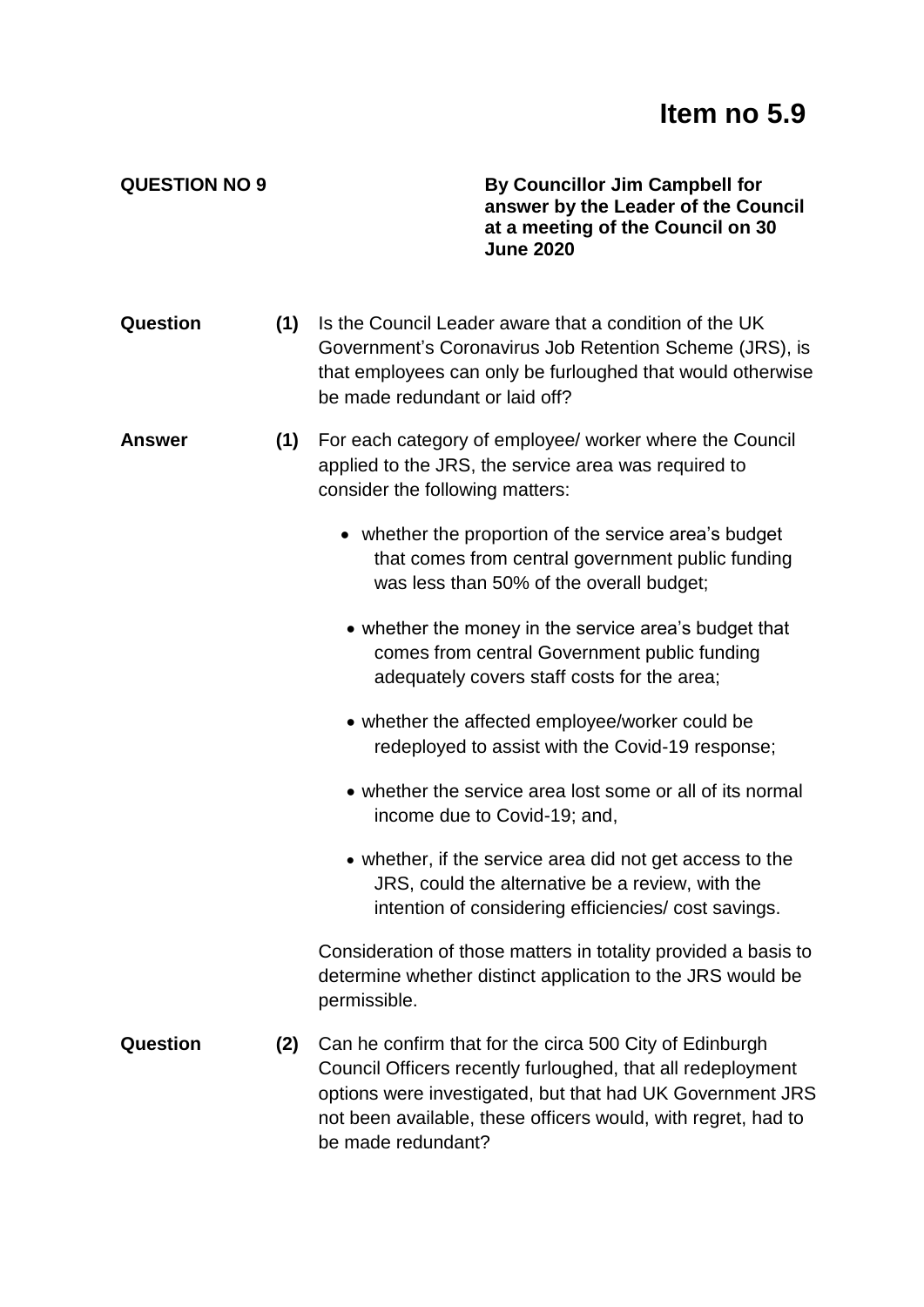| <b>Answer</b> | (2) | Relevant service areas were required to consider whether<br>the affected employees could be redeployed to assist with<br>the Covid-19 response and, in the event that this was not<br>possible, consideration was given to JRS arrangements.                                                                                                                    |
|---------------|-----|-----------------------------------------------------------------------------------------------------------------------------------------------------------------------------------------------------------------------------------------------------------------------------------------------------------------------------------------------------------------|
| Question      | (3) | Given these potential redundancies and the recent<br>redundancies his Administration has made at Council owned<br>ALEOs, what reassurance can he give Council Officers that<br>his Administration will make no further redundancies in this<br>Council term                                                                                                     |
| <b>Answer</b> | (3) | The Council's Administration remains wholly committed to<br>its Political Commitment of no compulsory redundancies<br>within the Council's directly employed workforce, in direct<br>opposition to the Conservative Group, which has<br>consistently tried to undermine the job security of Council<br>employees by promoting the use of compulsory redundancy. |
|               |     | The Administration has made no redundancies in Council<br>owned Arm's Length Organisations (ALEOS), as these are<br>decisions for the Boards of these organisations. As legal<br>employers in their own right, ALEO Boards are responsible<br>for determining their employment policies and workforce<br>requirements.                                          |
| Question      | (4) | Would he accept that recent staff surveys suggest that<br>Council Officers do not consider "a no compulsory<br>redundancy" policy as immutable in the future delivery of<br>high-quality Council services?                                                                                                                                                      |
| Answer        | (4) | As stated in response to 3) the Council's Administration<br>remains wholly committed to its Political Commitment of no<br>compulsory redundancies within the Council's directly<br>employed workforce.                                                                                                                                                          |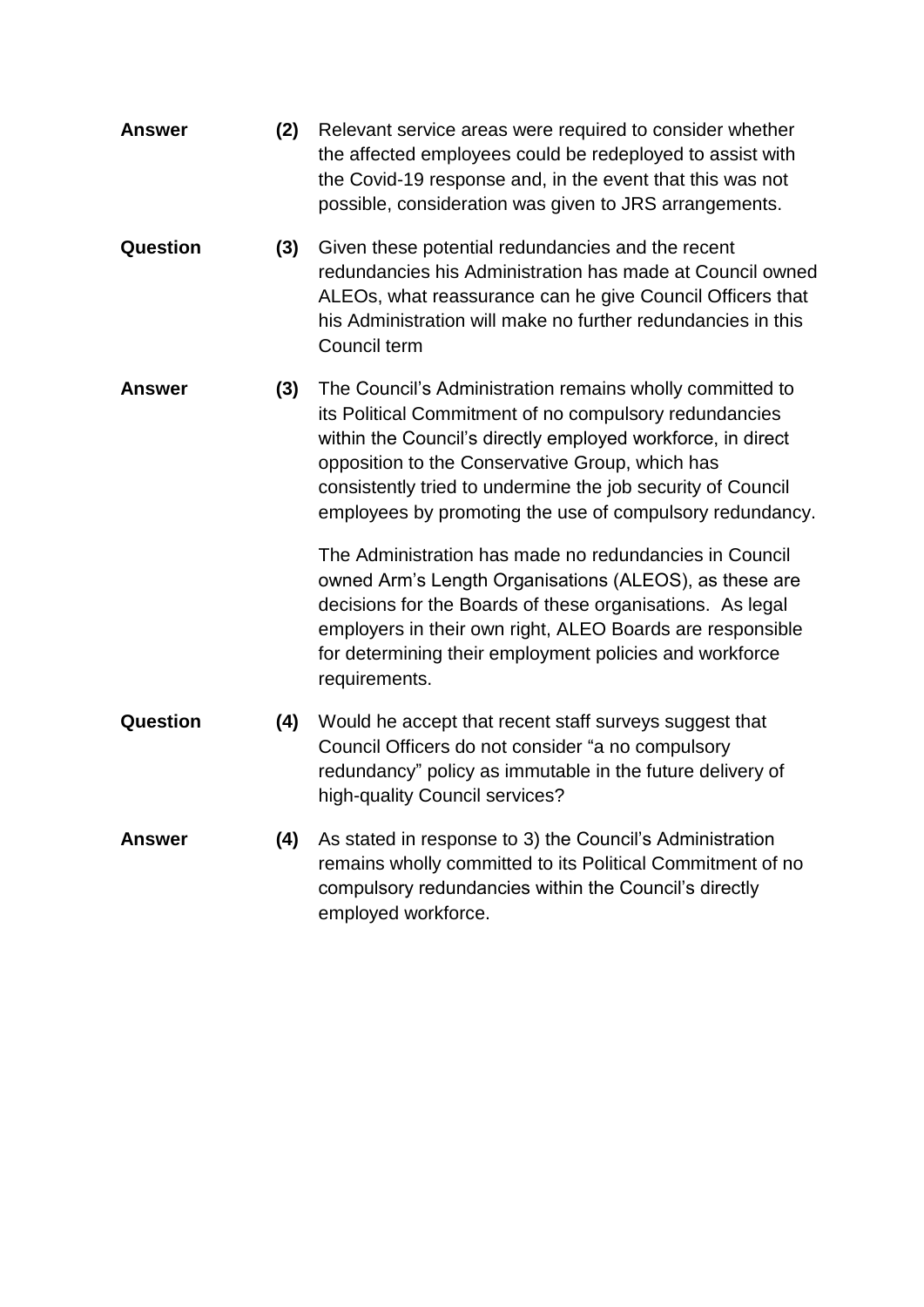**QUESTION NO 10 By Councillor Webber for answer by the Convener of the Finance and Resources Committee at a meeting of the Council on 30 June 2020**

- **Question** With no clear signage across the city advising that parking fees had been suspended until Monday 22nd June can the convenor confirm:
	- 1) The revenue raised via Ringo Service / App despite the suspension?
	- 2) The process to claim refunds for payments made via Ringo Service / App?
- **Answer** The RingGo website, application and telephone service all provided clear messages to customers confirming that parking charges were not in place across Edinburgh. All pay and display ticket machines across the city also displayed similar messages.

Pay and display charges were suspended on Tuesday 24 March 2020. Despite the messaging to customers, a total of £101,537.50 was received through the RingGo service during the suspension of charges.

Customers wishing to claim a refund can do so by contacting the Council's parking services team via email at [parking@edinburgh.gov.uk](mailto:parking@edinburgh.gov.uk) .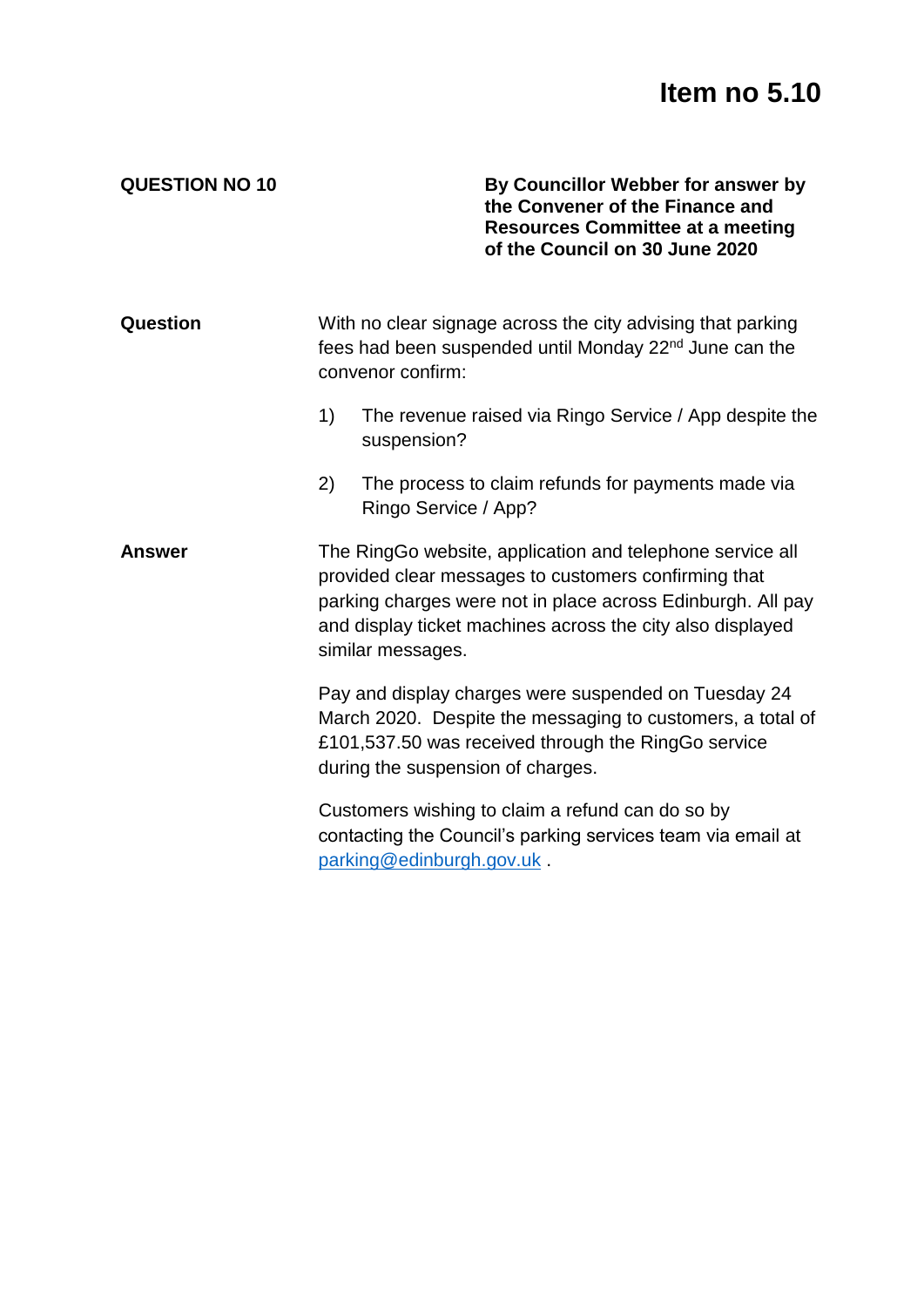| <b>QUESTION NO 11</b> |     | By Councillor Johnston for answer<br>by the Convener of the Housing,<br><b>Homelessness and Fair Work</b><br>Committee at a meeting of the<br>Council on 30 June 2020                                                                                                                                                                                        |
|-----------------------|-----|--------------------------------------------------------------------------------------------------------------------------------------------------------------------------------------------------------------------------------------------------------------------------------------------------------------------------------------------------------------|
|                       |     | As regards to Marketing Edinburgh Limited can the<br>Convener please explain:                                                                                                                                                                                                                                                                                |
| Question              | (1) | Why were the company accounts to 31 March 2019 not<br>submitted on time? When will they be submitted?                                                                                                                                                                                                                                                        |
| <b>Answer</b>         | (1) | This question relates to the operation of an external<br>company and is therefore a question for the Board of<br>Marketing Edinburgh.                                                                                                                                                                                                                        |
| Question              | (2) | What fine has Companies House imposed on the company<br>for continued non-submission?                                                                                                                                                                                                                                                                        |
| <b>Answer</b>         | (2) | As with Question 1.                                                                                                                                                                                                                                                                                                                                          |
| <b>Question</b>       | (3) | As at 31st March 2019 who were the company's creditors<br>and what was the value of the company debts? Is there a<br>tax liability outstanding?                                                                                                                                                                                                              |
| <b>Answer</b>         | (3) | As with Question 1.                                                                                                                                                                                                                                                                                                                                          |
| Question              | (4) | At the Policy and Sustainability Committee on Thursday<br>11th June, one of the Marketing Edinburgh Directors stated<br>that an application for external funding was made in order to<br>maintain company assets, including a database. Are these<br>assets at risk of impairment should the funding not be<br>secured? How much funding has been requested? |
| <b>Answer</b>         | (4) | A report on the protection of assets which are currently held<br>by Marketing Edinburgh is being prepared for Policy and<br>Sustainability Committee on 9 July 2020. Any request for<br>information on the funding application should be directed to<br>the Board of Marketing Edinburgh.                                                                    |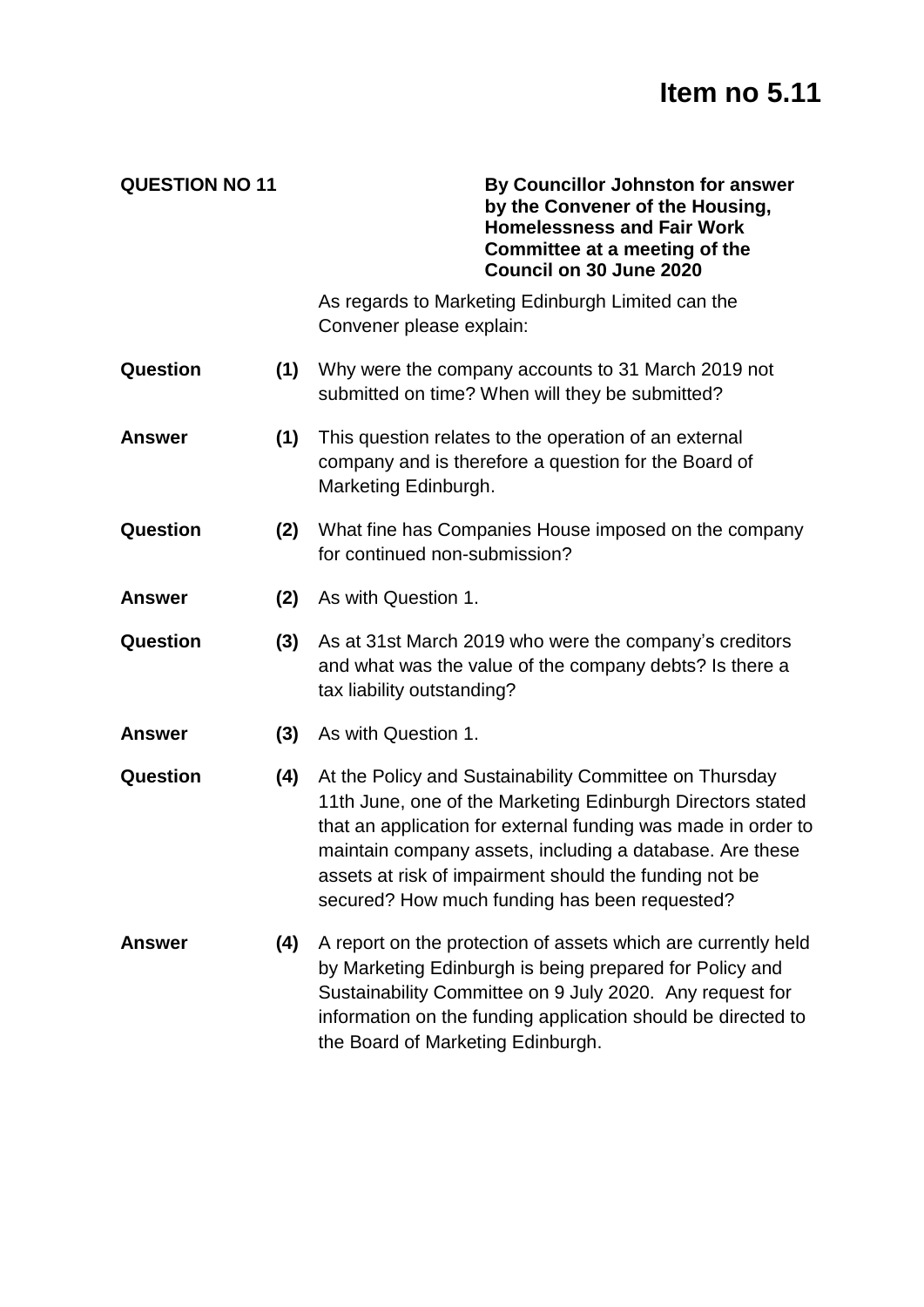# **QUESTION NO 12 By Councillor Young for answer by the Convener of the Culture and Communities Committee at a meeting of the Council on 30 June 2020**

With the re-activation of the public spaces grass maintenance teams, and the update to councillors that no grass cuttings would be collected, but instead left to disperse, there is likely to be a significant amount of loose grass in our open spaces. While recognising the approach to encourage more 'wild flowers/areas' and that loose cuttings may be a good nutrient for the soil underneath, our open space still need to be inviting to enjoy, and practical for some physical activities.

As such please provide information on the following:

| <b>Question</b> | (1) | What is the cost of suitable equipment to collect grass<br>cuttings (cost per machine/vehicle)                                                           |
|-----------------|-----|----------------------------------------------------------------------------------------------------------------------------------------------------------|
| <b>Answer</b>   | (1) | The cost varies depending on size and type of<br>machine/vehicle. A typical ride on mower with lifting unit<br>costs approximately £11,000 - £15,000.    |
|                 |     | In addition to the vehicle costs, there are also significant<br>operational costs arising from the transportation and<br>disposal of the grass cuttings. |
| Question        | (2) | How many are already owned by the Council and how many<br>are currently operational?                                                                     |
| <b>Answer</b>   | (2) | The Council currently owns one and this is operational.                                                                                                  |
| <b>Question</b> | (3) | What discussions have taken place with potential private<br>contractors to undertake the collection of cuttings?                                         |
| <b>Answer</b>   | (3) | There have been no recent discussions as there is no<br>budget allocation to engage with a private contractor for the<br>collection of cuttings.         |
| Question        | (4) | Is the Council still pursuing a desire for 'wild areas' and how<br>is the determined so as to maintain a balance with usable<br>space?                   |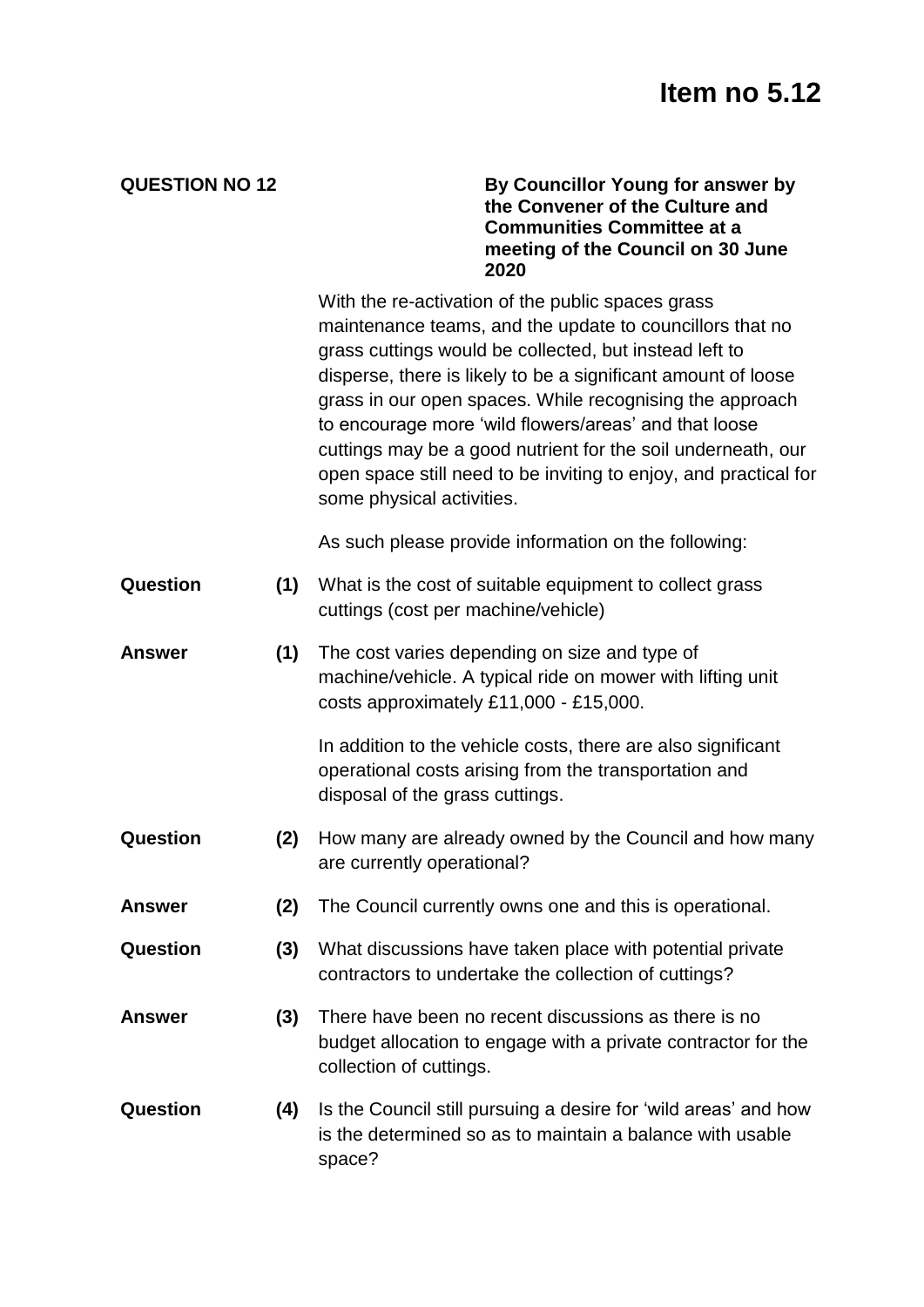**Answer (4)** Approximately 13% of the Council's former standard amenity grasslands are now maintained with a less frequent cut. These and other potential locations are constantly reviewed, with the principal factors considered for naturalisation suitability being recreational use, proximity to other landscape features (e.g. under trees), aspect, biodiversity benefit, and aesthetics.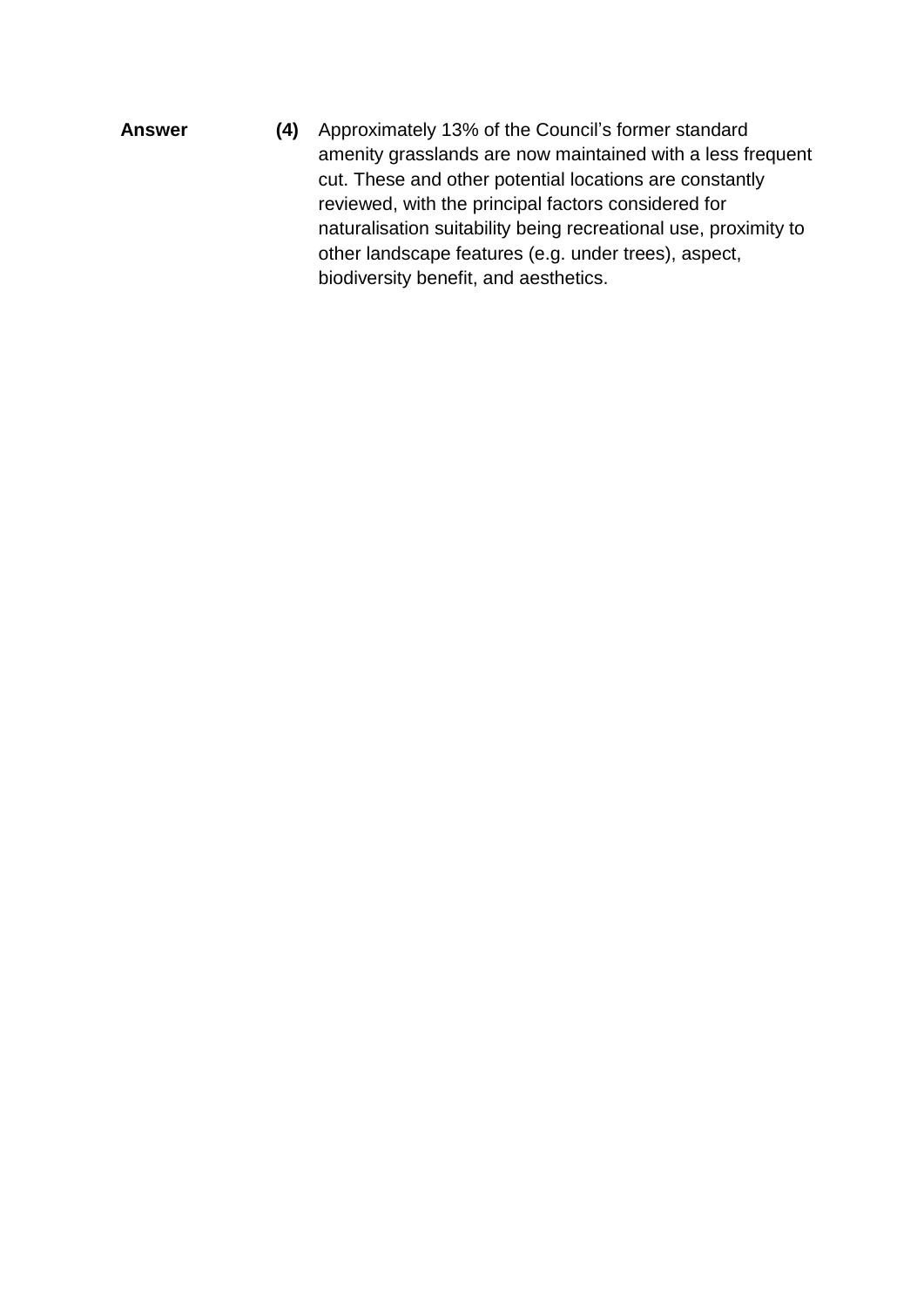# **QUESTION NO 13 By Councillor Young for answer by the Convener of the Education, Children and Families Committee at a meeting of the Council on 30 June 2020**

Recognising the unprecedented situation faced by teachers to provide remote teaching, there has however, been an wide ranging provision across the city in terms of the approach to online face to face group or individual teaching and support (video enabled or one-way only). This has been an area of significant concern to many families.

- **Question (1)** What guidance was given to schools on the use of virtual meetings with pupils?
- **Answer (1)** Guidance around the use of video meetings with learners has been in our EdinburghLearns@Home Digital Support Page since April 2020. This informed schools that one-way video with learners using Teams Meetings (teacher to learner, where the learner can view the teacher but the teacher cannot view the learner) is possible, and that, continuing to follow national guidance, two-way video is not enabled across all Edinburgh schools. As we considered the best way to enable two-way video in response to requests from schools and the benefits to learners of live interactions, a short life working group was set up and draft responsible users' protocol, staff protocol, and parents', carers' and learners' getting started guide created. A number of schools opted to be two-way video pilot schools and these documents have been, so far, provided to two-way video pilot schools only.
- **Question (2)** Why was a consistent approach not taken across the city that, while recognising the importance of pupil safety, understood the importance of interaction and face to face engagement?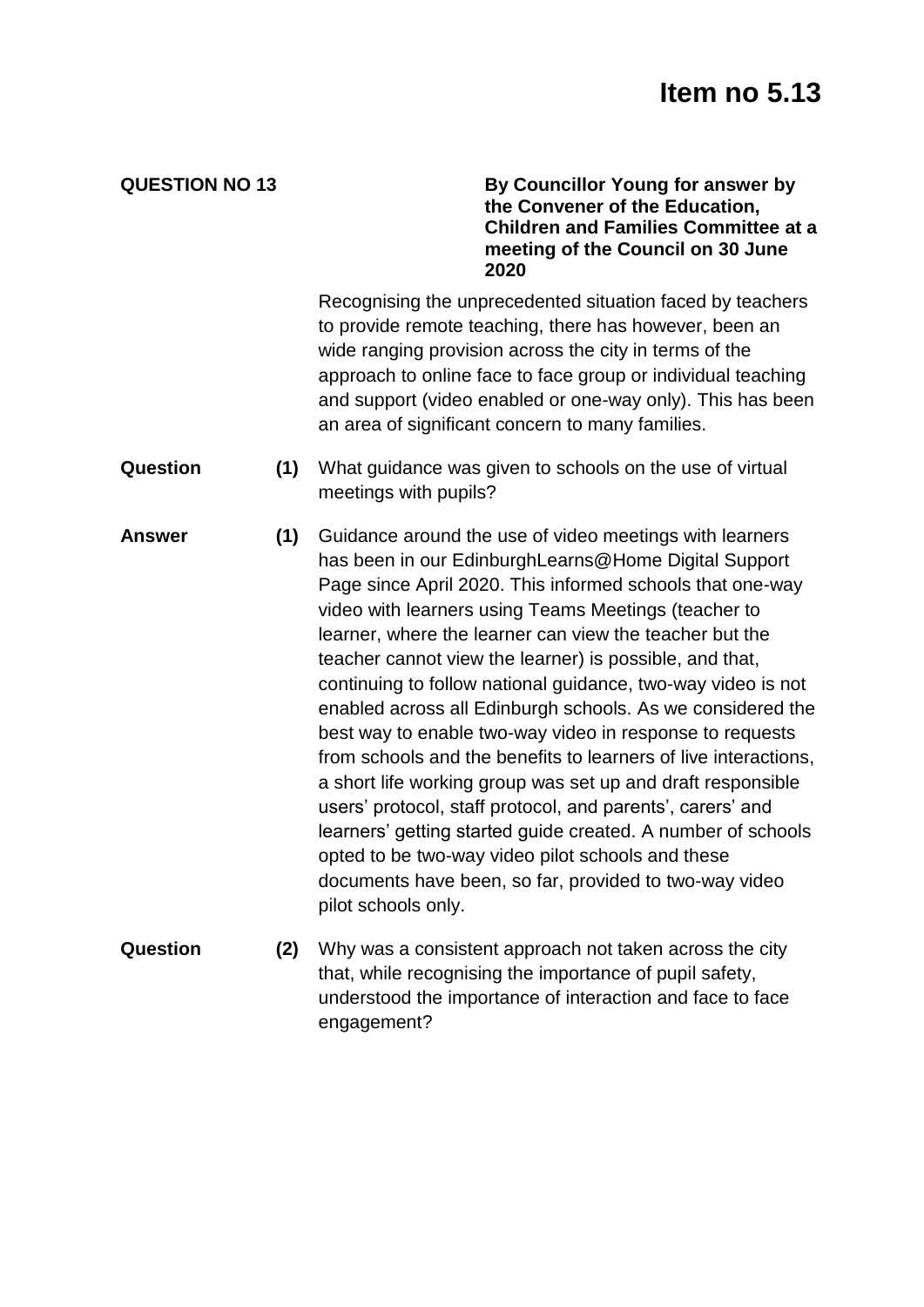**Answer (2)** Digital learning is a fast-growing area of activity within the City with learners, parents and staff all developing new skills at a rapid pace. To ensure that our strategy and support are appropriate, officers have risk assessed the provision and produced risk management, and action, plans to ensure safe and beneficial practices are in place. At this moment in time we are following national guidance and have not fully enabled live video lessons. This is due to concerns over safeguarding, equity of provision, concerns raised by teaching unions and the requirement to develop the necessary skills in learners, parents/carers and staff. None of these is insurmountable, however there are some issues which are pressing: not everyone has a device and not every child or young person can access live taught content. We are also not confident that all children and young people can safely manage the capabilities that enabling live video would bring until these issues are addressed and supported. We recognise that there are benefits to live video in teaching and learning, and we are working methodically, and systematically, to ensure that the learners who need this most have safe, equitable access This includes learners with severe and complex additional needs, and a limited number of secondary and primary schools. Thereafter, we will work with other groups to enable live video, in a managed way. We are currently in the pilot phase of taking forward this aspect of practice. I must stress that in most mainstream schools this will not be for live teaching of whole class lessons and cannot be to the detriment of learners do not have a device, or access to the internet, which would create potential inequity. Rather this will be for health and wellbeing check-ins and assessment tutorials which is of paramount importance. As more devices become available, and when we can ensure equity of provision, this will of course be reviewed. This is an area of rapid policy development, requiring significant resource, negotiation with teaching unions, and professional learning, together with a review of the Responsible User Protocol governing this area of practice. We absolutely want to get this right for learners, and in risk managing, preparing new protocols and training, and ensuring union support, we are confident it won't be long until this functionality is more widely available.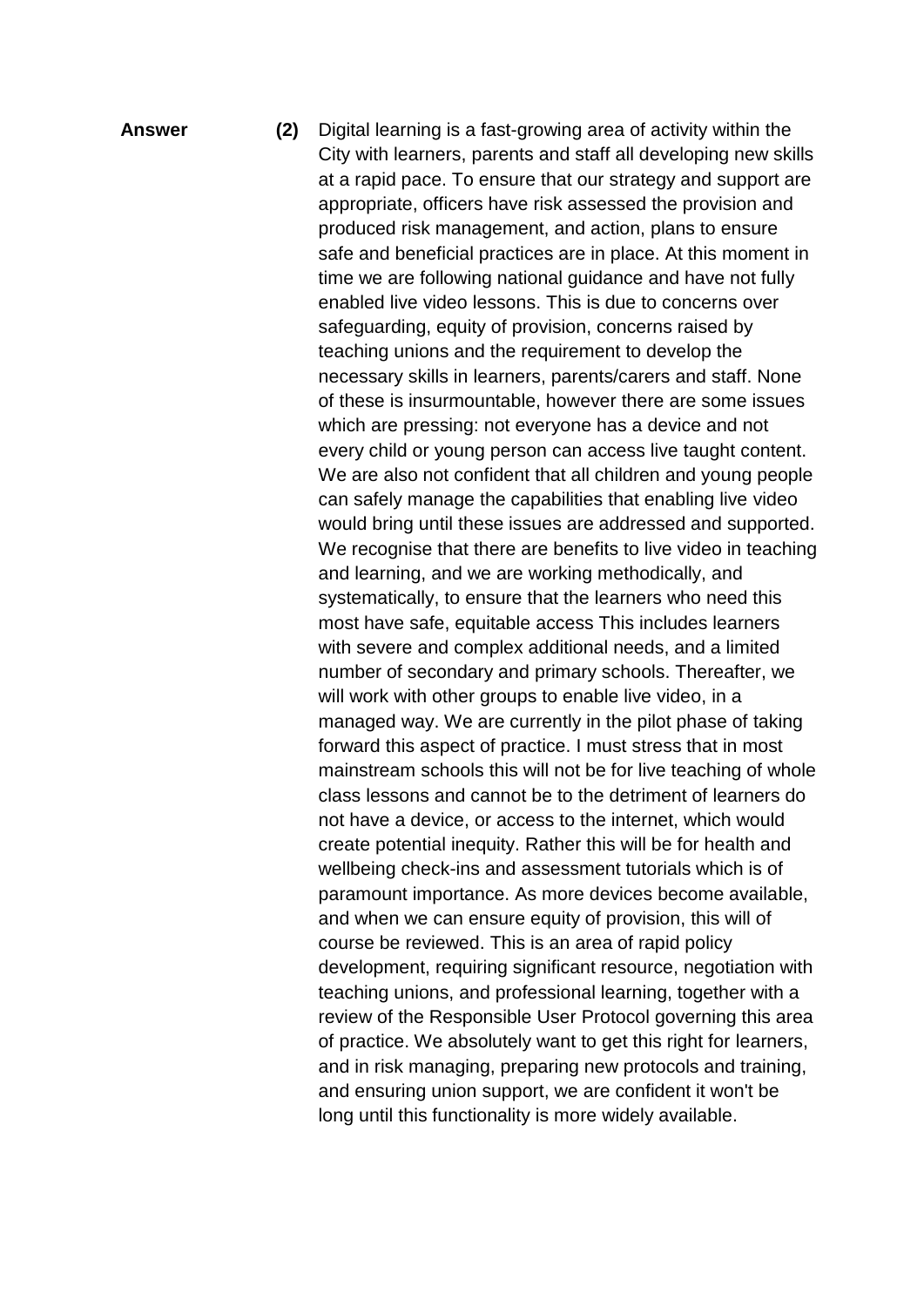| <b>Question</b> | (3) | What is the official position/guidance as we move to blended |
|-----------------|-----|--------------------------------------------------------------|
|                 |     | schooling, for virtual classes or 121 contact with teachers  |
|                 |     | and with wellbeing support staff, to ensure that children    |
|                 |     | across the city have the same opportunities?                 |
|                 |     |                                                              |

**Answer (3)** Please see answer above.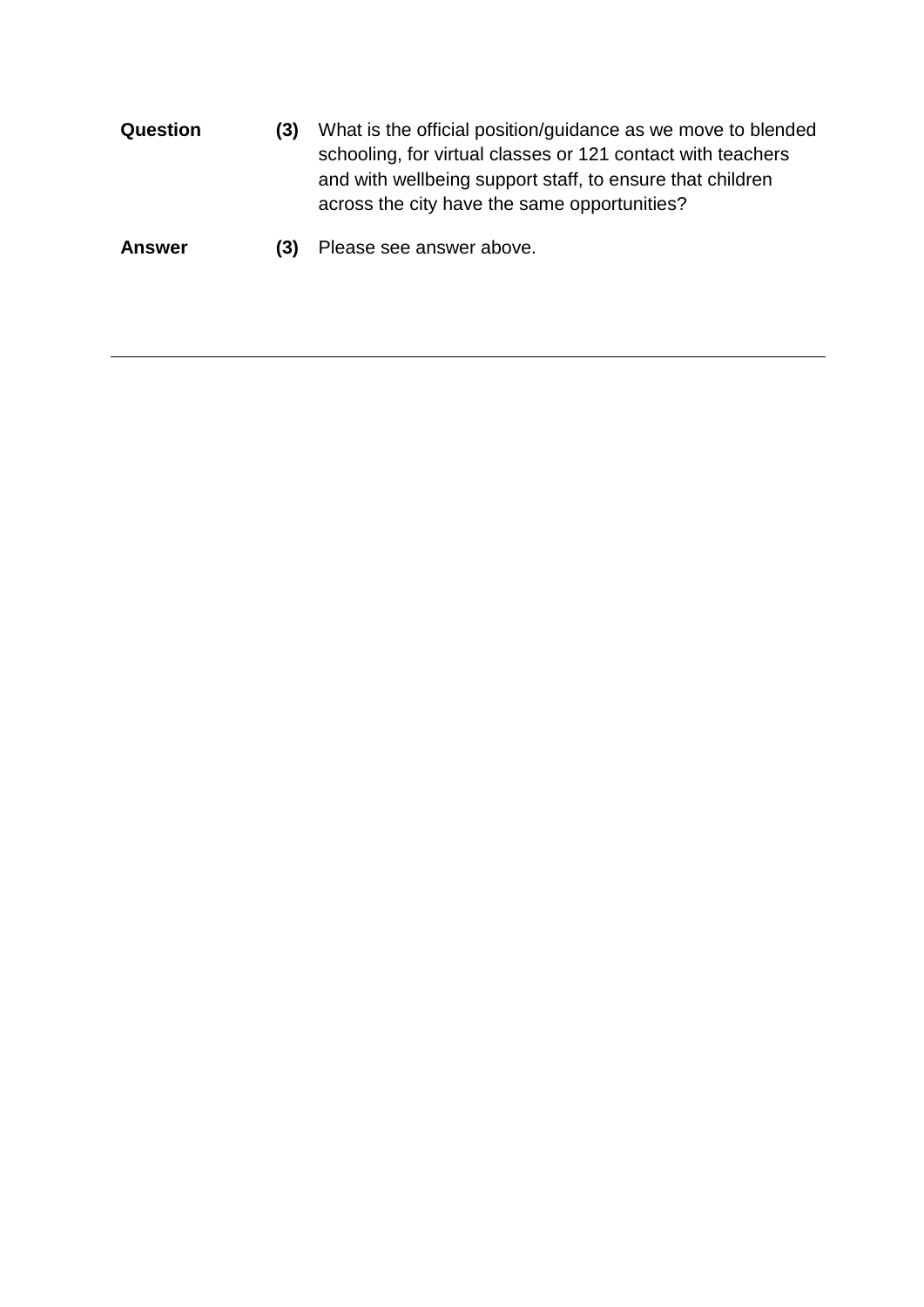**QUESTION NO 14 By Councillor Bruce for answer by the Convener of the Transport and Environment Committee at a meeting of the Council on 30 June 2020**

| <b>Question</b> | (1) Can the convener give an overview of the grass cutting |
|-----------------|------------------------------------------------------------|
|                 | equipment CEC own?                                         |

- **Answer (1)** The Council owns or hires:
	- Five tractors are owned, three tractors are temporarily hired
	- Five rotary cutting units and four flail units suitable for tractor
	- Two midi tractors with rotary mowers and grass collection facilities (these are used for meadows and occasionally sport pitches)
	- 26 ride-on mowers
	- 35 pedestrian mowers 36" cutting units
	- 40 pedestrian mowers 18" cutting units
- **Question (2)** What proportion of grass cutting machinery is currently available?
- **Answer (2)** This fluctuates on a daily basis due to repair and servicing requirements. On 22 June 2020 there were two ride-on mowers and one flail cutting unit under repair
- **Question (3** What is the area of grass land within CEC ownership that requires cutting?
- **Answer (3)** Approximately 734 hectares are maintained as standard amenity grass and mowed on a regular basis during the growing season. Around 100 hectares are maintained as naturalised grass and mowed 2-3 times per year.
- **Question (4)** What is the normal annual cost of grass cutting?